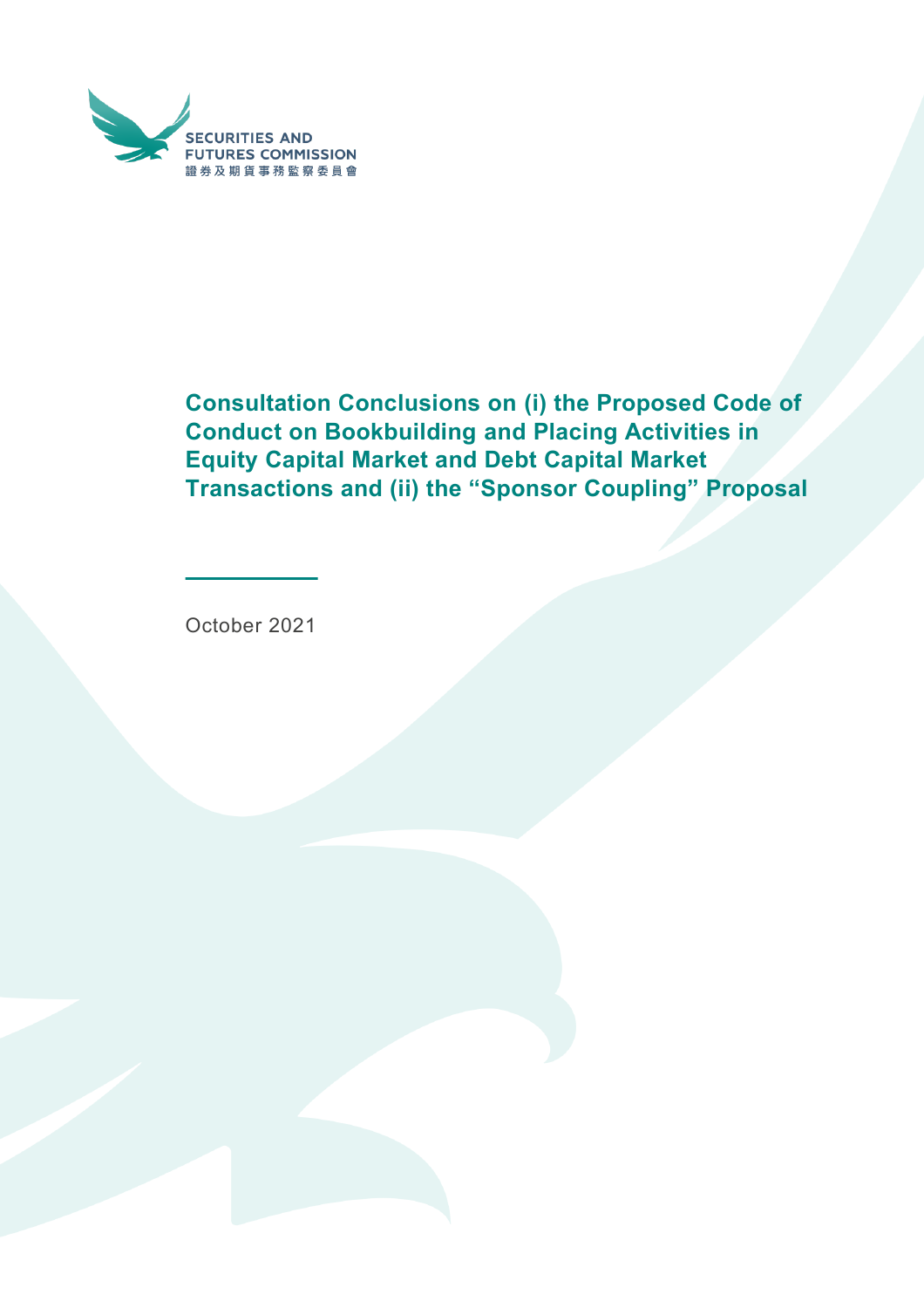

# **Contents**

| <b>Executive summary</b>               |                                                                                                                                                                                | 3  |
|----------------------------------------|--------------------------------------------------------------------------------------------------------------------------------------------------------------------------------|----|
|                                        | <b>Comments received and the SFC's responses</b>                                                                                                                               | 6  |
|                                        | Section I - Proposed scope of coverage                                                                                                                                         | 6  |
|                                        | Section II - Proposed types of CMIs                                                                                                                                            | 9  |
|                                        | Section III - Proposed standards of conduct expected of<br><b>OC and CMIs</b>                                                                                                  | 10 |
|                                        | Section IV - Proposed requirements for the "Sponsor<br><b>Coupling" proposal</b>                                                                                               | 25 |
|                                        | Section V - Implementation timeline                                                                                                                                            | 27 |
| <b>Conclusions and the way forward</b> |                                                                                                                                                                                | 28 |
|                                        | Appendix A - List of respondents                                                                                                                                               |    |
|                                        | Appendix B – Final form of the Paragraphs 17.1A and 21<br>of the Code of Conduct for Persons Licensed<br>by or Registered with the Securities and<br><b>Futures Commission</b> |    |
|                                        | Appendix C - Final form of the Guideline to capital market<br>intermediaries involved in placing activities<br>for GEM stocks                                                  |    |
|                                        | Appendix D - Requirements governing the appointment<br>of syndicate CMIs, determination of their fee<br>entitlements and related matters                                       |    |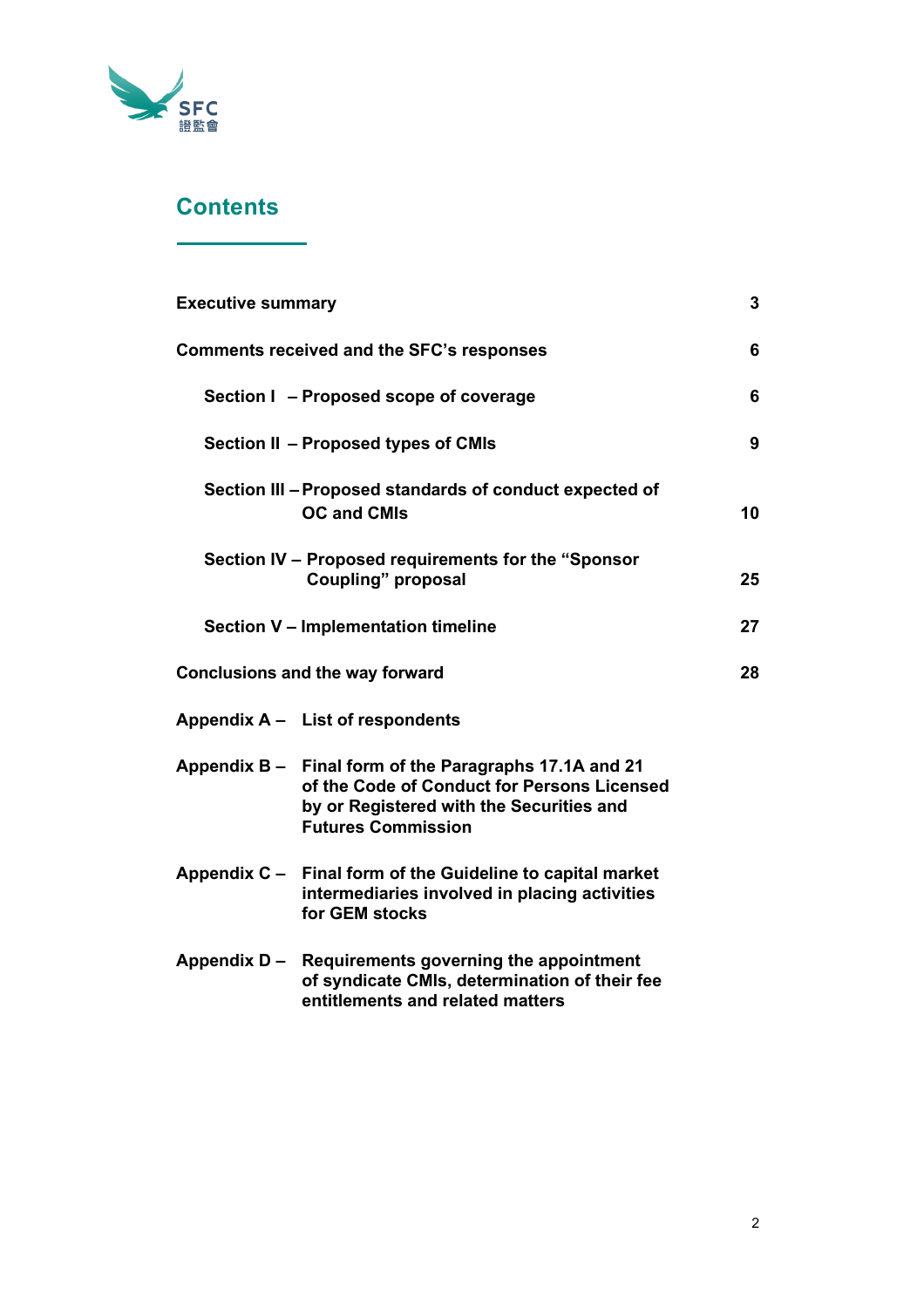

# **Executive summary**

- 1. On 8 February 2021, the Securities and Futures Commission (**SFC**) launched a threemonth public consultation on proposed conduct requirements for equity capital market (**ECM**) and debt capital market (**DCM**) transactions in Hong Kong (**Consultation Paper**). The proposed requirements are aimed at clarifying the roles played by intermediaries in ECM and DCM transactions and set out the standards of conduct expected of them in bookbuilding, pricing, allocation and placing activities (**Proposed Requirements**). Intermediaries involved in these activities are referred to as capital market intermediaries (**CMIs**) whereas those CMIs acting as the head of the syndicate (such as overall management of an offering, coordinating the bookbuilding or placing activities conducted by other CMIs and providing advice to the issuer) are designated as overall coordinator (**OC**). There was also a separate "sponsor coupling" proposal to require that, for an initial public offering (**IPO**) of shares, there must at least be one OC, which is either within the same legal entity or the same group of companies, which also acts as a sponsor that is independent of the issuer of that IPO (**Sponsor OC**).
- 2. The consultation ended on 7 May 2021. The SFC received 41 written submissions, including submissions from various industry associations, intermediaries, professional bodies and individuals. A list of respondents is set out in Appendix A.
- 3. Respondents were generally supportive of the proposed conduct requirements set out under paragraphs 17 and 21 of the Code of Conduct for Persons Licensed by or Registered with the Securities and Futures Commission (**Code**) and the consequential changes made to the Guideline to sponsors, underwriters and placing agents involved in the listing and placing of GEM stocks (**GEM Placing Guideline**). The key comments and the SFC's responses are summarised below.

# **Key comments**

- 4. Most respondents agreed with the principles and objectives of the Proposed Requirements. In particular, many respondents shared the view that some prevailing market practices in the capital market have encouraged undesirable intermediary behaviour and prevented functional price discovery and transparent allocation. These respondents agreed that the proposals could address issues arising from competitive pressures which might adversely affect the integrity of both the ECM and DCM transactions, better protect the interests of investors and enhance the reputation and status of Hong Kong as an international financial centre. Nonetheless, some respondents commented that the Proposed Requirements might limit issuers' flexibility and aggravate the conflicts of interest between issuers and CMIs. Some respondents were also of the view that the market should be allowed to function on its own and the status quo should be maintained.
- 5. The SFC welcomes the respondents' general support. In recent years, the SFC has taken a front-loaded approach to promoting market quality and regulating corporate misconduct. The Proposed Requirements are an integral part of the effort to enhance the transparency and promote the fairness and orderliness of our capital markets. Moreover, specific code requirements for intermediaries involved in bookbuilding and placing activities are also necessary to ensure consistency with global regulatory standards and expectations.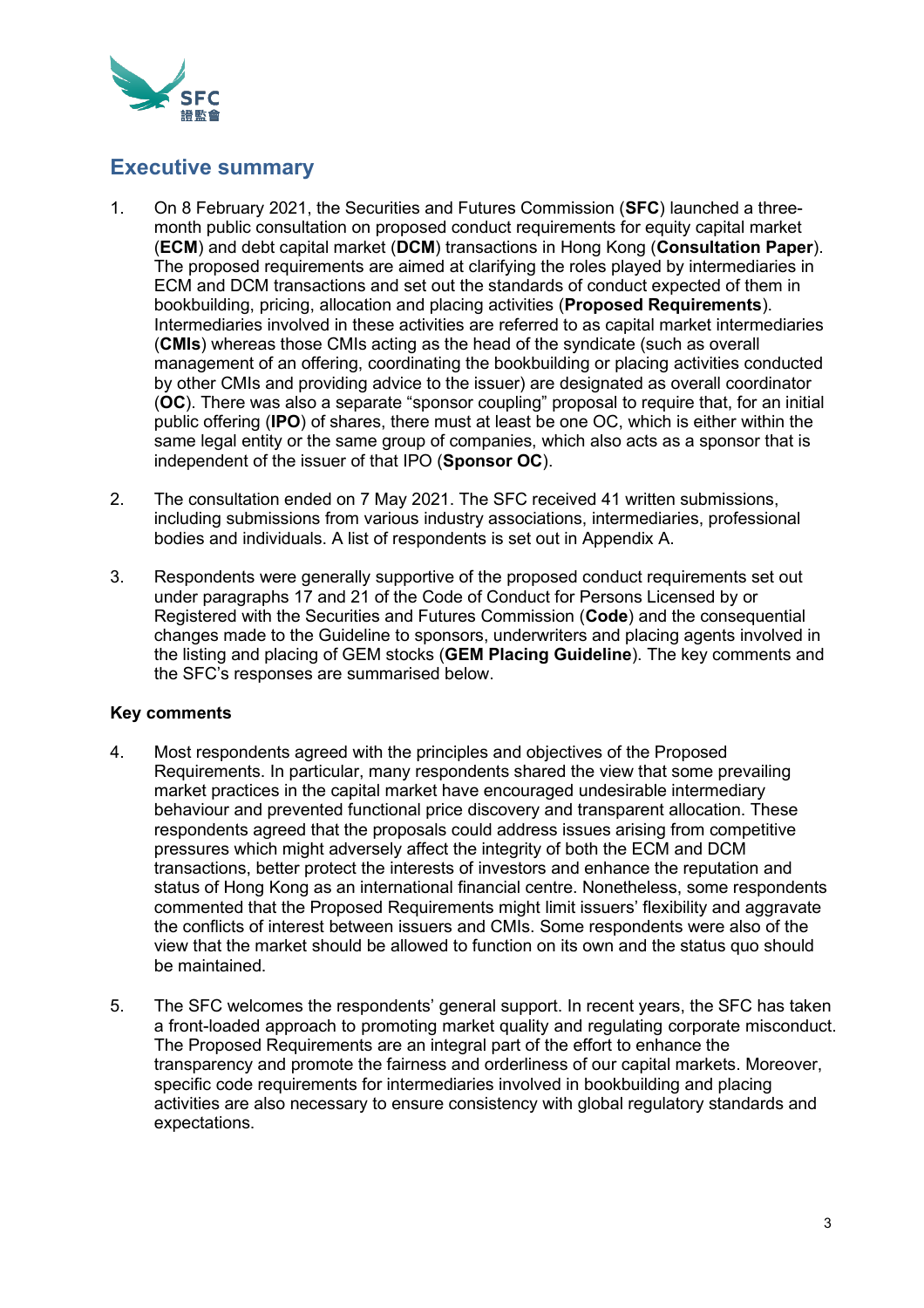

### *Advice on fee arrangements*

- 6. A number of respondents raised concerns that requiring OCs to advise issuers on fee arrangements would result in a conflict of interest on the part of the OCs. Nonetheless, in the case of an IPO, many supported a requirement to determine upfront the total fees $^{\rm 1}$ and how it should be split between fixed and discretionary fees (**fee split ratio**). Some respondents suggested requiring OCs to (i) discuss and offer views on fee-related issues or (ii) provide transparent market information and comparable transactions as references for issuers to consider.
- 7. OCs may not always be in a position to provide issuers with fair and unbiased advice on fee arrangements. We will amend the Code to require OCs to provide guidance to the issuer on market practices for the fee split ratio, which is currently around 75% fixed and 25% discretionary (**75:25 ratio**). We also take the view that issuers should assess whether they should deviate significantly from the 75:25 ratio.

#### *Timing of appointment of OCs and syndicate CMIs and fee determination*

- 8. Some respondents were of the view that the syndicate structure and fee arrangements should be determined upfront, such as at the time the issuer submits the listing application (ie, A1 submission), so as to reduce unhealthy competition amongst syndicate members. Others were of the view that the composition of the syndicate and fee arrangements cannot be determined before the Listing Committee Hearing as market conditions and sentiment can fluctuate greatly, requiring adjustments to the syndicate and fees. As such, the OCs may not be able to submit information about the composition of the syndicate and the allocation of fixed fees paid by the issuer to each syndicate CMI four clear business days before the Listing Committee Hearing as required under the Proposed Requirements. Furthermore, this may create problems with small IPOs where most underwriters are unwilling to commit before in-principle approval has been granted by the Listing Committee.
- 9. Issuers may need the flexibility to appoint more syndicate CMIs at a later stage, especially for IPOs which are not popular or launched in a poor market environment. We will not require OCs to inform the SFC of the composition of the entire syndicate or the allocation of fixed fees to individual syndicate CMIs. The composition of the syndicate will be disclosed at the time of the publication of prospectus, as is the existing practice.
- 10. Nonetheless, OCs should be appointed at an early stage so that they have sufficient time to understand the issuer, develop marketing, pricing and allocation strategies, properly coordinate the activities of other CMIs and manage the offering. As such, in the case of an IPO, OCs would have to be appointed no later than two weeks after the A1 submission. In addition, OCs would be required to inform the SFC of all the OCs participating in the IPO, the fixed fee payable to each of them, the total fees and the fee split ratio four clear business days before the Listing Committee Hearing.

#### *Disclosure of identities of underlying investors for orders placed on an omnibus basis*

11. While respondents generally agreed that where CMIs place orders in the order book on an omnibus basis, they should provide the relevant OC with information about the

<sup>1</sup> This refers to the total fees (as a percentage of the gross amount of funds raised) for both the public offer and the international tranches to be paid to all syndicate CMIs participating in the offering.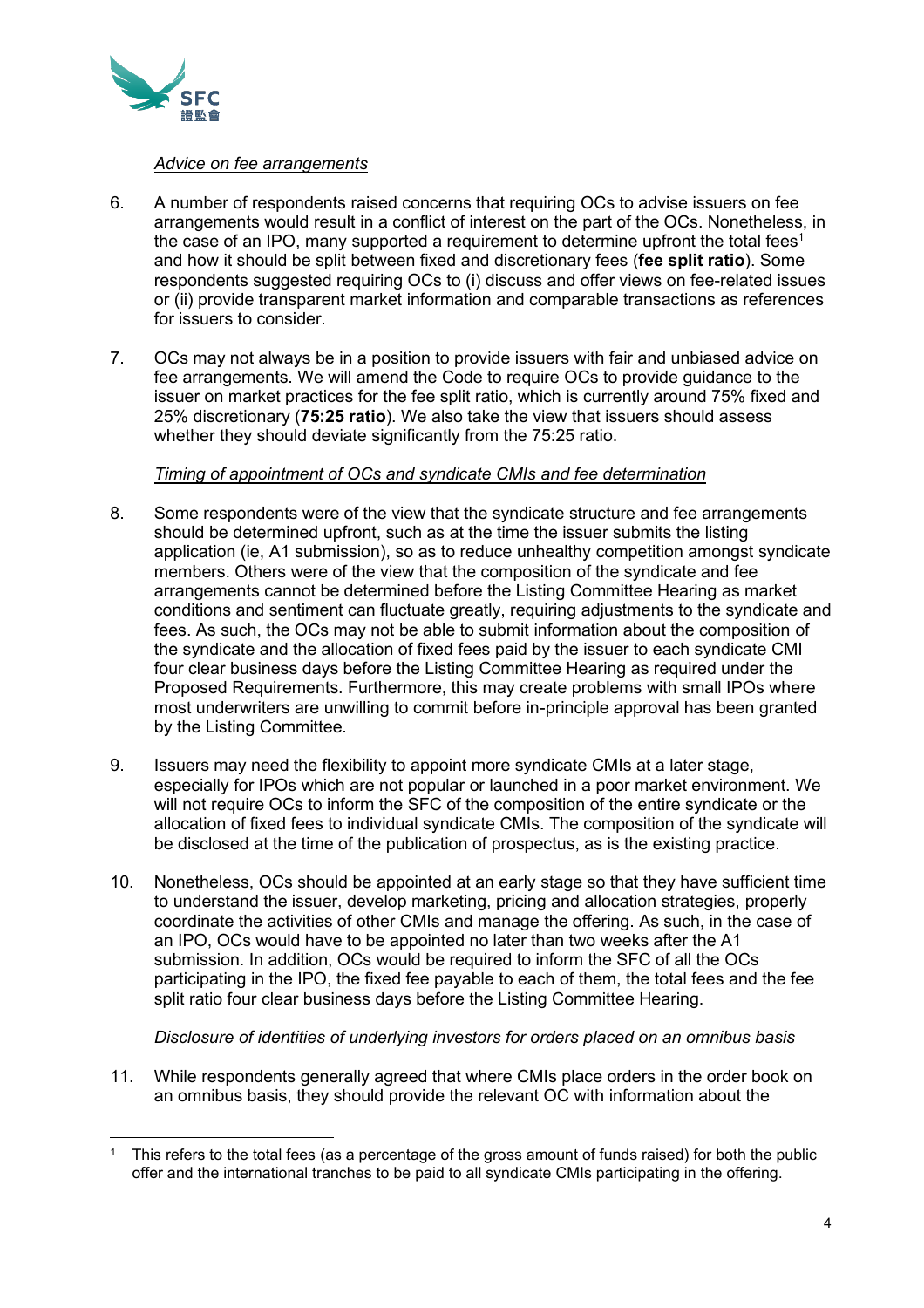

underlying investors, some respondents were concerned that the information disclosed would be used by the OCs to poach their clients.

- 12. It is essential for the identities of underlying investors to be disclosed to allow OCs to properly manage the order book, for example, to identify and eliminate duplicate orders, inconsistencies and errors. To address the concerns about poaching clients, the SFC will amend the Proposed Requirements to:
	- (a) specify that a CMI is only required to provide the client's name and unique identification number (such as the identity card or passport number of an investor client who is a natural person); and
	- (b) require CMIs (including OCs) which receive information about the investors to use this information only for placing orders for the specific share or debt offering.

# *"Sponsor coupling"*

- 13. The majority of respondents agreed in principle with the "sponsor coupling" proposal. Some respondents commented that all OCs must be sponsors while some commented that all sponsors should be OCs. On the other hand, some respondents were of the view that the SFC should not codify this practice as it would give the Sponsor OC too much power and lead to conflicts of interest. In addition, some respondents suggested that "sponsor coupling" should not apply to small IPOs as this could disadvantage boutique sponsors, which often do not have underwriting or distribution capacity, as issuers of small IPOs might not wish to appoint more than one sponsor due to concerns about fees.
- 14. We consider it appropriate to appoint at least one Sponsor OC which would have obtained a good understanding of the issuer through its due diligence work and be in a good position to give quality advice to the issuer throughout the transaction. The SFC also believes that this proposal would not exacerbate conflicts of interest as "sponsor coupling" is already a prevalent market practice for larger IPOs. Nonetheless, we agree that the market ecology for small IPOs is different and that "sponsor coupling" is not as prevalent. As such, the SFC will apply this requirement only to Main Board IPOs.

#### **Implementation timeline**

- 15. To allow reasonable time to implement the necessary operational and system changes to comply with the requirements, the Code will become effective nine months from the date of gazettal. The SFC will also work with The Stock Exchange of Hong Kong Limited **(SEHK)** to introduce appropriate amendments to the Listing Rules<sup>2</sup> which would dovetail with the requirements of the Code in relation to the conduct of issuers and intermediaries involved in bookbuilding and placing activities.
- 16. The SFC would like to thank all respondents for their time and effort in reviewing the proposals and for their detailed and thoughtful comments.
- 17. The Consultation Paper, the responses (other than those respondents requested to be withheld from publication) and this paper are available on the SFC's website.

<sup>2</sup> The Rules Governing the Listing of Securities on SEHK (Main Board Listing Rules) and the Rules Governing the Listing of Securities on GEM of SEHK (GEM Listing Rules) (collectively referred to as "Listing Rules").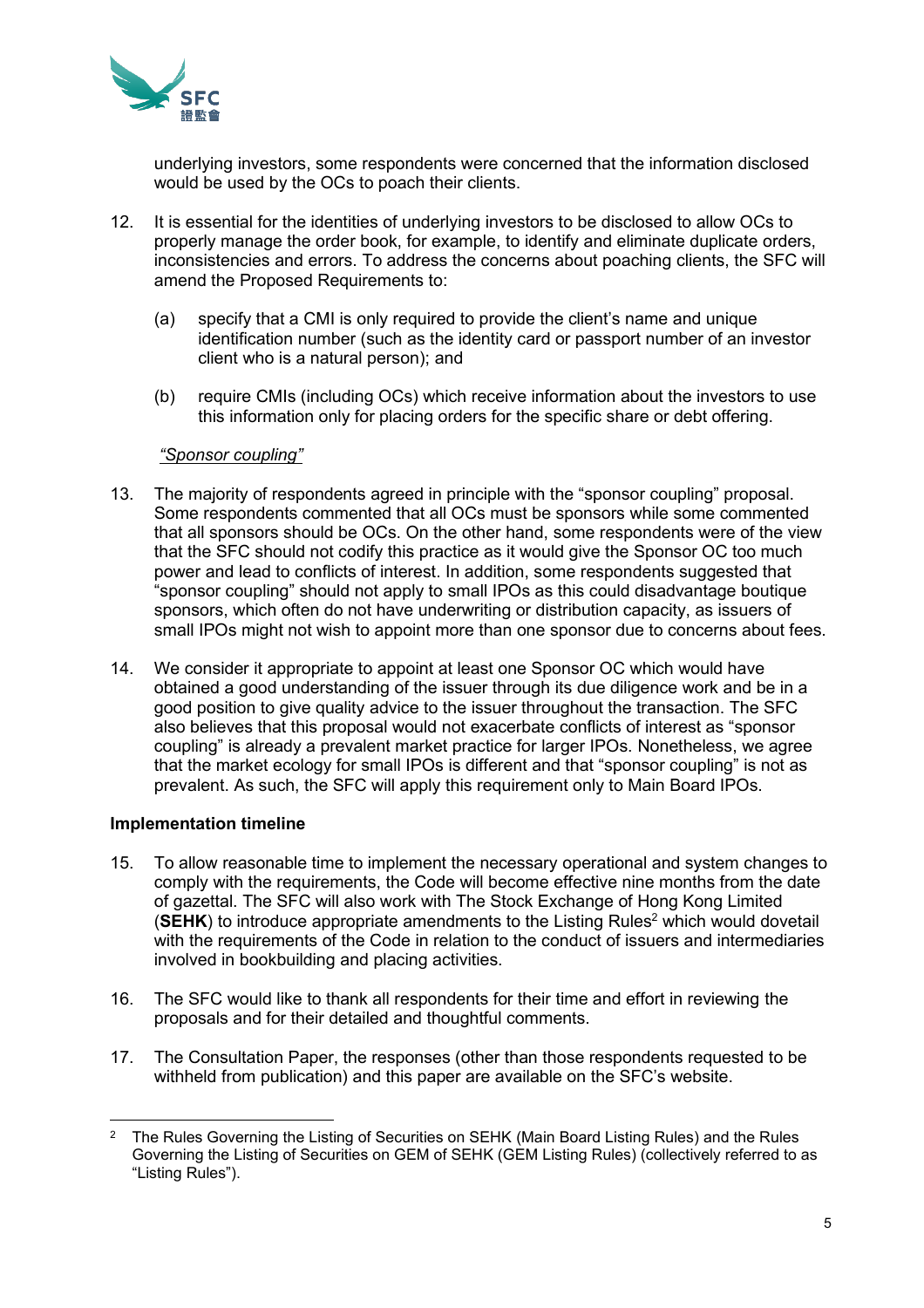

# **Comments received and the SFC's responses**

# **Section I – Proposed scope of coverage**

# **Question:**

1. Do you consider the definitions of "bookbuilding activities" and "placing activities" to be clear and sufficient to cover key capital raising activities? If not, please explain.

# *Public comments*

- 1. The vast majority of the respondents considered the definitions of "bookbuilding activities" and "placing activities" to be clear and sufficient to cover key capital raising activities. Separately, there were suggestions that (i) firms without a mandate should not be permitted to market to investors so that they would not be able to "swarm" the order book at the last minute; and (ii) firms which only relay their clients' orders to the syndicate without owing any duty to the issuer (ie, execution-only non-syndicate CMIs, including private banks) should either not be subject to paragraph 21 of the Code or be subject to lighter requirements.
- 2. Many respondents sought clarification of whether placing includes settlement and market sounding.

### *The SFC's responses*

- 3. We appreciate that respondents generally agreed with the two definitions and wish to clarify that placing does not include settlement or market sounding that is conducted to gauge investors' interest before the issuer has decided to pursue a share or debt offering. We agree that if firms without a mandate could not source or market to investors, this should help avoid confusion about the roles of firms in an offering. If we define "placing activities" to include marketing of shares or debt securities to investors pursuant to bookbuilding activities, firms would need to be formally appointed under a written agreement prior to conducting any marketing and this would prevent firms without mandates from "swarming" the order book at the last minute with orders of unknown quality. We also agree that due to the passive role played by execution-only nonsyndicate CMIs in the placing process, many of the Proposed Requirements should not apply to them.
- 4. We would therefore amend the Proposed Requirements so that:
	- (a) "placing activities" would now include marketing; and
	- (b) execution-only non-syndicate CMIs, for the purposes of paragraph 21 of the Code, should only comply with the requirements for the assessment of investor clients, transparency of the order book, disclosure of rebates offered to CMIs and any preferential treatments of CMIs and targeted investors and not to pass on rebates to investor clients, ie, paragraphs 21.3.3, 21.3.5 and 21.3.7 of the Proposed Requirements.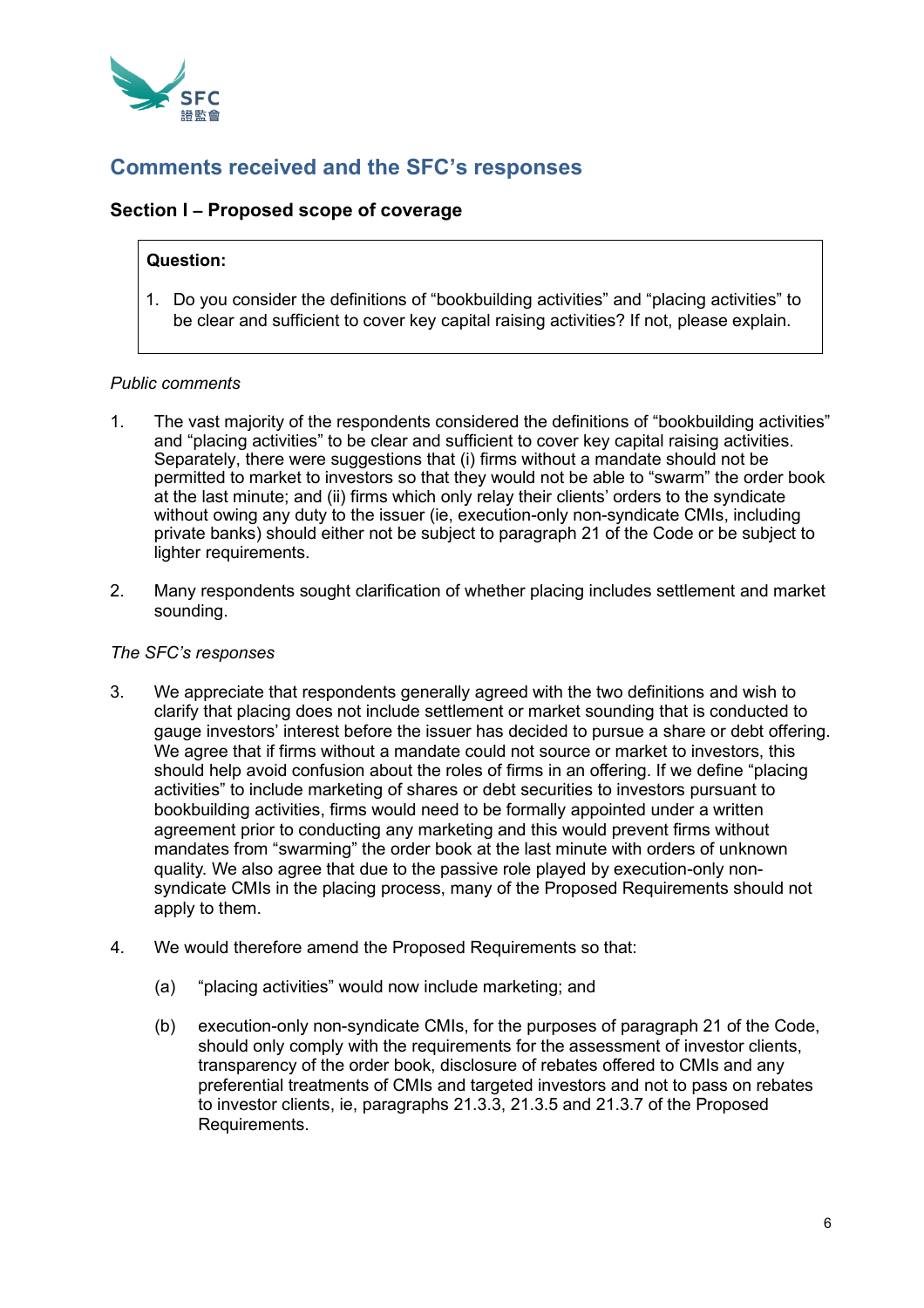

# **Question:**

2. Do you agree with the proposed scope of coverage for both ECM and DCM activities?

# *Public comments*

- 5. Most respondents agreed with the proposed scope of coverage of the Code for ECM activities. A few suggested that the Code should only apply to IPOs.
- 6. Some respondents sought clarification of whether the Code would apply to (i) an offer of existing shares by way of IPO, commonly described as an offer for sale; (ii) private placements and (iii) other types of transactions such as follow-on share issuances, block transactions and secondary offerings.
- 7. Other respondents suggested that the Code should also apply to non-IPO transactions.
- 8. Respondents generally commented that the proposed scope covering listed or unlisted debt securities offered in Hong Kong or otherwise could be unnecessarily wide compared to the proposed scope for ECM activities, which only covers shares listed or to be listed on SEHK.
- 9. Respondents raised concerns about cross-border debt issues as the Proposed Requirements would capture many international debt offerings where the majority of syndicate members are based outside Hong Kong. The minority Hong Kong-based syndicate members would be disadvantaged because the majority of syndicate members based outside Hong Kong would not need to comply with the Proposed Requirements.
- 10. Owing to the cost of compliance with the Proposed Requirements and the limited Hong Kong connection with many debt offerings, some respondents worried that issuers might apply regulatory arbitrage and not involve Hong Kong-based syndicate members to lessen their compliance burden.
- 11. Some respondents suggested aligning the proposed scope of coverage for DCM and ECM activities so that only debt securities listed on SEHK are considered in-scope. Other respondents suggested adopting "bright line tests" so that only debt offerings with a significant Hong Kong connection would fall within the scope of the Proposed Requirements. Still others suggested criteria for the bright line tests such as "Asia-centric" and/or publicly tradable.
- 12. Separately, some respondents sought clarification on whether equity-linked convertible bonds and exchangeable bonds should be considered equities or debt securities under the Proposed Requirements.

# *The SFC's responses*

13. In response to the clarification sought by respondents, we wish to first point out that the terms used by respondents (such as block transactions and secondary offerings) could mean different types of transactions to different market participants. As such, instead of categorically stating that the Code is applicable to certain transactions, we wish to clarify that the Code does not cover offerings which do not involve bookbuilding activities, such as: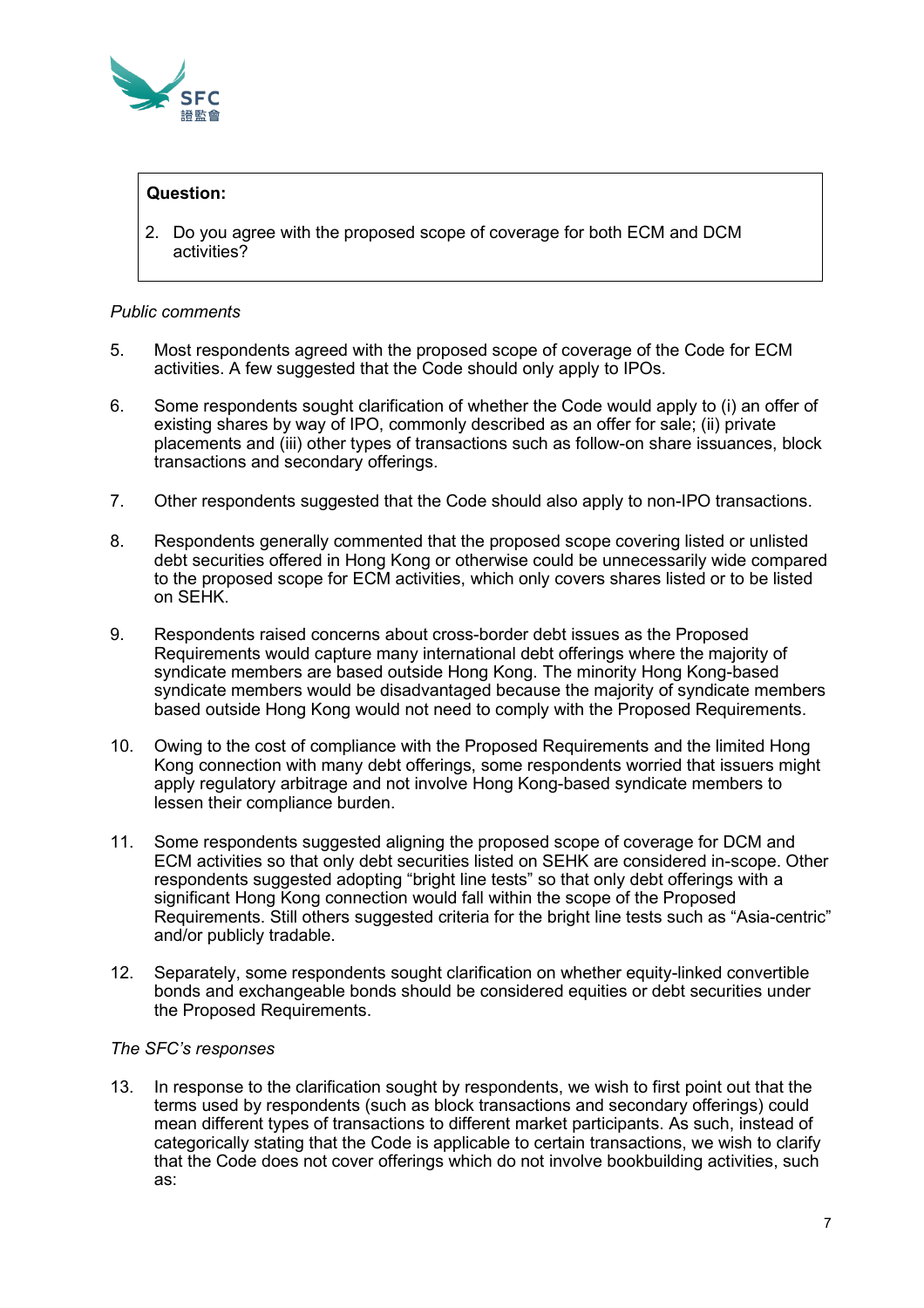

- (a) bilateral agreements or arrangements between the issuer and the investors (sometimes referred to as "club deals");
- (b) transactions where only one or several investors are involved and the terms of the offering are negotiated and agreed directly between the issuer and the investors (sometimes referred to as "private placements"); and
- (c) transactions where shares or debt securities are allocated to investors on a predetermined basis at a pre-determined price.

The Proposed Requirements also does not cover a share offering which has been subscribed by an intermediary as principal deploying its own balance sheet, for onward selling to investors (sometimes referred to as "block transactions") or selling of listed shares by existing shareholders (sometimes referred to as "secondary offering").

- 14. The scope of coverage for ECM activities will be limited to the following types of offerings, provided that bookbuilding is involved:
	- (a) the offerings of shares<sup>3</sup> to be listed on SEHK. This includes (i) IPOs, which include share offerings in connection with a secondary listing and offer of existing shares by way of IPO; (ii) offerings of shares of a class new to listing or an offering of new shares of a class already listed under a general or special mandate; and
	- (b) the placing of listed shares to third-party investors by an existing shareholder if it is accompanied by a top-up subscription by the existing shareholder for new shares in the issuer.

Paragraph 21.1.2 of the Code will be revised to clearly specify the types of offerings covered.

- 15. Regarding the suggestion to expand coverage to all non-IPO transactions, we maintain that our proposed scope is appropriate but will keep in view the need to cover more transactions in the future.
- 16. We recognise the significant differences between DCM and ECM activities and that a relatively high percentage of debt offerings in Hong Kong are executed over-the-counter. Therefore, the SFC considers the scope of coverage for DCM activities should not be limited to those listed in Hong Kong.
- 17. The SFC also considers that the scope would inevitably be too narrow if the suggested criteria in the bright line test were adopted (eg, whether the debt securities are listed in Hong Kong; or the issuers are listed in Hong Kong etc).
- 18. Furthermore, we are of the view that the suggestion to define the scope to cover debt offerings which are Asia-centric and publicly tradable may not be practical due to the following:
	- (a) the application of the Proposed Requirements should not be limited to certain types of debt offerings or depend on where the issuers are located;

 $3$  This includes depositary receipts, units or interests in SFC-authorised real estate investment trusts listed or to be listed in Hong Kong.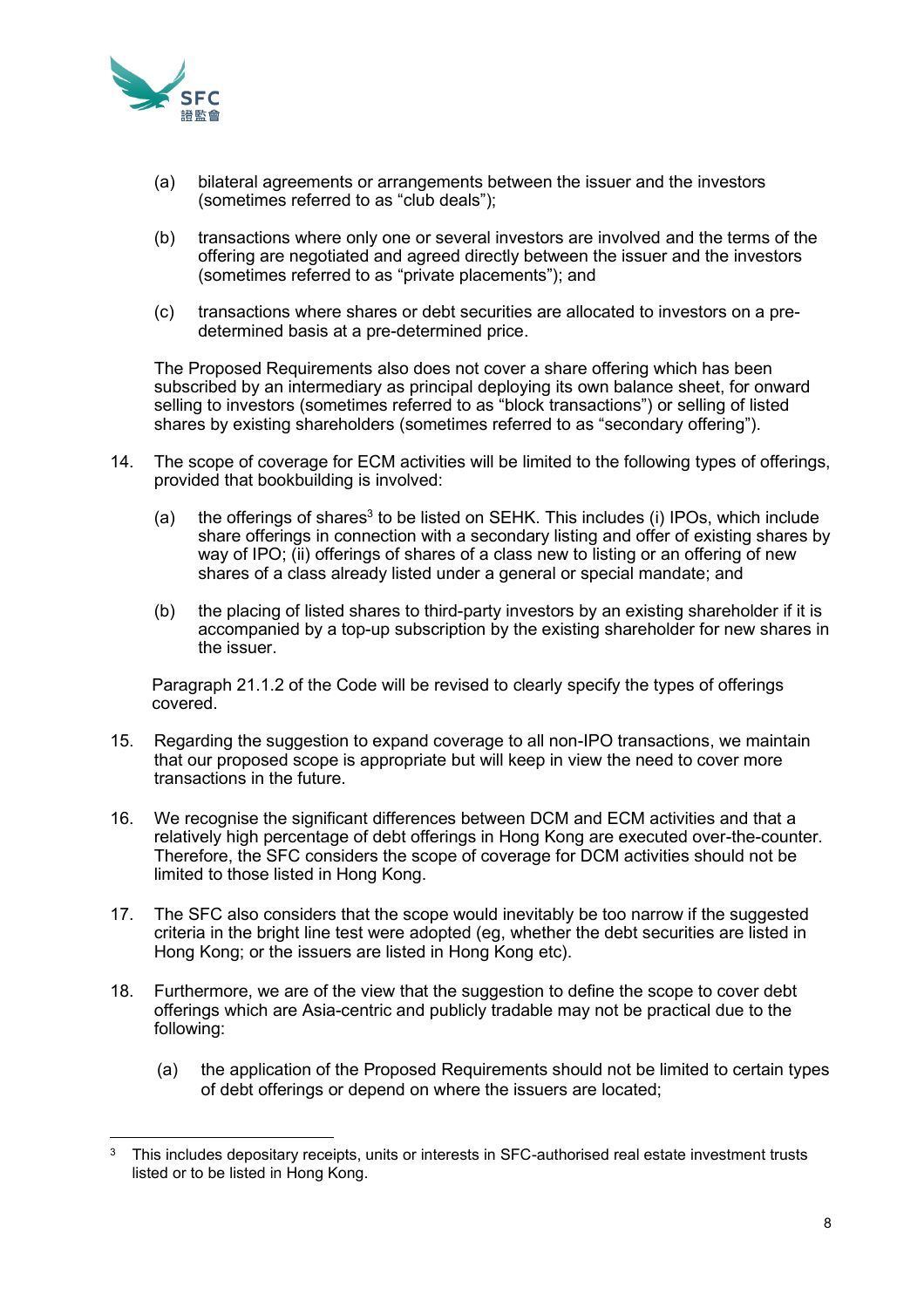

- (b) the definition of "Asia-centric" would be subject to interpretation; and
- (c) the concern about a limited Hong Kong connection may not be fully addressed by expanding the scope to "Asia-centric" debt offerings, as the majority of syndicate members may still be based outside Hong Kong.
- 19. Given the fact that (i) a significant portion of debt offerings in Hong Kong are executed over-the-counter and (ii) the scope of coverage should be defined based on regulated activities conducted in Hong Kong so that the Proposed Requirements can address conduct issues, we consider it appropriate to cover regulated activities stated in the proposed paragraph 21.1.2 in respect of an offering of listed or unlisted debt securities offered in Hong Kong or otherwise.
- 20. In response to the clarification sought, we consider that convertible or exchangeable bond offerings are generally structured in the form of debt securities which may not always be converted into equity securities. Therefore, offerings of convertible or exchangeable bonds where the bookbuilding or placing activities are conducted in Hong Kong would fall under the scope of DCM activities.

# **Section II – Proposed types of CMIs**

# **Question:**

3. Do you consider the role of an OC to be properly defined? If not, please explain.

#### *Public comments*

- 21. The majority of respondents considered the role of an OC to be properly defined. However, one respondent suggested that non-OC syndicate CMIs should also be allowed to perform the same function as an OC, ie, discuss with and advise the issuer on the final offer price.
- 22. Separately, one respondent suggested that an OC should be defined as a CMI that conduct all the activities in paragraph 21.2.3 of the Proposed Requirements, and not at least one of them.
- 23. For share offerings, a few respondents suggested that "acting as a stabilising manager" should not be one of the activities specified in paragraph 21.2.3. Other respondents suggested removing the concept of OC for non-IPO transactions given that OCs would find it difficult to comply with the Proposed Requirements due to the compressed timeframe and that significant issues had not been identified with non-IPO transactions.
- 24. For debt offerings, some respondents also suggested removing the concept of OC and made reference to the regulatory regimes in other jurisdictions where there is no "tiering", ie, no particular syndicate members would have additional or higher levels of responsibility.

#### *The SFC's responses*

25. We understand the respondents' concerns about OCs' potential difficulty in complying with the Proposed Requirements in non-IPO transactions and recognise that there are many types of share and debt offerings and they vary in nature and complexity. That said, we have made it clear in paragraph 21.1.4 of the Proposed Requirements that CMIs are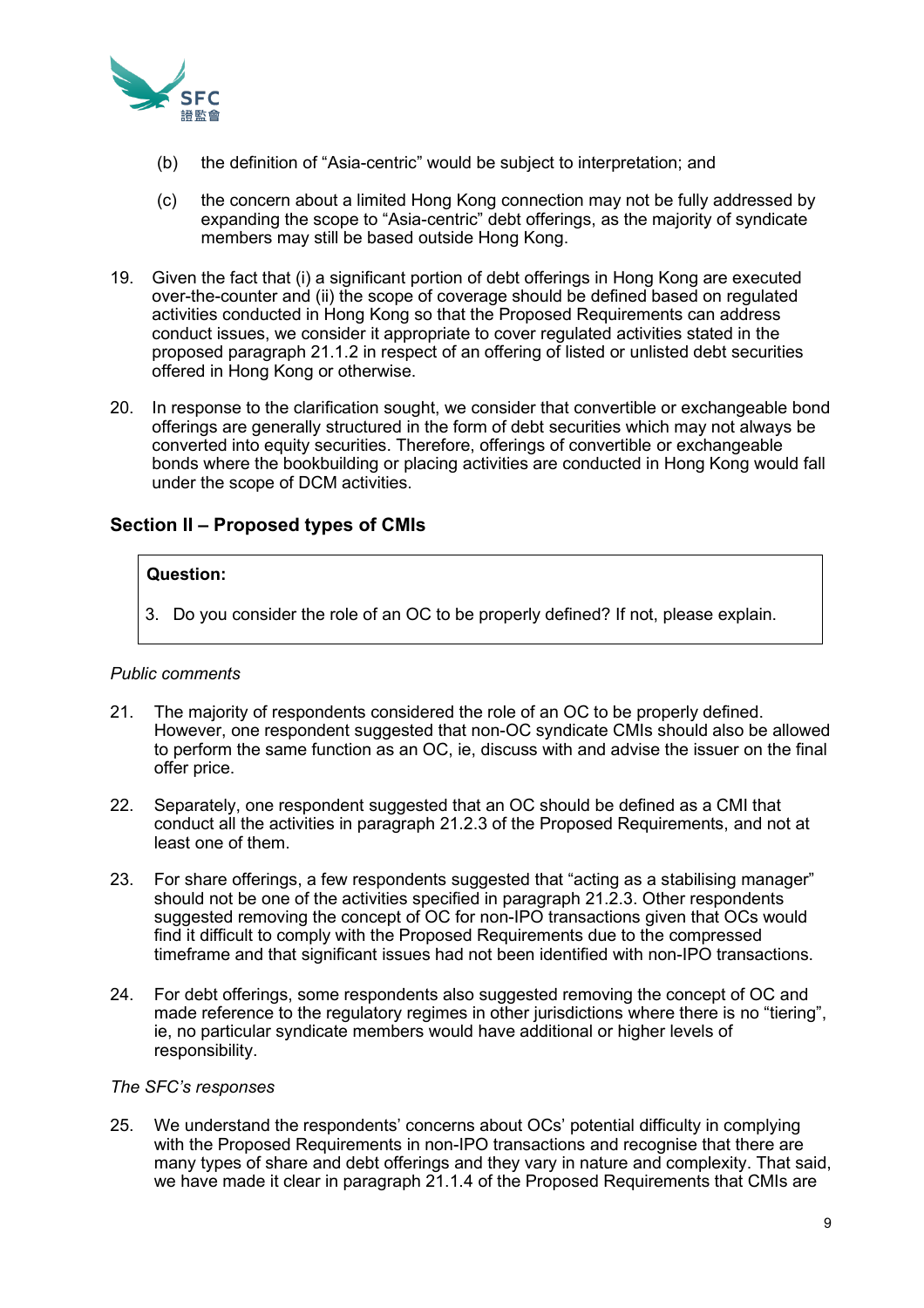

expected to establish and implement policies, procedures and controls, which are commensurate with the nature and complexity of the transaction to ensure compliance with the applicable rules and regulations. Where the transaction only takes a few hours to complete, CMIs may not conduct in-depth discussions with and provide detailed advice to the issuer client. In these cases, the OCs should, at a minimum, document the basis for determining the final offer price and allocation.

- 26. For share offerings:
	- (a) we do not consider it appropriate to define an OC as a firm which conducts all the activities in paragraph 21.2.3 as each activity is key to the offering and should only be carried out by an OC; and
	- (b) we agree to amend the Proposed Requirements by excluding "acting as a stabilising manager" from paragraph 21.2.3 as the stabilising manager's role is not central to the functions of an OC.
- 27. Similarly, OCs play a lead role in the syndicate for debt offerings and thus should shoulder greater responsibilities compared to the other syndicate members. While we appreciate the differences in other jurisdictions' regulatory regimes, we consider that those syndicate members which have greater influence should be subject to additional conduct requirements.

# **Section III – Proposed standards of conduct expected of OC and CMIs**

# **I. Appointment of CMIs and OCs**

# **Question:**

4. Do you agree that the appointments of OCs and other CMIs and the determination of their roles, responsibilities and fee arrangements, should all take place at an early stage? If not, please explain.

#### *Public comments*

- 28. Slightly more than half of the respondents supported appointing syndicate CMIs and determining fees at an early stage. One respondent fully supported this proposal as it clarified syndicate roles and responsibilities and fixed the overall syndicate remuneration. Other respondents expressed some reservations. Some suggested allowing greater flexibility in the early appointment arrangement, especially in light of changing or volatile market conditions. Others stressed the importance of allowing issuers to reward lastminute marketing efforts to ensure the success of an offering.
- 29. For share offerings, respondents which supported determining syndicate membership and fee allocations at an early stage considered that the syndicate should be established upfront. If the syndicate was not formed early on, too many CMIs would otherwise chase orders and not focus on helping the market find the price equilibrium to ensure the success of the listed company post-IPO. A number of respondents suggested that, for IPO transactions, all OCs should be appointed at A1 submission. Others suggested that all syndicate CMIs should also be appointed at or before A1 submission.
- 30. However, some respondents took the view that requiring the OC to notify the SFC of the composition of the syndicate and the allocation of fixed fees to each syndicate CMI four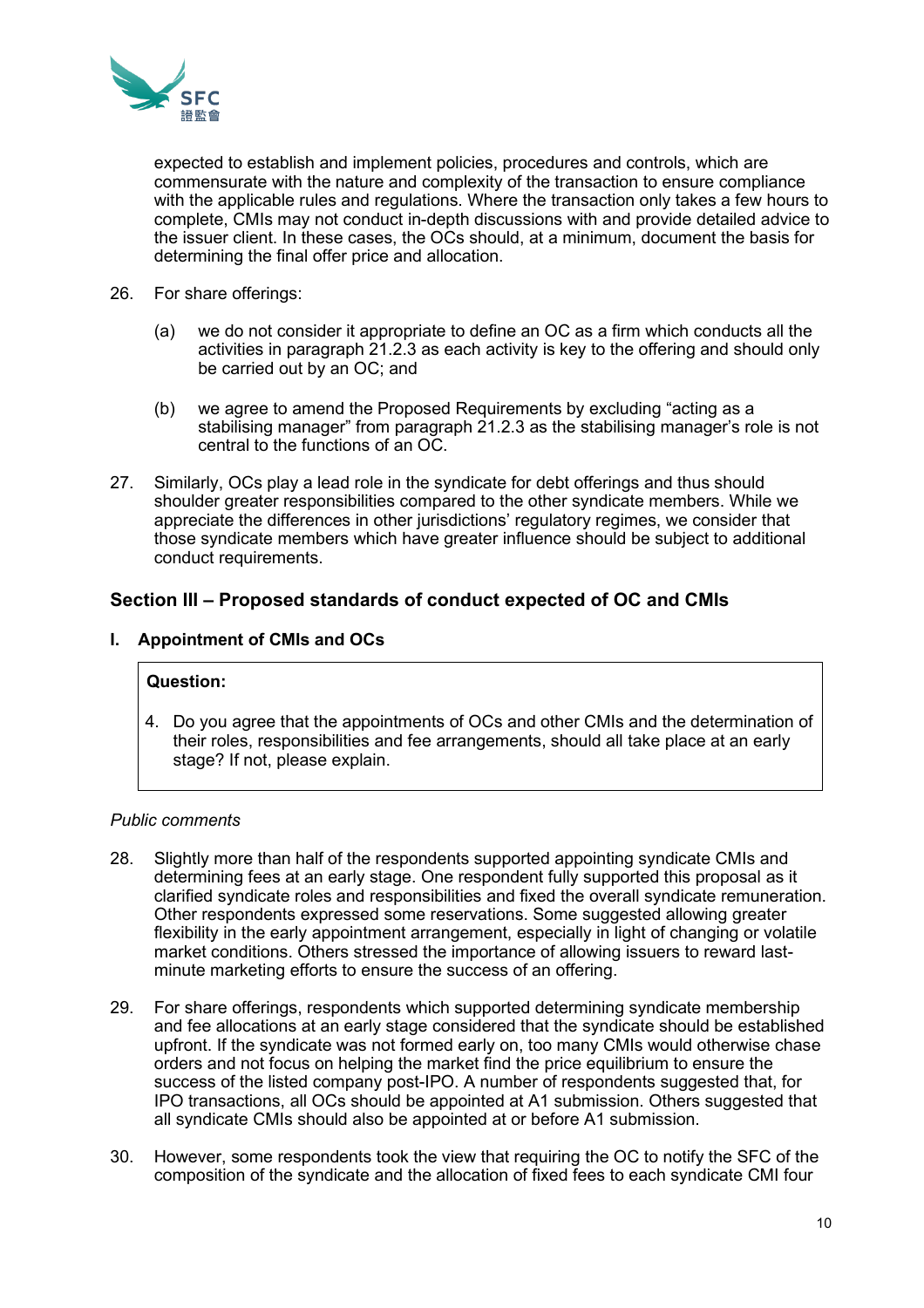

clear business day before the Listing Committee Hearing would not be practical, as many non-OC syndicate CMIs, especially for smaller IPOs, would generally be unwilling to commit before the Listing Committee Hearing due to the uncertainty of obtaining listing approval and market sentiment. Typically for smaller IPOs, non-OC syndicate CMIs would not commit before the result of the Listing Committee Hearing was known. Some suggested allowing flexibility for issuers to change the structure of the syndicate and allocation of fees at a later stage. One respondent even suggested allowing OCs to join the syndicate at a late stage. One respondent commented that the SFC should not need this information before the Listing Committee Hearing as its purpose is more to confirm the suitability of an IPO candidate.

31. For debt offerings, one respondent disagreed with the proposal to appoint OCs and CMIs at an early stage, pointing out that flexibility should be allowed for frequent issuers to appoint CMIs at a later stage and that issuers' commercial decisions around fees would impose constraints at the early stage.

# *The SFC's responses*

- 32. For IPO transactions, it is of paramount importance that OCs be given sufficient time to understand the issuer, develop marketing, pricing and allocation strategies, properly coordinate the activities of other CMIs and manage the offering. The requirements for the early appointment of OCs (ie, two weeks after A1 submission) and determining their fees at the outset (including fixed fees and fee payment schedules) remain unchanged. We will also require that the list of all the OCs, the fixed fee payable to each OC, the total fees and the fee split ratio be submitted to the SFC four clear business days before the Listing Committee Hearing to allow us to make enquiries. The above changes are reflected in the revised paragraph 21.4.8 of the Code.
- 33. We note respondents' concerns that issuers might need to appoint more syndicate CMIs at a later stage, especially for IPOs which are not popular or in a poor market environment. To provide flexibility, we will therefore no longer require that the appointment of non-OC syndicate CMIs and the determination of their fees be reported to the SFC. However, all CMIs will still be required to be appointed before conducting any bookbuilding or placing activities. This should allow CMIs to evaluate whether they wish to accept the appointment based on their fixed fee entitlement and determine the resources they should deploy.
- 34. Flexibility is already provided for the appointment of OCs and CMIs during the debt offering process. Before OCs and CMIs conduct any bookbuilding and placing activities in Hong Kong, they are only required to be formally appointed by issuers under a written agreement which specifies their roles and responsibilities, fixed fee entitlement and fee payment schedule. We consider that this requirement could enhance the certainty of syndicate members' roles and responsibilities as well as their remuneration.

#### **II. Advice to the issuer**

# **Question:**

- 5. Do you agree that an OC should provide advice to the issuer on: (i) syndicate membership and fee arrangements; (ii) marketing strategy; and (iii) pricing and allocation? If not, please explain. What else should the OC advise the issuer about?
- 18. Do you agree with the scope of fee-related advice to be provided by an OC to an issuer? If not, please explain.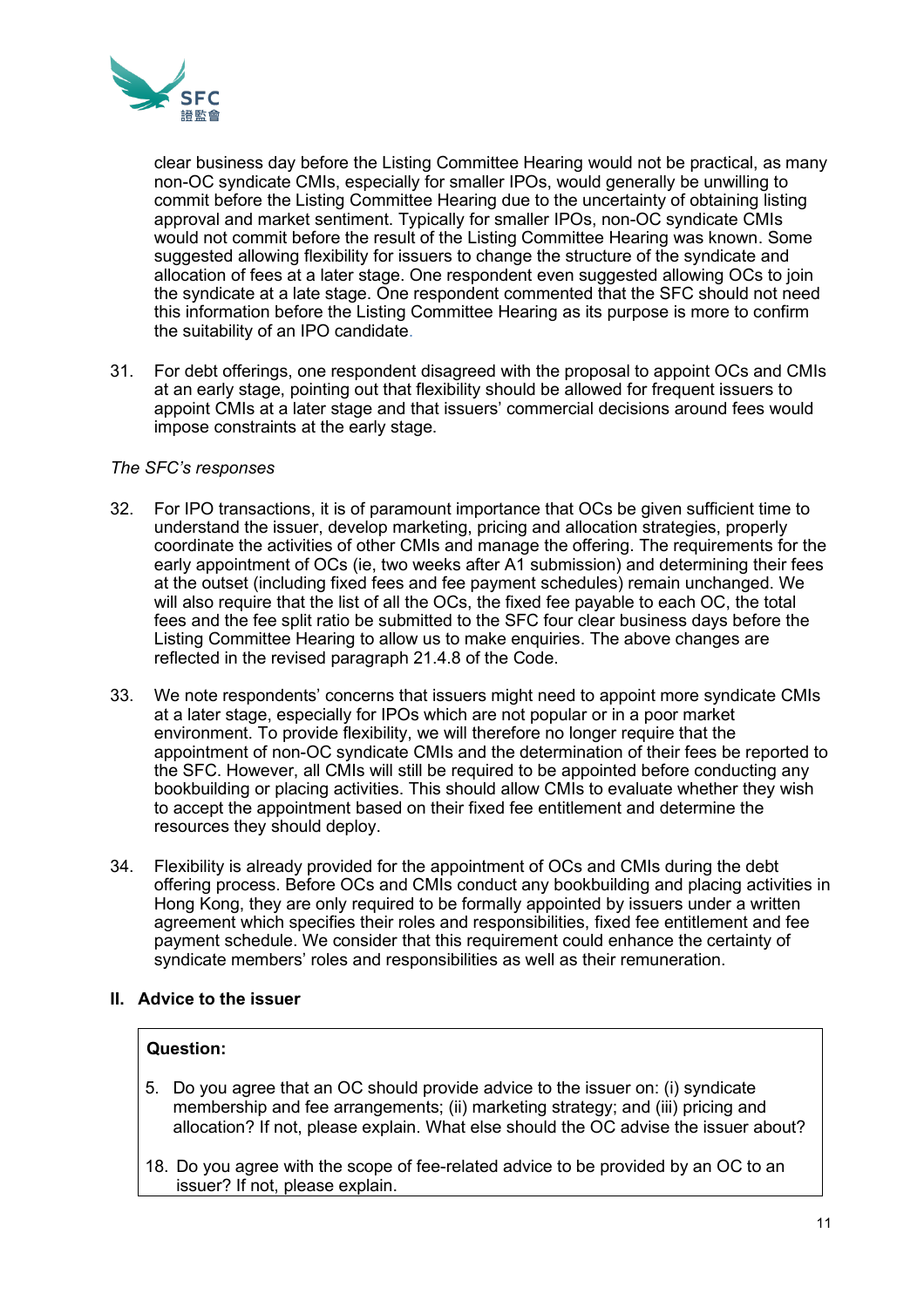

19. Would you envisage substantial practical difficulties in an issuer determining the syndicate membership, the ratio between the fixed and discretionary portions of the fees to be paid to all syndicate CMIs and fixed fees allocation four clear business days before the Listing Committee Hearing? If yes, please cite examples.

# *Advice by OC*

#### *Public comments*

- 35. A few respondents felt that advice should be given by the whole syndicate or that non-OC syndicate CMIs should be able to give limited advice in response to an issuer's request.
- 36. For share offerings, a few respondents suggested that the issuer should be advised by an independent financial adviser which is not part of the syndicate, such as a sponsor, to avoid potential conflicts of interest.

#### *The SFC's responses*

- 37. We maintain the view that OCs, being overall-in-charge, are in the best position to advise the issuer and should be held accountable for (i) advising on the offer price while being a party to the price determination agreement with the issuer; and (ii) making allocation recommendations.
- 38. We are of the view that an independent financial advisor, which is not part of the syndicate and hence not participating in the day-to-day bookbuilding process, may not be able to properly gauge investor sentiment and interest in the transaction. As a result, the independent financial advisor may not be in the position to advise the issuer on the pricing and detailed allocation decisions or act as the OC. Nonetheless, we wish to clarify that issuers can continue to appoint financial advisers or other professionals which only provide advice to the issuer and they would not be considered to be a CMI as long as they do not participate in any bookbuilding or placing activities.

#### *Syndicate membership and fee arrangements*

#### *Public comments*

- 39. For both share and debt offerings, a large number of respondents, including representatives from both the buy-side and the sell-side, expressed reservations about an OC providing advice to an issuer on syndicate membership and fee arrangements. Many of them had concerns about potential conflicts of interest and that this proposal could work against the interests of issuers. One respondent also pointed out that the roles of OCs and other CMIs are often dictated by market conditions and through commercial negotiations.
- 40. A few respondents suggested requiring the OC to discuss and offer views on fee-related matters or provide transparent market information and comparable transactions as references for the issuer to consider.
- 41. Separately, a few respondents suggested that the fee split ratio should be codified at 75:25 given that is the prevalent market norm.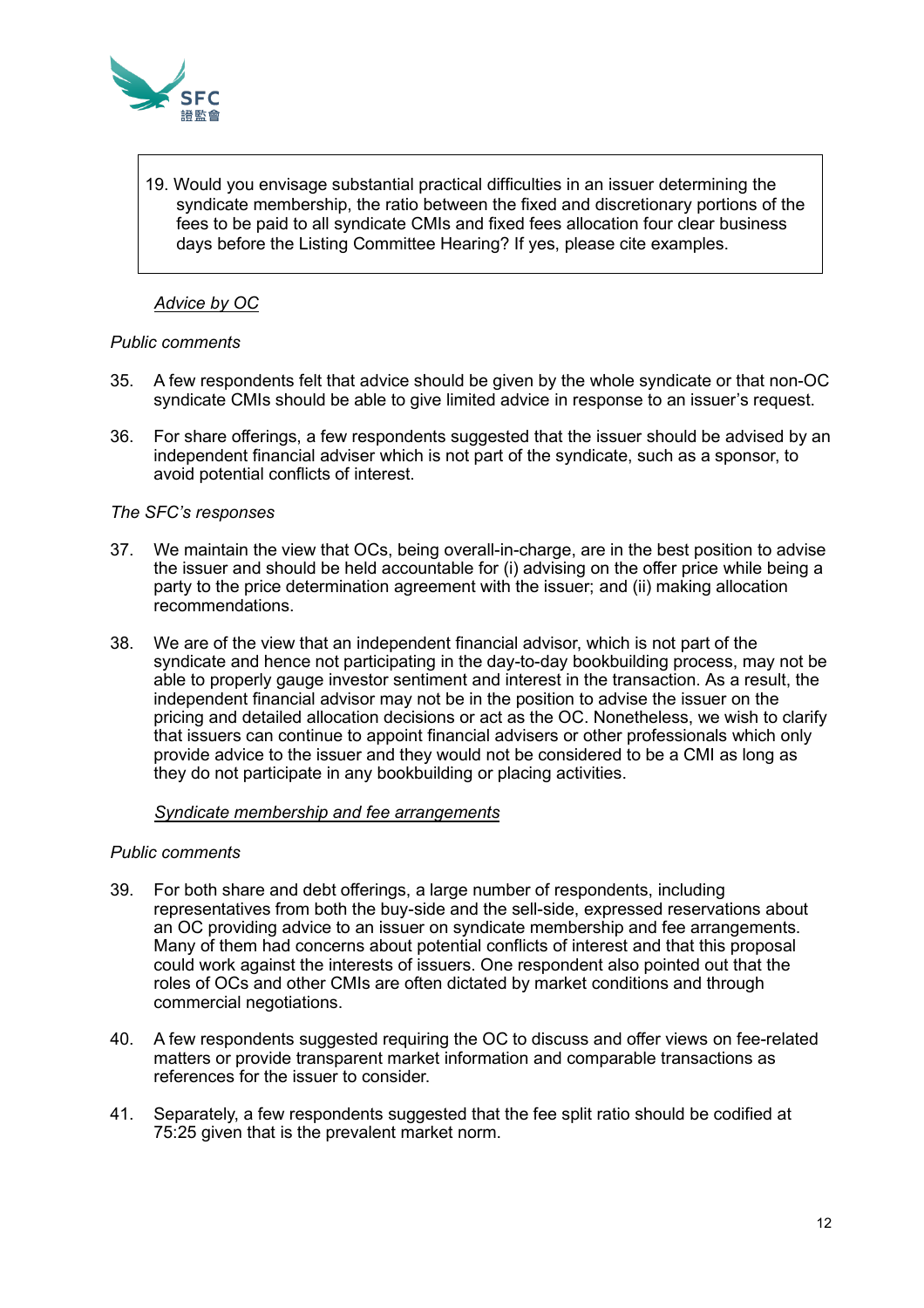

#### *The SFC's responses*

- 42. Noting these concerns, we will not require OCs to provide advice to the issuer on syndicate membership or fee arrangements.
- 43. For IPOs, when an OC is no longer required to advise the issuer on the basis for the allocation of fixed and discretionary fees to syndicate CMIs, we agree that the issuer should at least be informed of the 75:25 ratio. In this connection, we will require an OC to provide guidance to the issuer on the market's fee split practice. Furthermore, we will require the fee split ratio to be reported to the SFC four clear business days before the Listing Committee Hearing. This would give the SFC an opportunity to make enquiries where the ratio significantly deviates from 75:25. Moreover, if any material changes are subsequently made to the ratio reported to the SFC, the OC should notify the SFC as soon as practicable. Together, these measures should alleviate some of the concerns about fluid incentive structures and help prevent last-minute scrambles for orders and fees. These changes have been reflected in the revised paragraph 21.4.2(b)(i) of the Code. For ease of reference, we have summarised requirements that govern the appointment of syndicate CMIs and the determination of their fee entitlements as well as the respective timeframes in Appendix D. Separately, given that fees should be agreed through commercial negotiations, it is not appropriate to codify the fee split ratio in the Code.
- 44. For debt offerings, we will only require CMIs (including OCs) to be formally appointed under a written agreement, which should clearly specify the CMI's roles and responsibilities, the fee arrangements and the fee payment schedule.

#### *Marketing strategy and pricing and allocation*

# *Public comments*

- 45. The majority of respondents agreed that an OC should provide advice to the issuer on marketing strategy and pricing and allocation.
- 46. Nonetheless, for both share and debt offerings, two respondents were concerned that the proposals would create disincentives for CMIs to work hard to secure adequate demand to support a higher price. For example, the CMI may seek to price the offering below its fair market value to favour its investor clients and allow them to subscribe to the securities at a lower cost. However, this may go against the interests of the issuer as less funds will be raised.
- 47. For share offerings, a few respondents commented that OCs should not advise issuers on allocation or else OCs could provide large allocations of hot IPOs to "preferred" clients.

#### *The SFC's responses*

48. The risk of under-pricing could be a problem if issuers were in a weak bargaining position, but this is understood not to be the case in Hong Kong. Moreover, it may not be in the interest of OCs to set a lower offer price as this may generate less fees. Most importantly, we maintain the view that for both share and debt offerings it is essential for OCs to advise the issuers on pricing and allocation in order to balance the interests of different parties and promote transparent and effective price discovery. Regardless, the issuer still has the final say on price and allocation; the OC would only need to explain the potential concerns and advise the issuer appropriately. It is also worth pointing out that, under the Proposed Requirements: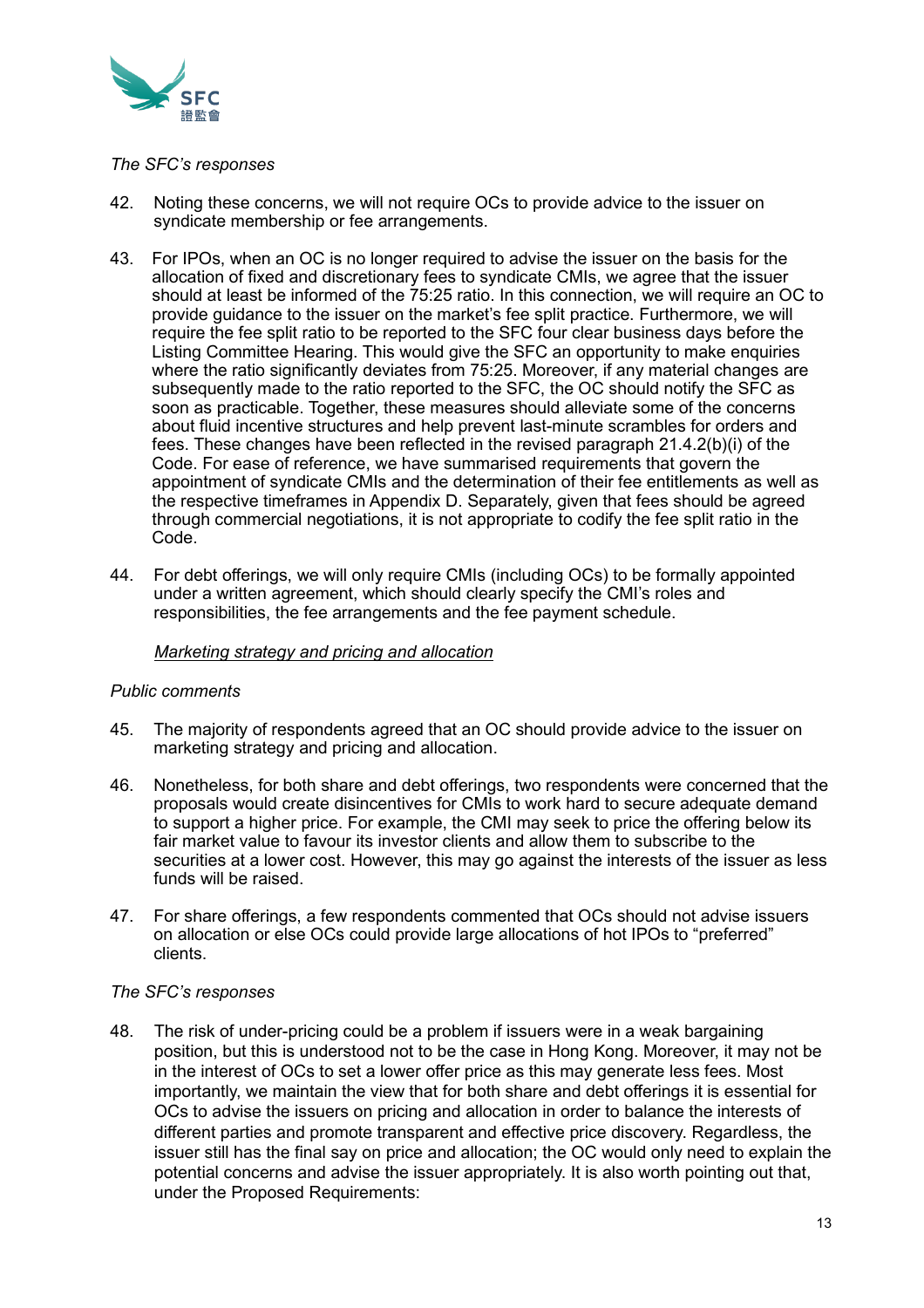

- (a) a CMI (including an OC) should establish, implement and maintain policies and procedures to identify, manage and disclose actual and potential conflicts of interest which may, for example, arise when that CMI serves the interests of both its issuer and investor clients; and
- (b) an OC should also follow a marketing and investor-targeting strategy agreed with the issuer client, and explain to the issuer client when the allocation recommendations materially deviate from its allocation policy that has been communicated to the issuer.

#### **III. Rebates and preferential treatment**

#### **Question:**

6. Do you agree that a private bank should not pass on to investor clients any rebates provided by the issuer? If not, please explain.

#### *Public comments*

- 49. A few respondents suggested that rebates in whatever form, including rebates to private banks and investor clients, should be banned entirely to maintain a level playing field.
- 50. For debt offerings, the majority of respondents agreed that private banks should not pass on rebates to their investor clients to prevent end investors paying different prices for the same debt securities.
- 51. A number of respondents raised concerns about whether syndicate CMIs could in practice police the conduct of private banks, commenting that "it is the obligation of the recipient of a rebate to comply with its own fiduciary obligations as well as the Proposed Requirements and other application regulations".
- 52. For IPOs, one respondent sought clarification of whether rebates from the CMIs to the end investors in the form of a reduction of the 1% brokerage fee is allowed. Two respondents took the view that disallowing reductions of brokerage fees would have an adverse impact on small and medium brokers.

#### *The SFC's responses*

- 53. The aim of disallowing rebates is to prevent investor clients paying different prices for the same debt securities. While we acknowledge that some respondents wanted to go further to ban rebates entirely in whatever form, we consider that rebates offered by issuers to intermediaries as incentives for their selling efforts should remain, provided that they are not passed on to investor clients and properly disclosed as stipulated in paragraph 21.3.7 of the Code.
- 54. Syndicate CMIs will not be responsible for policing conduct requirements for private banks' rebate arrangements. Private banks (as execution-only non-syndicate CMIs) will be required to comply with the requirement not to pass on rebates to investor clients stipulated in paragraph 21.3.7 of the Code.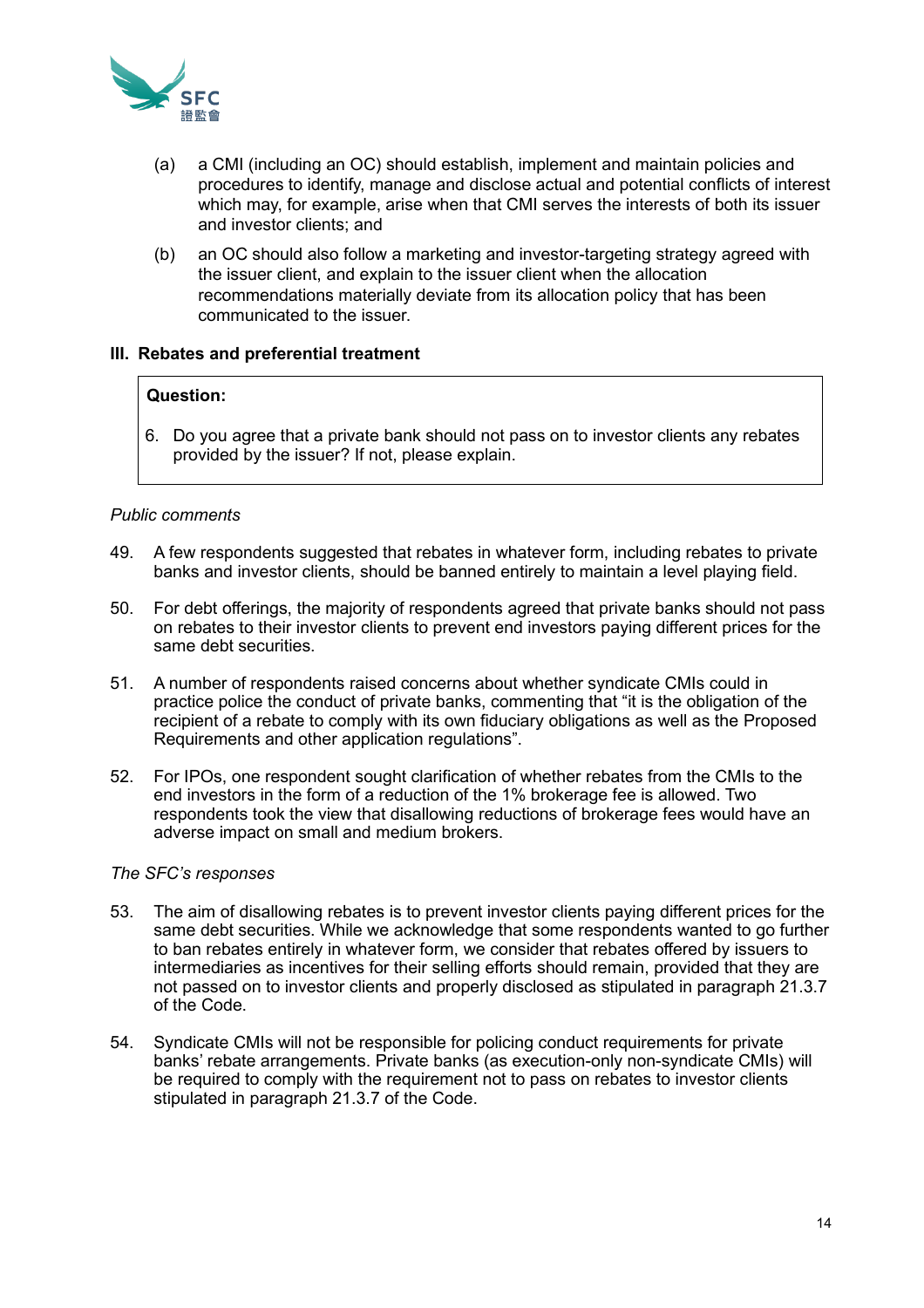

55. For IPOs, the SFC would like to clarify that under the Listing Rules<sup>4</sup> rebates to investor clients through a reduction of brokerage commission are not allowed.

# **IV. Assessment of investor clients**

#### **Question:**

7. Do you agree that an OC should provide relevant information to CMIs to enable them to identify investor clients which are Restricted Investors in share offerings or have associations with the issuer in debt offerings? If not, please explain.

#### *Public comments*

- 56. The majority of respondents agreed that this information should be provided by OCs to CMIs. However, two respondents argued that it should be the issuer's obligation to identify investor clients to whom the allocation of shares will be subject to restrictions or require prior consent from SEHK (**Restricted Investors**) in share offerings or have associations with the issuer, CMIs or companies in the same group of companies<sup>5</sup> as the CMI (**group companies**) in debt offerings.
- 57. A few respondents raised concerns about OCs' responsibility (including liability for the accuracy and completeness of the information) as well as the potentially onerous burden. Some respondents commented that it may be difficult to (i) implement if there is more than one OC and (ii) ensure that all CMIs have the same information. One also expressed concern that the OC might not be able to assess the accuracy and completeness of the information.
- 58. For share offerings, some respondents suggested that a better way would be to amend the Listing Rules to require the issuer to provide the information directly to all syndicate CMIs or require sponsors to provide the list of connected persons.
- 59. For debt offerings, a number of respondents sought clarification of the definition of "associations" with the issuer client, the CMI or a company in the same group of companies as the CMI.
- 60. One respondent raised a concern that the requirements for the CMI to assess its investor clients based on their profiles, such as investment preferences and past investment histories, contradicted the existing exemptions available for Professional Investors under paragraphs 15.4 and 15.5 of the Code.

#### *The SFC's responses*

61. For share offerings, we agree that it would be more direct and efficient for the issuer to disseminate the relevant information to all the syndicate CMIs. Therefore, instead of requiring an OC to provide relevant information to syndicate CMIs, we will require an OC

<sup>4</sup> LR2.03(2) of the Main Board Listing Rules and LR2.06(2) of the GEM Listing Rules: "the issue and marketing of securities is conducted in a fair and orderly manner" and LR2.03(4) of Main Board Listing Rules and LR2.06(4) of the GEM Listing Rules: "all holders of listed securities are treated fairly and equally".

<sup>&</sup>lt;sup>5</sup> For the purposes of the Proposed Code, "group of companies" has the same meaning as in section 1 of Part 1 of Schedule 1 of the Securities and Futures Ordinance.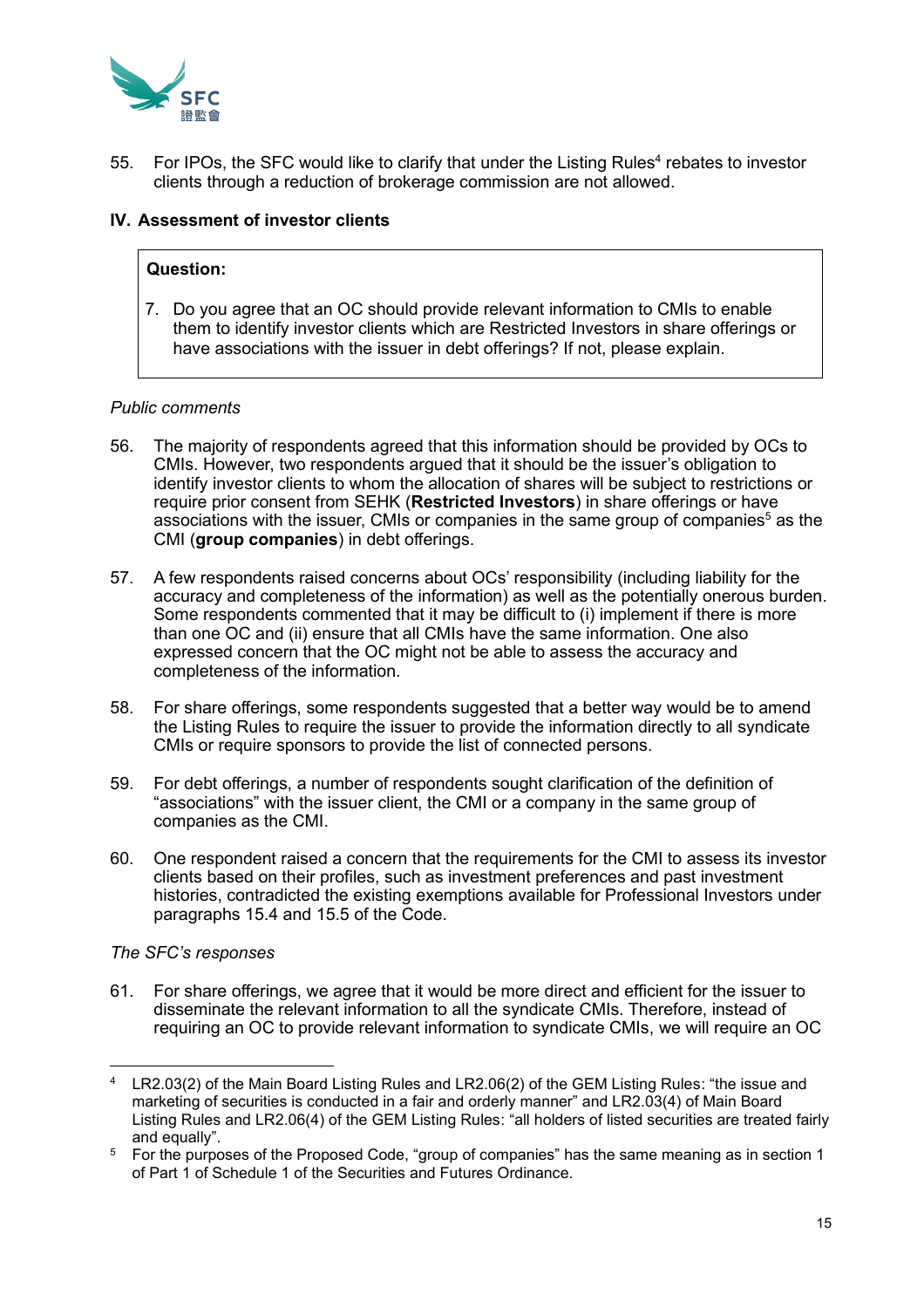

to specifically advise the issuer of the information which should be provided to syndicate CMIs to identify the issuer's directors and existing shareholders as well as the directors' and shareholders' close associates and nominees for the subscription or purchase of shares offered in the IPO. At the same time, CMIs will still be required to identify whether their investor clients are Restricted Investors and inform the OC. We will work with SEHK to reflect in the Listing Rules or appropriate guidance letters the role of the issuer in connection with the above matters.

- 62. Similarly, for debt offerings, we will require an OC to advise the issuer client to provide sufficient information to all syndicate CMIs to enable them to reasonably identify whether investor clients have any associations with the issuer client. In addition, an OC is expected to take all reasonable steps to identify whether investor clients have any associations with the issuer client, CMIs or their group companies, such that the OC could manage conflicts of interest by taking into consideration whether orders placed by these investor clients may negatively affect the price discovery process.
- 63. In respect of debt offerings, we expect that investor clients which are directors, employees or major shareholders of the issuer client, the CMIs or their group companies would be considered to have "associations" with the stated parties. We will clearly specify who would be considered as having associations with the stated parties in the revised paragraph 21.3.3 (c) of the Code.
- 64. Regarding the comment that the Proposed Requirements contradict the existing exemptions available for Professional Investors, we wish to clarify that, irrespective of whether the investor client is a Professional Investor, CMIs are required to assess the investor client's profile under the Proposed Requirements for the purpose of ascertaining whether the investor client is one of the types of investors specified in the marketing and investor targeting strategy. The two examples (ie, "investment preferences" and "past investment histories") cited under paragraph 21.3.3(a) of the Proposed Requirements were provided for illustrative purposes and have been deleted to avoid confusion. CMIs may use appropriate factors to assess their investor clients' profiles.

# **V. Order book**

# **Question:**

8. Do you agree that information about the underlying investors should be provided to an OC by CMIs placing orders on an omnibus basis when they place orders in the order book? If not, please explain.

# *Public comments*

- 65. The majority of respondents agreed with the proposal but many were concerned that client information is a commercial secret and disclosing it to competitors may result in client poaching.
- 66. One respondent suggested that disclosure should only be required for orders over a certain threshold (eg, 3% of the offer) and with client consent. On the other hand, one respondent suggested full transparency ie, all names should be disclosed in the order book with no-poach agreements in place.
- 67. Many respondents sought clarification of the meaning of "placing orders on an omnibus basis" and "underlying investors" and asked for examples of information which a CMI would need to provide to the relevant OC.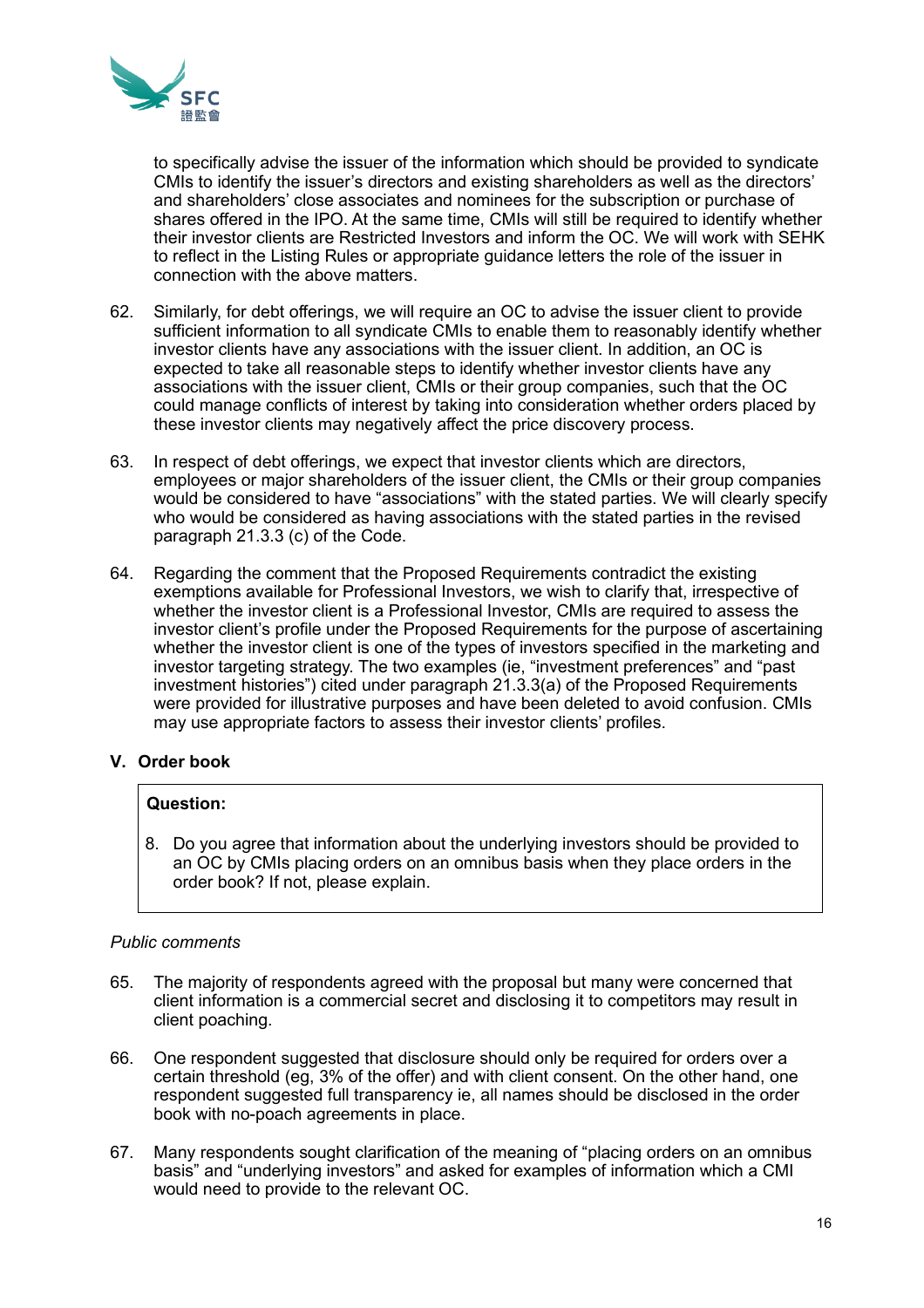

#### *The SFC's responses*

- 68. For share offerings, we acknowledge that placee lists have always been separately submitted to the SEHK by individual CMIs and these CMIs are very worried about potential poaching. However, OCs should have full transparency to properly manage the order book and, among other things, identify and eliminate duplicate orders, inconsistencies and errors. We would therefore amend the Proposed Requirements to require:
	- (a) a CMI to only provide the name and unique identification number of the underlying investor clients to the OC and the issuer when placing an order on an omnibus basis; and
	- (b) a CMI (including the OC) which receives information about the underlying investor clients to only use this information for placing orders for the specific share or debt offering.

The above changes are reflected in revised paragraphs 21.3.5(b) and (c) of the Code.

- 69. We also wish to clarify that:
	- (a) placing orders on an omnibus basis refers to where a CMI (such as a private bank) acts as an agent and has aggregated the orders of two or more investor clients for placing in the order book in the CMI's name; and
	- (b) subject to the Listing Rules, fund managers which place orders only for funds and discretionary accounts under their management will not be required to disclose the names of these funds or discretionary accounts to the OC or issuer when placing those orders.

# **Question:**

9. Do you think there would be difficulties in a large IPO or debt offering for OCs to remove duplicate orders and identify irregular or unusual orders in the order book? If so, please provide examples.

# *Public comments*

- 70. Most respondents saw no or few difficulties for OCs to remove duplicate orders and identify irregular or unusual orders in the order book. However, a few respondents considered that it would be hard to determine what orders were irregular or unusual. Two respondents pointed out that OCs might not have the first-hand client order information needed to identify irregular or unusual orders.
- 71. One respondent suggested that we should clarify that the primary obligation to place genuine orders lies with the investors. Two respondents commented that the OC should have power to request investor profiles from the CMIs.
- 72. A few respondents suggested that duplicate orders could be removed by SEHK, for example, by making use of the FINI platform.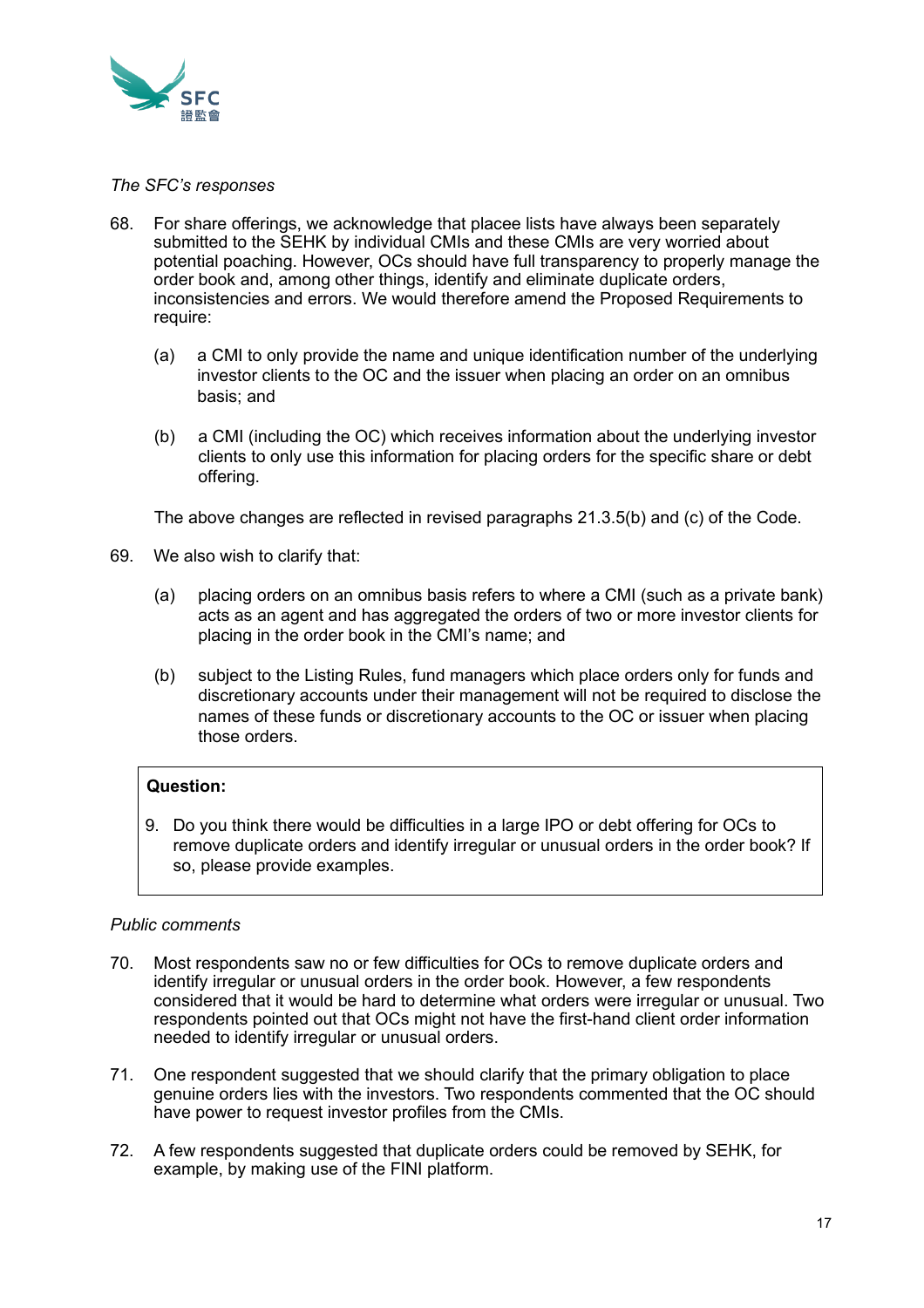

#### *The SFC's responses*

- 73. We welcome the overwhelming support and will proceed with these requirements. Managing the order book properly is a key role played by the OC during the bookbuilding and allocation process and it cannot be delegated to FINI which deals with placee information only after bookbuilding and allocation. An OC is only required to take all reasonable steps to remove duplicate orders and identify irregular or unusual orders or errors in the order book. It will be adequate for the OC to demonstrate that it has developed and implemented effective systems and controls. Separately, it should not be necessary to empower the OC to obtain client information from the CMIs. We expect the OC to make due enquiries with the CMIs upon identifying any irregular or unusual orders and take client information supplied by the CMIs into consideration when making allocation recommendations.
- 74. As for examples of irregular or unusual orders, we generally expect an OC to make enquiries where the name of an investor client suggests that it is related to the issuer client.

#### **Question:**

10. Do you agree that OCs and CMIs should not accept knowingly inflated orders? If not, please explain.

#### *Public comments*

- 75. Most respondents agreed that OCs and CMIs should not accept knowingly inflated orders. However, a few respondents believed that as long as the orders are firm or investors are willing to bear the risk, the orders should be accepted.
- 76. A few respondents asked for the definition of "knowingly inflated orders" or commented that they are hard to identify. One respondent suggested that we should clarify that the primary obligation to place genuine orders lies with investors.

#### *The SFC's responses*

- 77. We wish to stress that OCs and CMIs are not required to second-guess the intentions of their investor clients. However, when investor clients instruct the CMI to, among other things, place an order whose amount is larger than what the clients indicated that they anticipate to be allocated, the CMI should clarify with clients the size of the order they wish to place to the order book and confirm that they are willing to take up the full allocation. Before placing the order, CMIs are also required under paragraph 21.3.5 (a) of the Code to make enquiries with the investor clients if the order is not commensurate with the investor client's financial profile.
- 78. While the Code does not govern investors' behaviour, the SFC will not hesitate to take appropriate action against investors engaged in any market misconduct.

#### **Question:**

11. Do you agree that OCs should ensure the transparency of the order book? If not, please explain.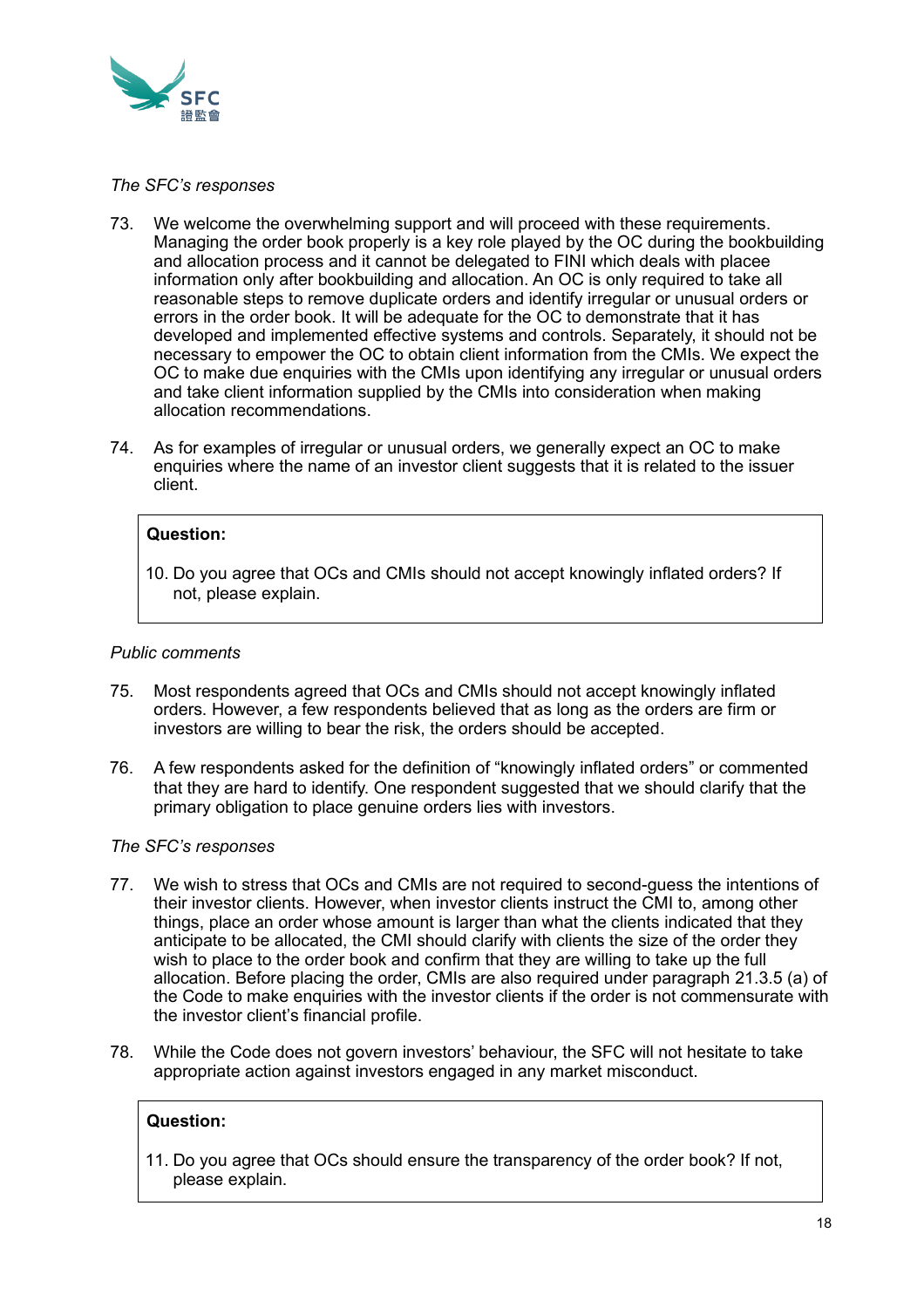

### *Public comments*

- 79. Many respondents agreed that OCs should ensure the transparency of the order book. One respondent pointed out that transparent order books are vital to the healthy functioning of the market.
- 80. A few respondents considered that transparency should be the responsibility of the issuer but not the OC and one respondent stated that transparency should be the responsibility of both the issuer and the syndicate. One respondent sought clarification of the degree of transparency required, while another suggested that information such as addresses or telephone numbers should not be revealed in light of privacy concerns and commercial sensitivities.
- 81. A few respondents argued that book updates should not be compulsory. Another encouraged compulsory book updates throughout the bookbuilding process.

#### *The SFC's responses*

- 82. The transparency of the order book is of paramount importance and therefore this requirement should remain unchanged. We believe that limiting the transparency of the orders to the OCs and the issuers strikes an appropriate balance. As regards the degree of transparency required, we would generally consider it sufficient to provide investor clients' names and unique identification numbers.
- 83. In relation to book updates, we maintain our view that the OC should disseminate material information related to the offering in a timely manner to all syndicate CMIs.

#### **Question:**

12. Do you agree that "X-orders" should be prohibited? If not, please explain.

#### *Public comments*

- 84. The majority of respondents supported prohibiting the use of "X-orders" in the order book for debt offerings. They envisaged that the OCs would be able to efficiently identify and remove duplicate orders when the identities of all investors are clearly disclosed in the order book.
- 85. Nevertheless, some respondents suggested that exemptions should be granted for debt offerings to entities with a legitimate reason to make limited use of "X-orders" such as sovereigns, central banks and state-owned companies. They further elaborated that in some jurisdictions, it might be illegal to reveal the identities of certain sovereigns, central banks, and state-owned companies in the order book due to privacy laws.
- 86. Furthermore, some respondents raised concerns that the commercial interests of CMIs might be jeopardised if "X-orders" were not allowed. They worried that OCs will poach CMIs' investor clients if their identities are disclosed. They also commented that some CMIs will place orders through private banks to circumvent the need to disclose the identities of their investor clients.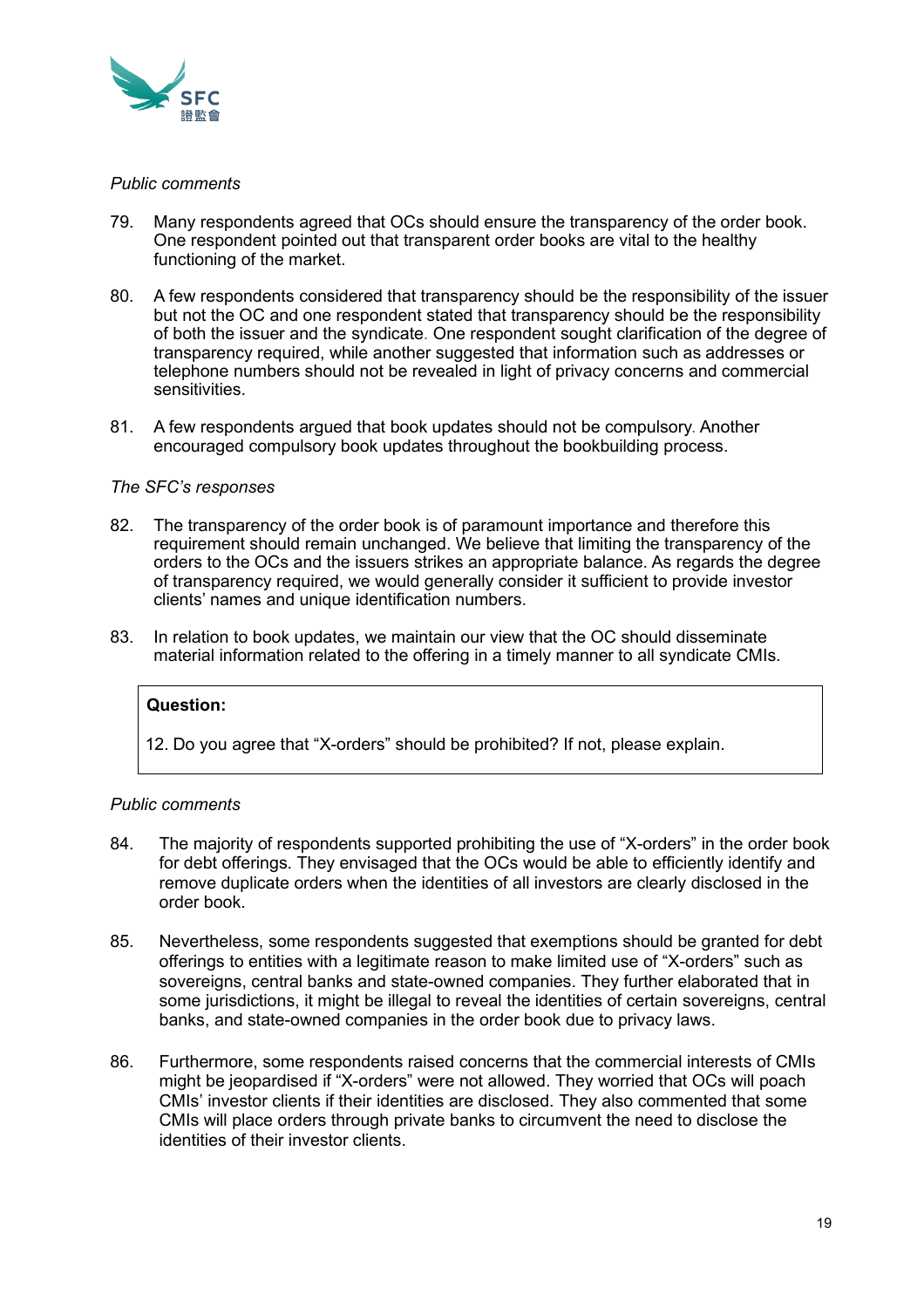

#### *The SFC's responses*

- 87. Given that the majority of respondents supported the prohibition of "X-orders" in the order book, the requirement as stipulated in paragraph 21.3.5(b) and paragraph 21.4.4(a)(i) of the Proposed Requirements will remain unchanged.
- 88. We do not agree to grant exemptions for the use of "X-orders" because disclosing the identities of investor clients in an order book is fundamental to ensure transparency during the bookbuilding process.
- 89. We note respondents' concerns about the commercial interest of CMIs and will amend the Proposed Requirements as explained in paragraph 68 above. We have also clarified in paragraph 69 above that placing orders through private banks would be considered to be placing orders on an omnibus basis and thus these client orders would be required to be disclosed as stipulated in paragraph 21.3.5 of the Code.

# **VI. Pricing and allocation**

# **Question:**

13. Do you agree that OCs and CMIs should be required to establish and implement allocation policies? If not, please explain.

#### *Public comments*

- 90. There was broad support for the proposal for CMIs to establish and implement allocation policies. Some respondents considered that allocation policies would be beneficial to address the conflicts of interest that exists in an offering.
- 91. Whilst supporting the proposal, a few respondents took the view that the policy should be principle-based and that there should be flexibility in exceptional circumstances.
- 92. A few respondents also suggested additional consideration factors to be included in the allocation policy including targeted investors' integrity, past behaviour, indicated interests, sophistication, reputation and contribution to the price discovery process.
- 93. One respondent commented that it is hard to determine what a fair allocation would be or what factors should be taken into account, especially the spread of investors, before a book is built.

#### *The SFC's responses*

94. CMIs are only required to address or take into account certain factors, principles and requirements in developing their allocation policies which are expected to be general and broadly suitable for most share and debt offerings. CMIs may modify them as needed on a case-by-case basis. One factor to be taken into account is the circumstances of the investor clients and this can include any relevant aspects. As such, this requirement will remain unchanged.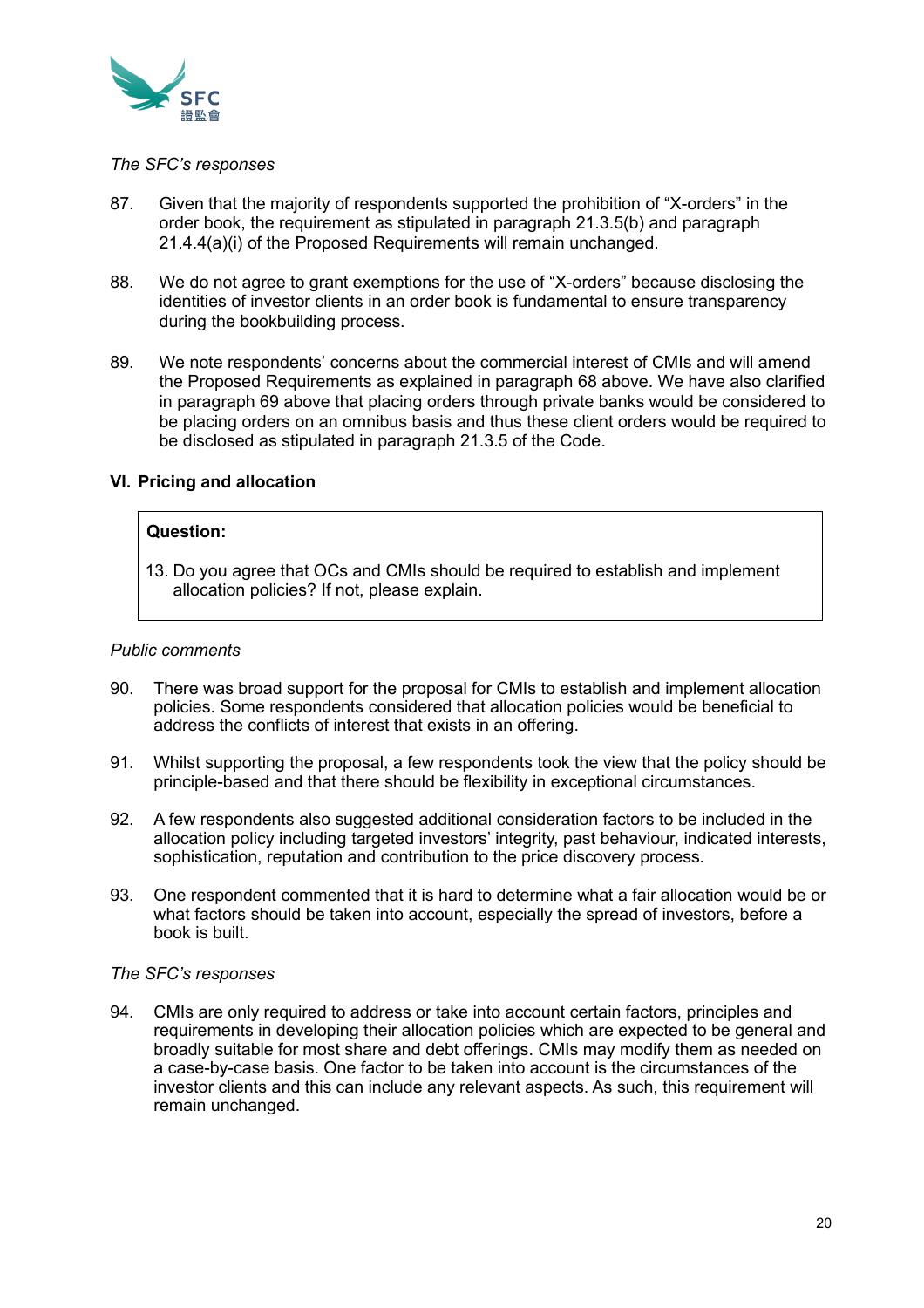

# **VII.Conflicts of interest and proprietary orders of CMIs and their Group Companies**

### **Question:**

- 14. Do you agree that client orders must have priority over proprietary orders at all times? If not, please explain**.**
- 15. Do you agree that proprietary orders can only be price takers? If not, please explain.

#### *Public comments*

- 95. We received a number of responses supporting our proposal that client orders must have priority over proprietary orders at all times, and proprietary orders can only be price takers.
- 96. Some respondents sought clarification of the definition of "proprietary order" and suggested that it should be properly defined. They explained that in general there are three types of intra-group orders which raise concerns: (i) orders from syndicate members' asset management arms; (ii) orders from syndicate members' treasury functions; and (iii) orders from syndicate members' trading desks.
- 97. Most of these respondents suggested that orders from syndicate members' asset management arms and treasury functions should not be classified as "proprietary orders". These orders represent genuine demand and should be treated pari passu with other client orders (ie, not lower priority and not as a price taker) as long as they are placed on an arm's length basis and the firms have Chinese Wall controls in place to prevent the free flow of confidential or price sensitive information. Respondents agreed that orders from syndicate members' trading desks should be treated as proprietary orders subject to lower allocation priority according to international DCM practices.
- 98. Some respondents disagreed that client orders should have priority over proprietary orders and proprietary orders should only be price takers in debt offerings. They pointed out that proprietary orders placed on an arm's length basis represent genuine demand and should be treated pari passu with client orders. Proprietary orders often bring momentum to, and help sustain, the order book. In some cases, they serve as anchor support without which the entire debt offering may fail.

#### *The SFC's responses*

- 99. We agree with the majority of respondents that orders from syndicate members' trading desks should be treated as proprietary orders. We also agree that orders from syndicate members' asset management arms should be treated as client orders, provided that the orders are placed on an arm's length basis and effective Chinese Wall controls are in place. A note has been included in paragraph 21.3.10(b)(iii) of the Proposed Requirements clarifying that "proprietary orders of a group company exclude orders placed by the group company on behalf of its investor clients or funds and portfolios under its management, but include orders placed on behalf of funds and portfolios in which a CMI or its group company has a substantial interest".
- 100. However, we do not share the view that orders from syndicate members' treasury functions should be treated as client orders. The treasury function is responsible for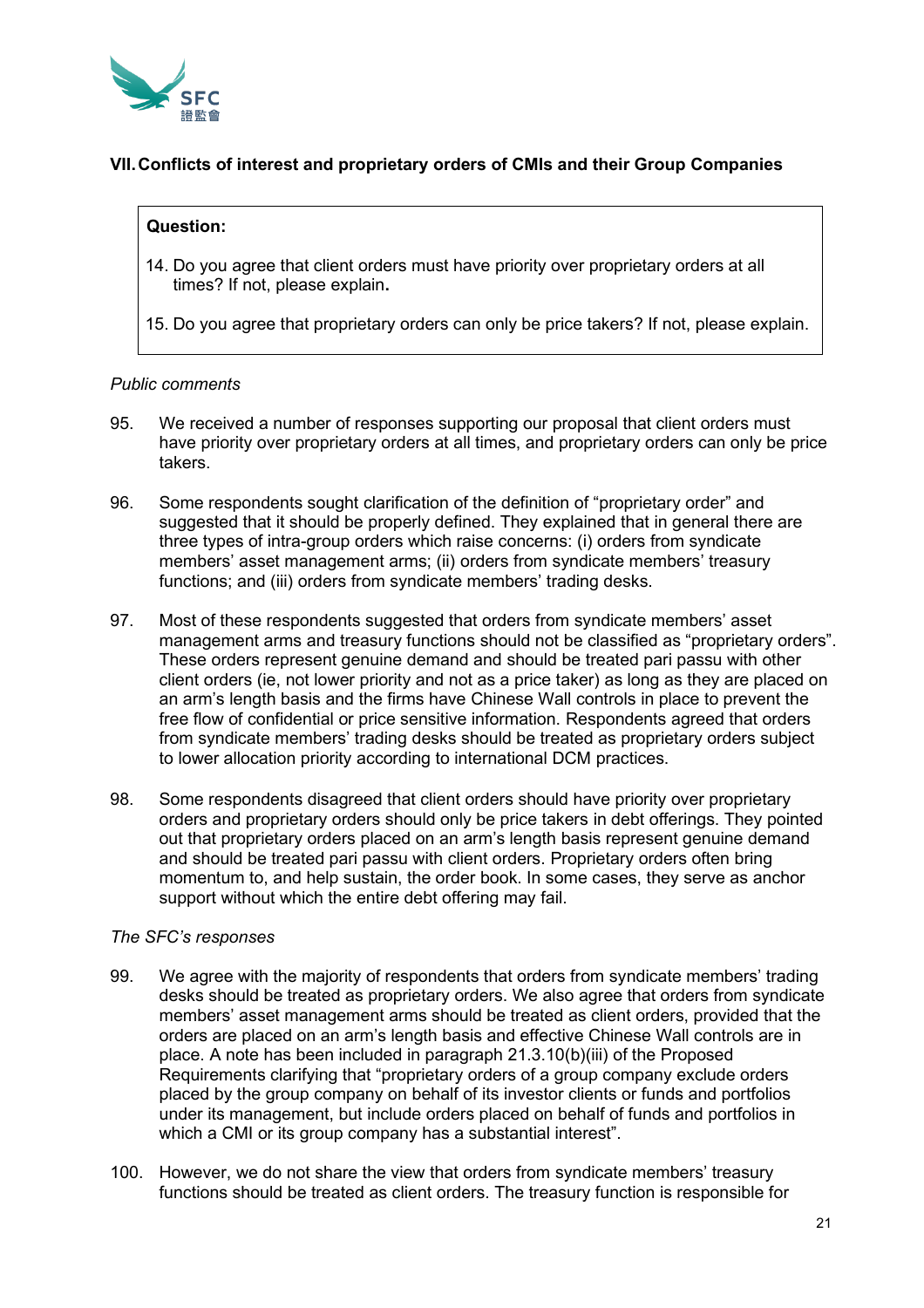

managing the firm's capital and making investment decisions. A potential conflict of interest may arise when the firm is committing its capital in a debt offering and the syndicate desk of the firm is exercising control over bookbuilding activities and making pricing and allocation recommendations to the issuer client. Therefore, orders placed by the treasury function of a CMI will be treated as that CMI's proprietary orders.

101. The overarching objective of this requirement is for CMIs to address conflicts of interest in debt offerings. We believe requiring client orders to have priority over proprietary orders and proprietary orders to only be price takers in debt offerings is consistent with the fundamental principle of the existing Code and the IOSCO DCM Report<sup>6</sup> which pointed out the need to appropriately manage potential or actual conflicts of interest and associated conduct risks when the intermediary, when providing services to its clients, has a proprietary interest in the transaction. Therefore, we maintain the view that client orders must have priority over proprietary orders and proprietary orders can only be price takers in debt offerings.

### **Question:**

16. Do you agree that a CMI's proprietary orders and those of its Group Companies should also include orders placed on behalf of funds and portfolios in which a CMI or its Group Companies have a substantial interest? If not, please explain.

#### *Public comments*

102. A few respondents sought clarification of the meaning of "substantial interest".

#### *The SFC's responses*

103. If the CMI or its group company has more than 50% interest in the fund or portfolio, it will be regarded as "substantial" and the orders from that fund or portfolio should be treated as proprietary orders.

#### **VIII. Keeping of records**

#### **Question:**

17. Orders received and entries placed in the order book are subject to constant amendments and updates throughout the bookbuilding process. Do you think it is feasible for the OC and CMIs to maintain records which evidence every change? If not, please explain.

<sup>6</sup> Report on conflicts of interest and associated conduct risks during the debt capital raising process issued by the International Organization of Securities Commissions (**IOSCO**) in September 2020 (**IOSCO DCM Report**).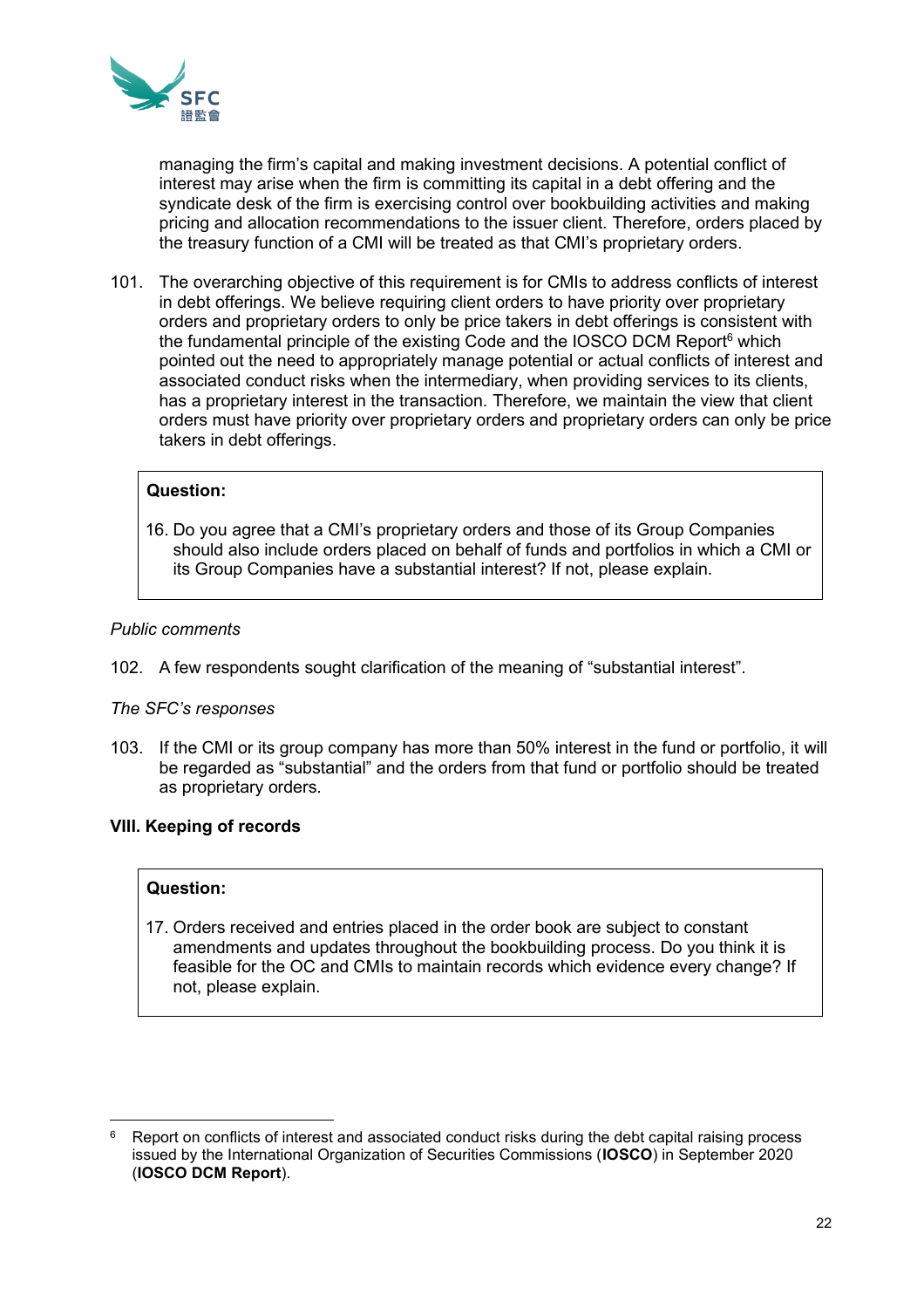

#### *Public comments*

- 104. More than half of the respondents considered that this is feasible. Those in favour were of the view that with technology, keeping the order book updated is feasible and it is important to ensure the accuracy and transparency in the bookbuilding process. One respondent stated that keeping a complete, reliable audit trail for regulatory review is part of an intermediary's responsibilities.
- 105. However, some respondents believed that this would be burdensome and suggested that only key discussions or final allocations should be recorded. One respondent suggested that a day-end review and update would be sufficient.
- 106. A few respondents pointed out that using electronic platforms, Bloomberg chats or emails for the bookbuilding process should already record the needed information.
- 107. One respondent suggested we provide a quantifiable range and only require changes exceeding this range to be recorded.

#### *The SFC's responses*

108. It should be feasible for OCs and CMIs to maintain records of all changes made to the order book, especially given the proliferation of electronic means which intermediaries can adopt when conducting bookbuilding activities. Setting a quantifiable range would be arbitrary and hence undesirable. OCs and CMIs should keep proper audit trails, from order generation and modification to allocation, for their own protection as well as to protect their investor clients.

#### **IX. Fee arrangement**

#### **Question:**

20. Would you envisage substantial difficulties in issuers determining the allocation of discretionary fees and the fee payment schedule no later than listing? If yes, please cite examples.

#### *Public comments*

- 109. Most respondents did not foresee significant difficulties. A few commented that this is the market practice for most IPO transactions.
- 110. A few respondents suggested that the timing for determining the allocation of discretionary fees should be after the stabilisation period in order for issuers to incentivise the syndicate's after-market performance.
- 111. Two respondents commented that fee should be paid at settlement. One respondent suggested that a breach of the payment schedule should be reported to the SFC.

#### *The SFC's responses*

112. The SFC shares the view that the determination of these items before listing can encourage greater discipline in the market and provide more certainty to market participants, which are conducive to a healthier market.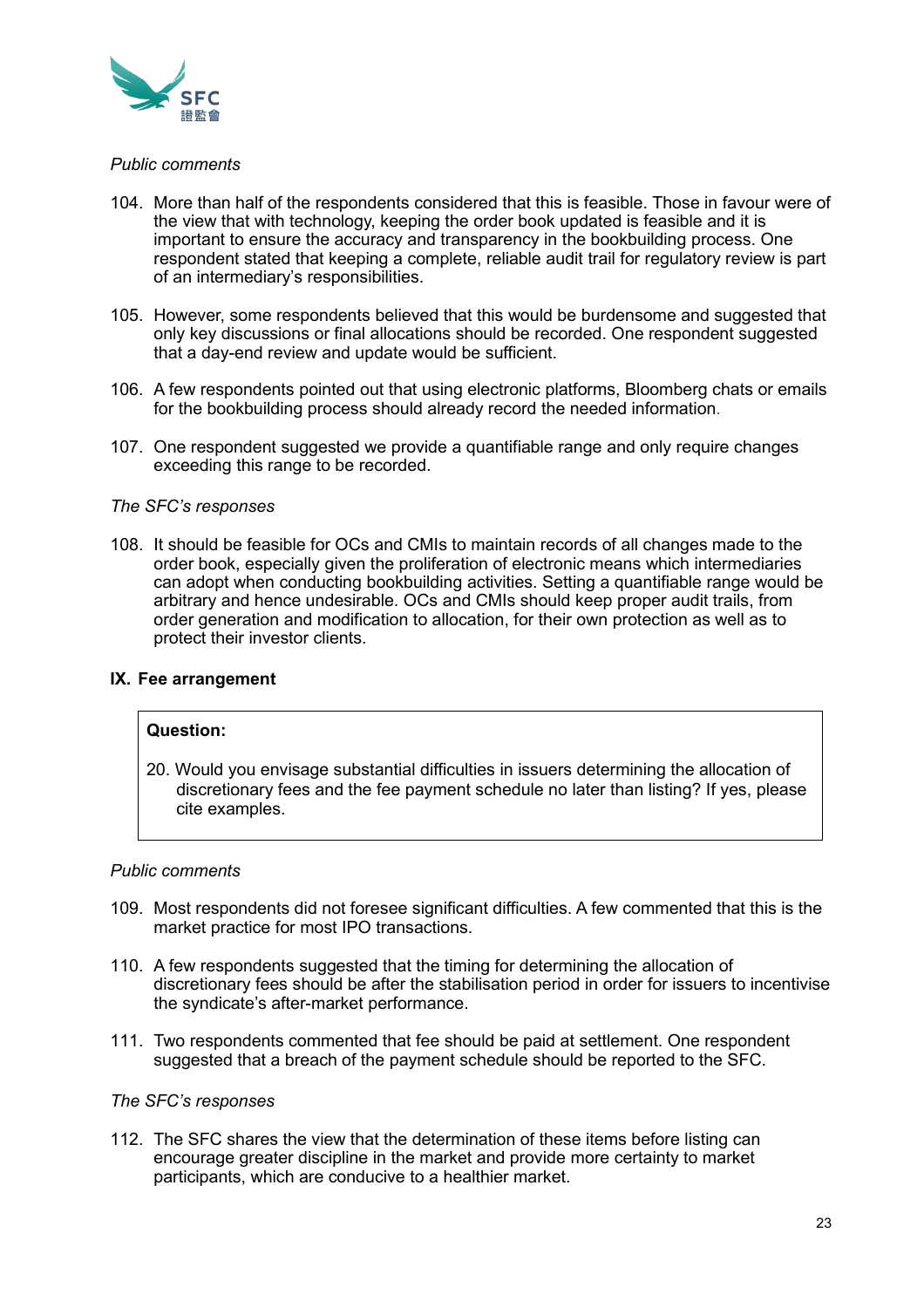

- 113. However, we regard the timing for fee payment and the enforcement of the fee payment schedule to be commercial matters which the SFC is not in a position to intervene.
- 114. Furthermore, as we will not require OCs to advise issuers on fee arrangements, we will also not require OCs to confirm to us that the issuer has determined the allocation of discretionary fees to each syndicate CMI and the fee payment schedule no later than listing. Nonetheless, the SFC will explore with the SEHK on the possibility of requiring issuers to confirm directly that they have determined the allocation of discretionary fees to each syndicate CMI and the fee payment schedule no later than listing.
- 115. On a separate note, we would like to reiterate that post-IPO price performance should not be a consideration for the allocation of discretionary fees.

# **Question:**

21. Do you agree that (i) the syndicate membership (including the names of OCs) should be disclosed at an early stage; (ii) the total fees to be paid to all syndicate CMIs participating in the offering for the international placing tranche should be disclosed in the prospectus; and (iii) the total monetary benefits paid to each syndicate CMI should be disclosed after listing? If not, please explain.

#### *Disclosure of syndicate membership*

#### *Public comments*

- 116. For share offerings, the majority of the respondents agreed that syndicate membership should be disclosed at an early stage. A few respondents commented that this disclosure should be made at A1 submission as this would help enhance market transparency at an early stage and lock in all the syndicate CMIs. However, a few respondents suggested maintaining the status quo of making the disclosures only at the time of the publication of prospectus. These respondents were of the view that changes in market conditions and sentiment may necessitate the addition of CMIs and OCs, particularly for small IPOs.
- 117. A few respondents suggested that all syndicate CMIs should be disclosed while others suggested limiting it to OCs only.

#### *The SFC's responses*

- 118. We appreciate why the buy-side would welcome early disclosure of syndicate membership. However, as explained in paragraph 33 above, it may not be feasible to prescribe a timeframe for the appointment of syndicate CMIs for all IPO transactions. As we now define "placing activities" to include "marketing", firms without mandates approaching potential investors would be in breach of the Code. Hence, the buy-side should reasonably assume that it would only be approached by CMIs which have been appointed by the issuer for the offering.
- 119. We also agree in principle that public disclosure of the OCs should be made at an early stage of the offering so that the market can be better informed. We will work with the SEHK on reflecting such requirements for the issuer under the Listing Rules or appropriate guidance letters to the extent allowed under the applicable laws and regulations.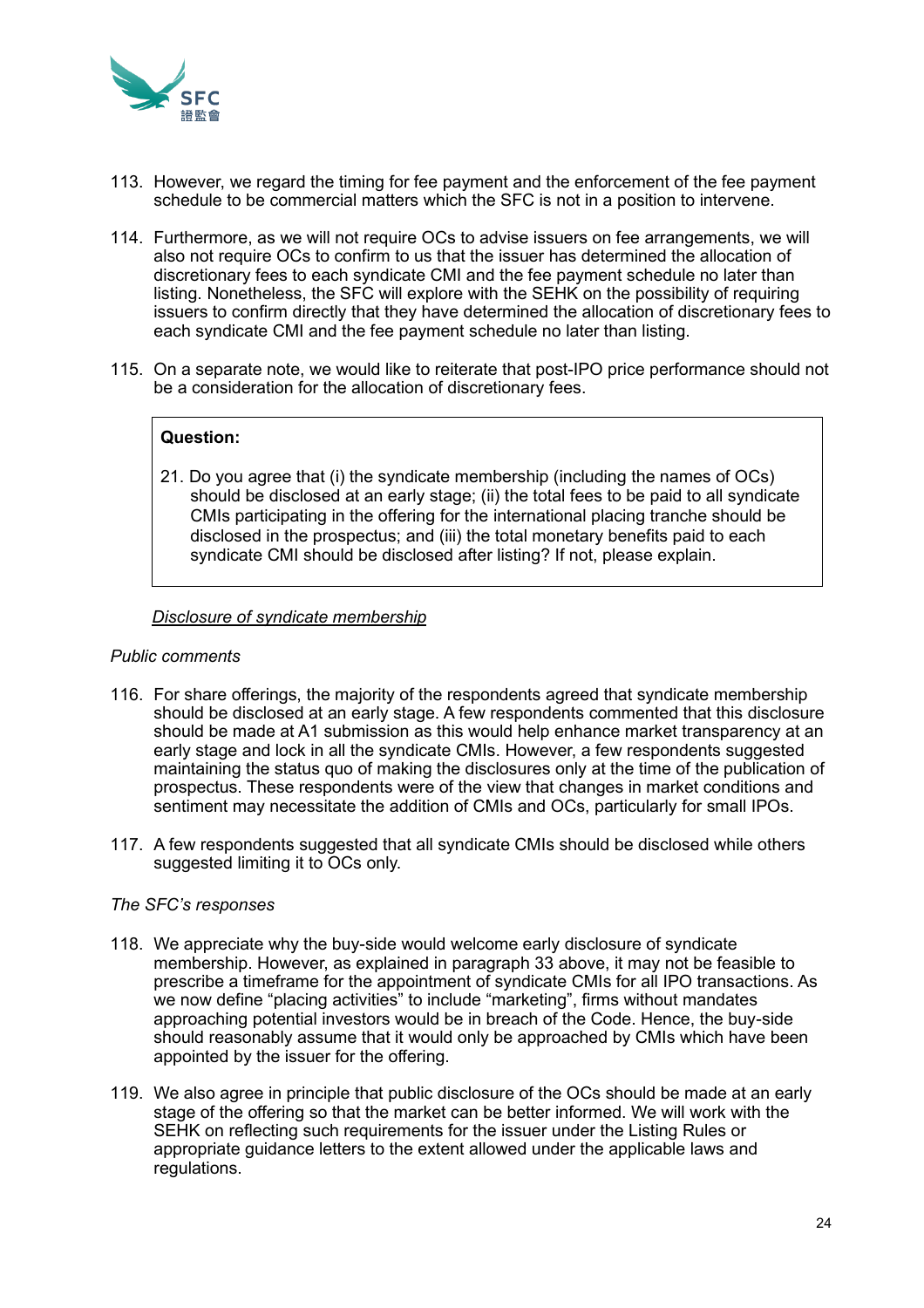

# *Underwriting fees*

#### *Public comments*

- 120. Respondents generally supported disclosing in the prospectus the total fees to be paid to all syndicate CMIs participating in the international placing tranche. One respondent suggested that this information should be disclosed in an announcement, rather than the prospectus, as total fees may not be fixed and available at the time the prospectus is published.
- 121. However, most respondents opposed requiring the disclosure of the total monetary benefits paid to each syndicate CMI after listing. A number of respondents were of the view that fees are determined by commercial agreements negotiated with the issuers and publishing the breakdown between CMIs could negatively affect the interests of CMIs in future deals.

#### *The SFC's responses*

- 122. We note the respondents' concerns on the disclosure of total monetary benefits paid to each syndicate CMI.
- 123. Nonetheless, given that the OCs will be required to submit information on the total fees (ie, payable to all syndicate CMIs covering the international placing tranche as well as the Hong Kong public offer tranche) and fee split ratio to the SFC four clear business days before the Listing Committee Hearing, the issuer must have already decided on the total fees payable.
- 124. As such, we take the view that the prospectus should disclose total fees payable to all syndicate CMIs covering both tranches to facilitate investors in making an informed decision. If an overseas firm is also appointed by the issuer to conduct underwriting, bookbuilding or placing of shares in an IPO, the prospectus should disclose the fees payable to the overseas firm covering both tranches as well.

# **Section IV – Proposed requirements for the "Sponsor Coupling" proposal**

# **Question:**

22. Do you agree with the "sponsor coupling" proposal? If not, please explain.

# *Public comments*

- 125. The majority of respondents supported the "sponsor coupling" proposal. They believed that it will help ensure offerings are transparent, which is in the best interest of investors, and alleviate concerns that sponsors which are not appointed as OCs at an early stage may compromise their due diligence to get the mandate. One respondent commented that sponsors should work closely with the listing applicants and provide guidance on the share offering. Another considered that an issuer is best served with a Sponsor OC. A few respondents noted that in practice it is very rare for sponsors (or their group companies) not to also engage in bookbuilding.
- 126. Amongst those which disagreed, some argued that the proposal might give too much bargaining power to the Sponsor OCs without appropriate checks and balances as the Sponsor OC cannot be easily replaced. They argued that this proposal institutionalises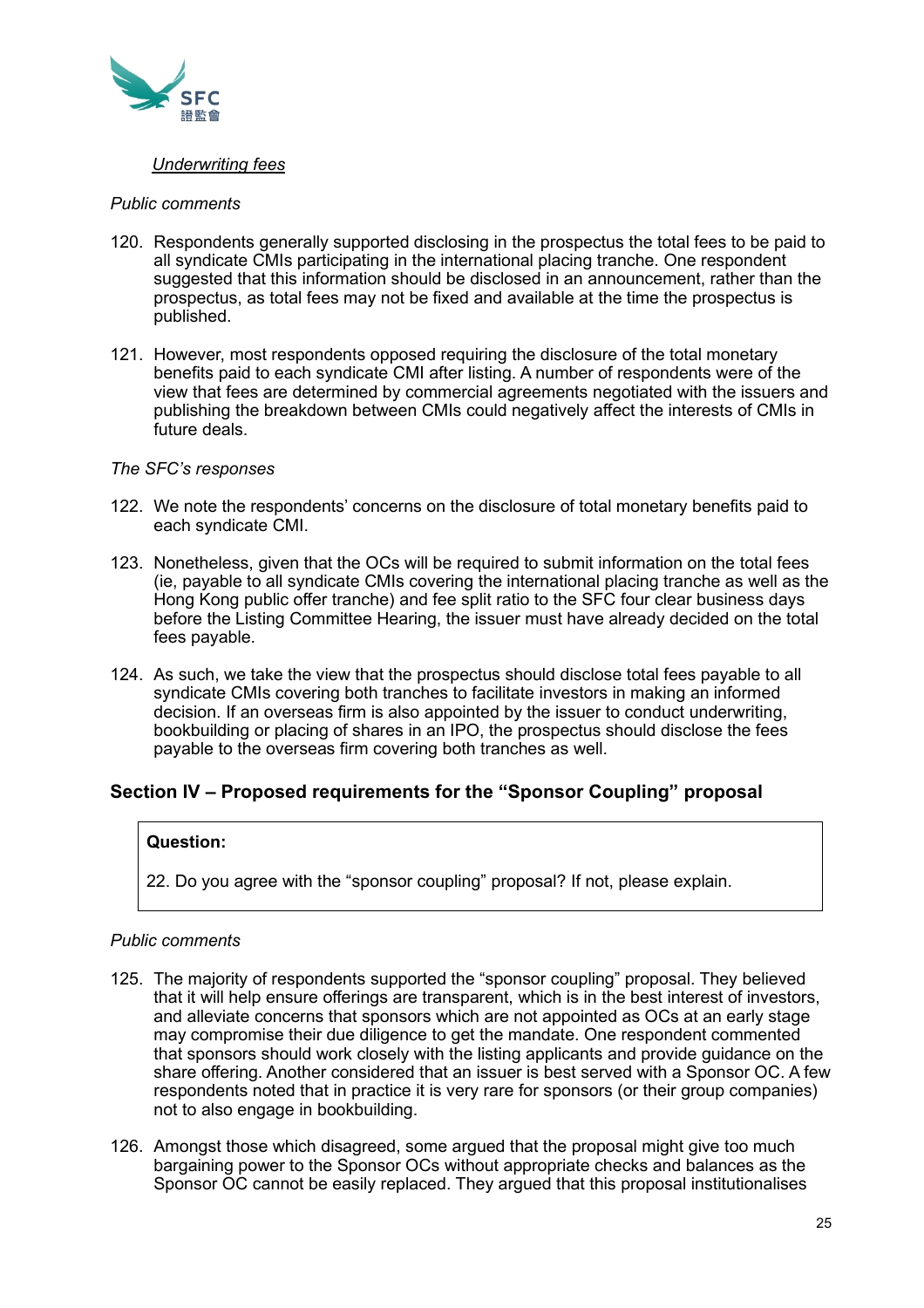

the conflicts between the interests of the issuer and the selling group's interest in satisfying their investor clients.

- 127. A few respondents were concerned that small boutique sponsors without underwriting or distribution capacity might be driven out of the market as issuers generally do not wish to appoint multiple sponsors, especially in the case of GEM IPOs. Many small but highly professional sponsors may no longer be able to act as sponsors.
- 128. Two respondents disagreed with the proposal because the appointment of sponsors and OCs should be subject to separate considerations based on the quality and standard of work. The skill required to act as sponsor is completely different from that required for underwriting or distribution.

#### *The SFC's responses*

- 129. We welcome the strong support for this proposal. However, we do not agree that it might give too much bargaining power to Sponsor OCs. As explained in paragraph 140(e) of the Consultation Paper, fees are currently not aligned with sponsor costs and responsibilities, putting sponsors under undue pressure to compromise their due diligence to secure their appointment as an OC. Hence, it appears that the sponsors presently have too little bargaining power. The "sponsor coupling" requirement is aimed at redressing that and ensuring quality sponsor work.
- 130. Furthermore, given that sponsor coupling is already prevalent for IPO transactions on the Main Board<sup>7</sup>, there is no basis to believe that mandating it should exacerbate conflicts of interest.
- 131. The impact on small boutique sponsors should be limited. As stated in footnote 32 of the Consultation Paper, in the year ended 30 September 2020, 72% of the 127 sponsors were engaged as a syndicate member indicating that they already have the necessary capabilities.
- 132. On the other hand, we acknowledge that "sponsor coupling" is not as prevalent in GEM IPOs $\text{8}$ , where small boutique sponsors with limited underwriting or distribution capability tend to be more active. Unlike the Main Board, where joint sponsors are more common $^9\!,\,$ few GEM IPOs have joint sponsors. Furthermore, sponsors potentially compromising their standard of due diligence should also be less of a concern in GEM IPOs where sponsors are generally paid fees commensurate with their work.
- 133. For the reasons stated in paragraphs 130 and 132, we would apply the "sponsor coupling" requirement only to IPOs on the Main Board. The above changes are reflected in revised paragraph 21.4.1 of the Code.

# **Question:**

23. Do you think one Sponsor OC is adequate or should more OCs be required to act as

<sup>7</sup> The sponsor or its group company was appointed as head of syndicate for 105 out of 130 (81%) new listings on the Main Board in 2018 and 120 out of 136 (88%) new listings in 2020.

<sup>&</sup>lt;sup>8</sup> The sponsor or its group company was appointed as head of syndicate for 43 out of 75 (57%) new listings on GEM in 2018 and 5 out of 8 (63%) in 2020.

 $9 - 43$  out of 130 (33%) new listings on the Main Board had joint sponsors in 2018 and 50 out of 136 (37%) had joint sponsors in 2020.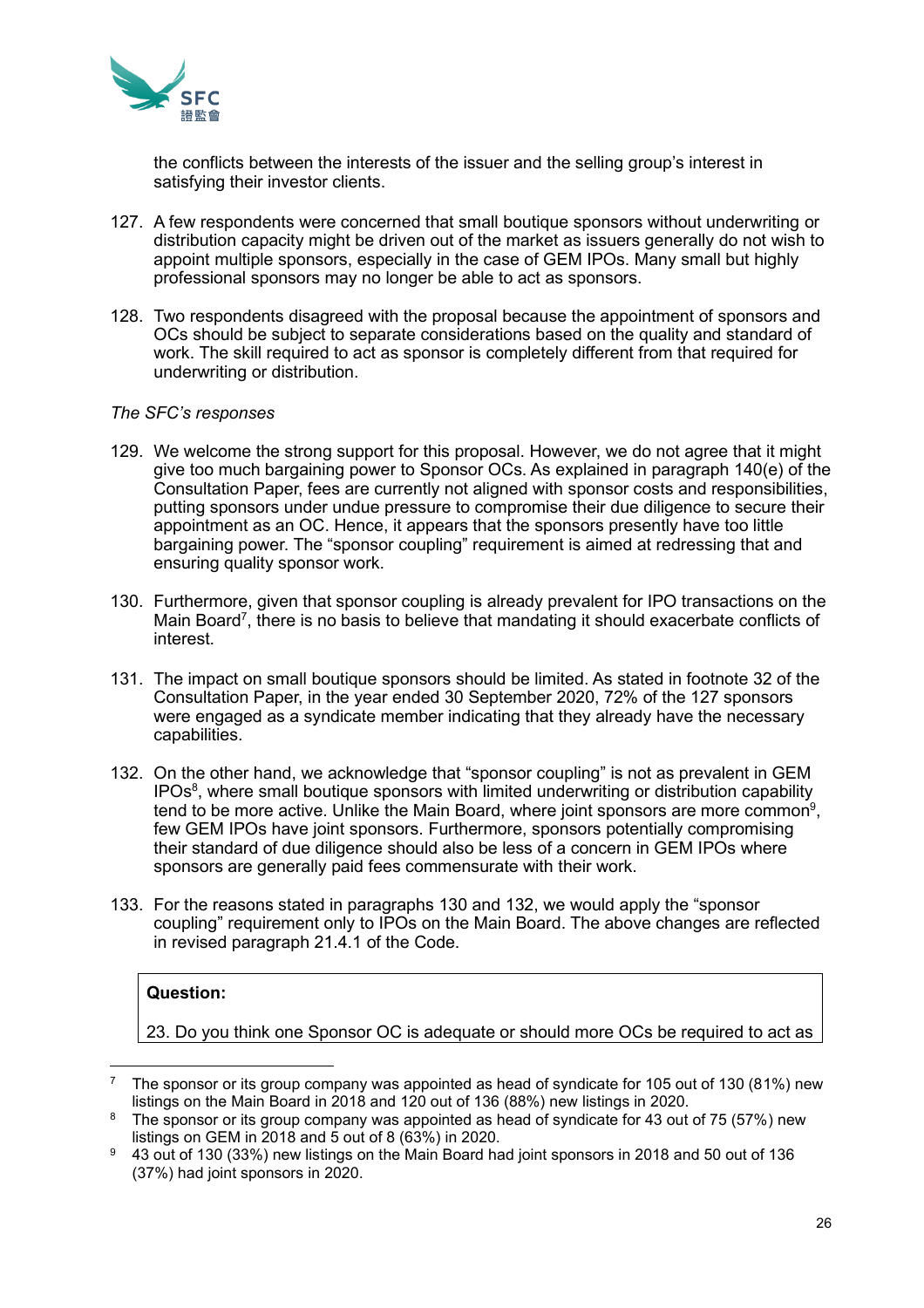

sponsors? For example, should the majority of OCs be required to act as sponsors (ie, if the issuer appoints three OCs, two must also act as sponsor)? Please explain.

#### *Public comments*

- 134. Responses were mixed as respondents' expectations varied. While many suggested having one Sponsor OC, a few respondents suggested that the optimal policy would be for all sponsors to be appointed as OCs (unless they are small boutique sponsors without underwriting or distribution capacity) to ensure that they would be treated equally by the issuer and free of any pressure to compromise their due diligence.
- 135. On the other hand, a few respondents suggested that all OCs must be sponsors.

#### *The SFC's responses*

136. In view of the very diverse market feedback, we regard that the Proposed Requirements of having at least one Sponsor OC appointed for each IPO (on the Main Board only) strikes an appropriate balance.

#### **Section V – Implementation timeline**

#### **Question:**

24. Do you have any comments on the proposed implementation timeline?

#### *Public comments*

137. Some respondents considered six months to be sufficient, whereas many more suggested extending the transition period to nine months or longer so that CMIs have more time to revise their systems, policies and procedures.

#### *The SFC's responses*

138. Having considered the above comments, the Code will take effect nine months after gazettal so as to give reasonable time for CMIs to implement the necessary operational and system changes to comply with the new requirements.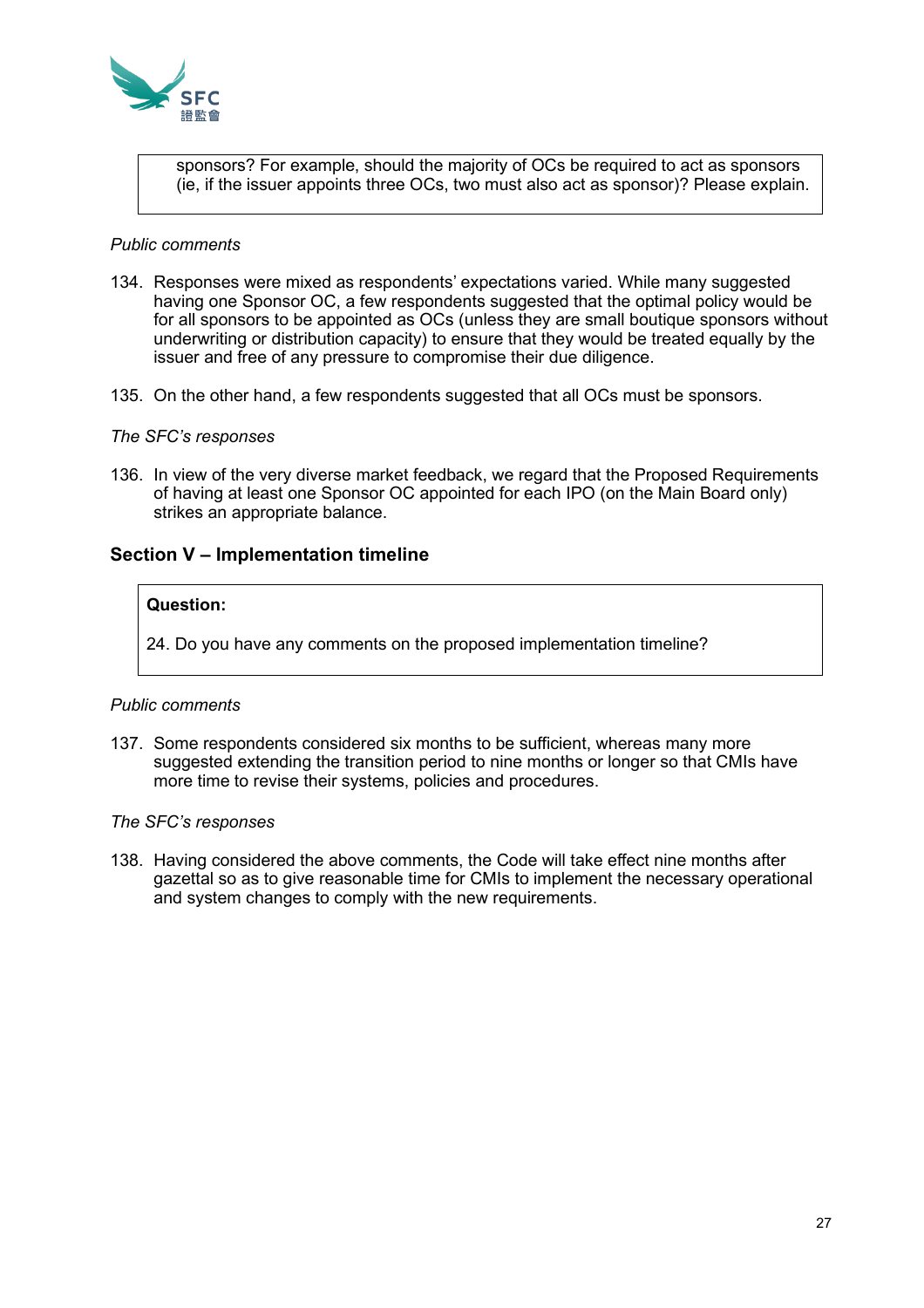

# **Conclusions and the way forward**

- 139. The final version of the Code and GEM Placing Guideline are set out in Appendix B and Appendix C respectively. The SFC will proceed with the gazettal of the Code and the GEM Placing Guideline.
- 140. The SFC would like to thank all respondents for their time and effort in reviewing the proposals and for their detailed and thoughtful comments.
- 141. A number of respondents requested that the SFC clarify the Code requirements and provide guidance on the means of implementation. We will closely monitor the implementation of the new requirements and issue additional guidance as necessary.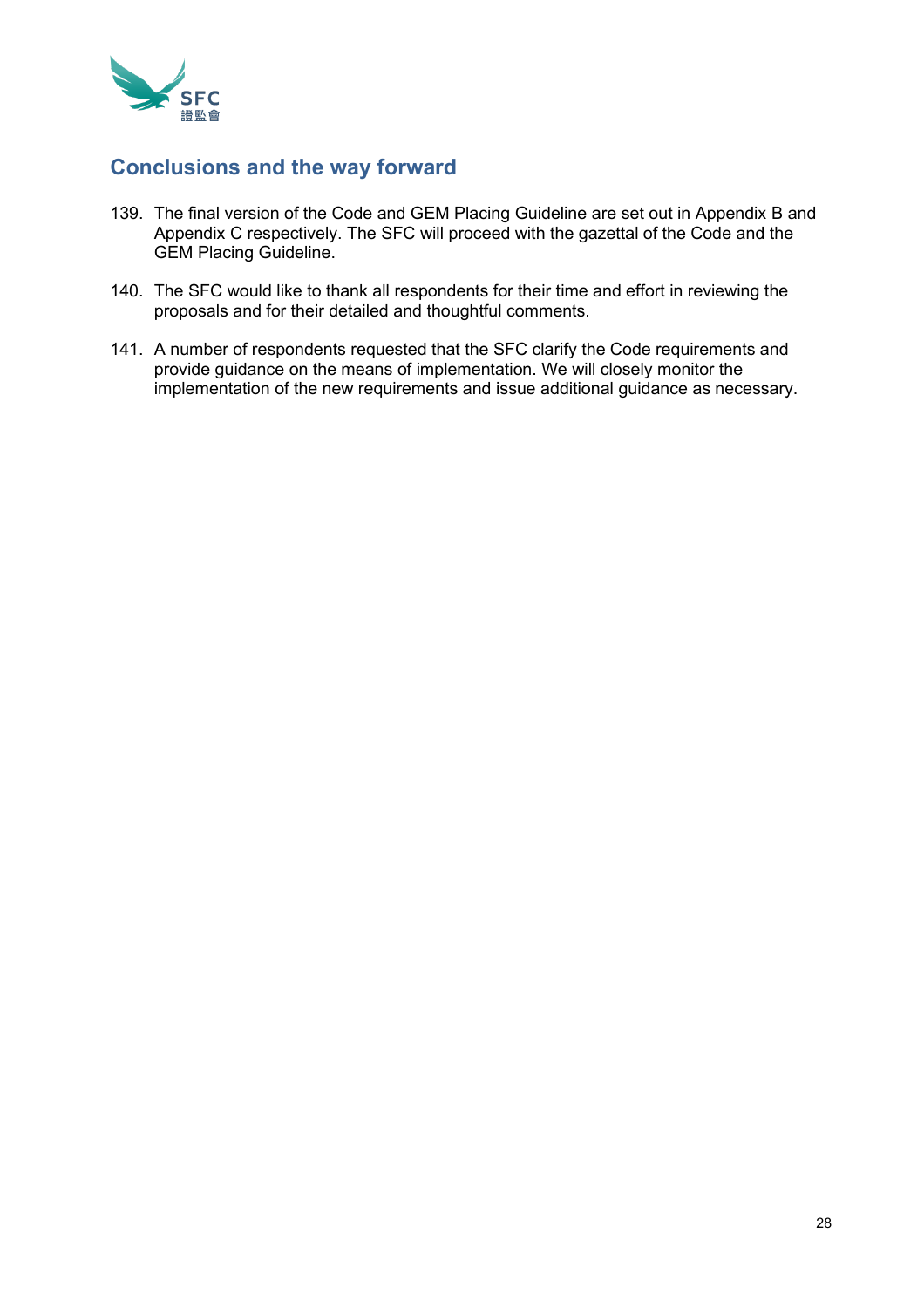

# **Appendix A – List of respondents**

# **(in alphabetical order)**

- 1. Anglo Chinese Securities, Limited
- 2. Asset Management Group of Asia Securities Industry & Financial Markets Association
- 3. Blackrock, Inc.
- 4. BookBuild.Online Limited
- 5. British Chamber of Commerce in Hong Kong
- 6. Central China International Capital Limited
- 7. Charltons on behalf of Altus Capital Limited, Anglo Chinese Corporate Finance Limited, Asian Capital Limited and Frontpage Capital Limited
- 8. China International Capital Corporation Hong Kong Securities Limited
- 9. China Tonghai Securities Limited and China Tonghai Capital Limited
- 10. Everbright Sun Hung Kai Company Limited
- 11. FIL Investment Management (Hong Kong) Limited
- 12. Hong Kong Institute of Certified Public Accountants
- 13. Hong Kong Investment Funds Association
- 14. Hong Kong Professionals and Senior Executives Association
- 15. Hong Kong Securities and Futures Professionals Association
- 16. Hong Kong Securities Association
- 17. International Capital Market Association
- 18. Risk Management and Compliance Committee of the Chinese Securities Association of Hong Kong
- 19. The Equity Capital Markets Committee and the Asset Management Group of the Asia Securities Industry & Financial Markets Association
- 20. The Institute of Securities Dealers
- 21. The Law Society of Hong Kong
- 22. Submissions of nine respondents are published on a "no-name" basis upon request
- 23. Submissions of 11 respondents are withheld from publication upon request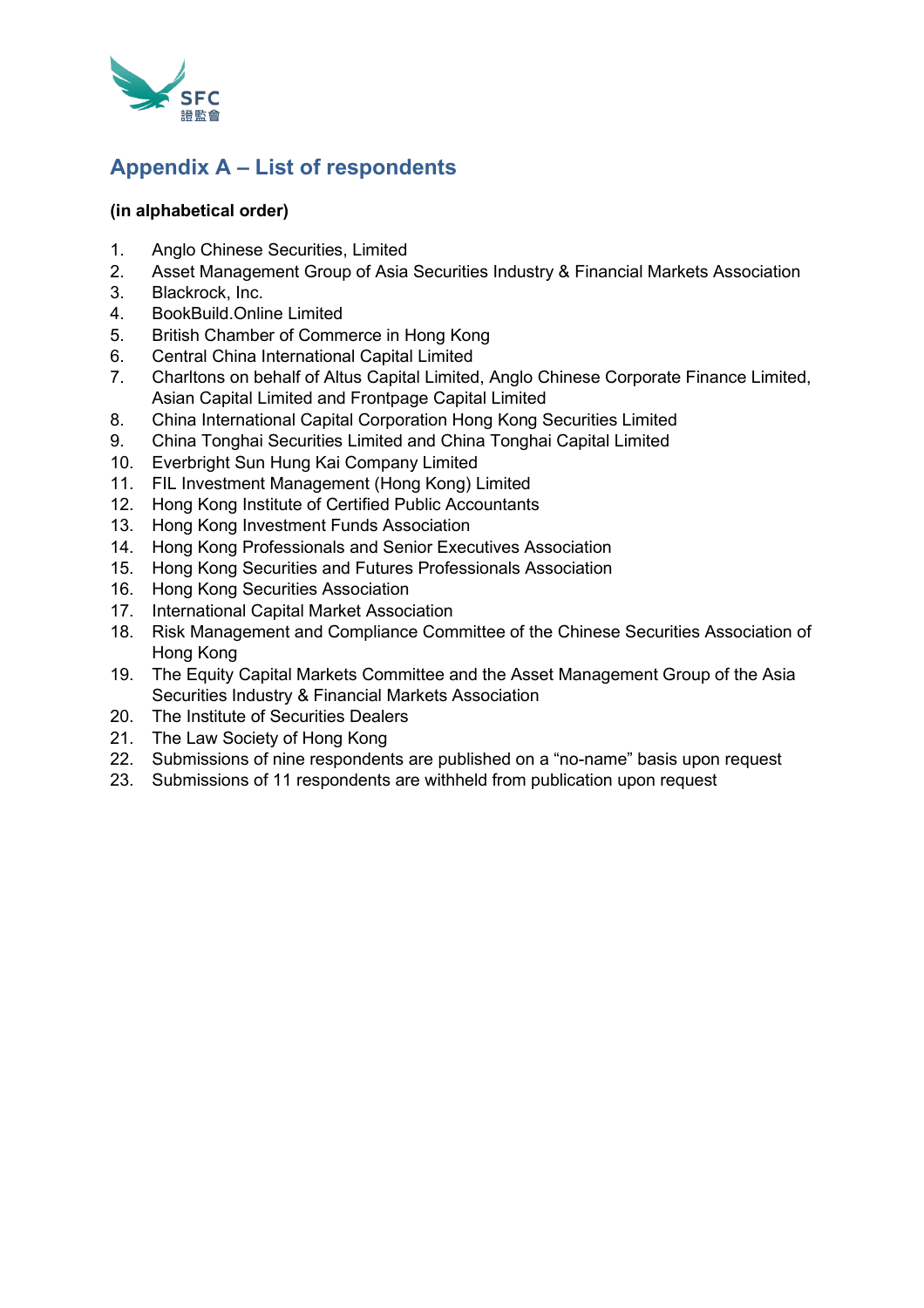

# **Appendix B – Final form of the Paragraphs 17.1A and 21 of the Code of Conduct for Persons Licensed by or Registered with the Securities and Futures Commission**

# **Paragraph 17.1A of the Code of Conduct for Persons Licensed by or Registered with the Securities and Futures Commission**

**Paragraph 17 – Sponsors** 

# **17.1A Appointment**

Before accepting an appointment by a listing applicant as a sponsor in relation to a listing application on the Main Board of the Stock Exchange, a sponsor should either:

- (a) be independent<sup>1</sup> of the listing applicant and ensure that it or one of the companies within its group of companies<sup>2</sup> is appointed at the same time as an overall coordinator ("OC") (as defined under paragraph 21.2.3 of the Code) in connection with that listing application; or
- (b) obtain written confirmation from the listing applicant that at least one sponsor, which is independent of the listing applicant, or one of the companies within the group of companies of that sponsor, has been appointed as an OC in connection with that listing application.

 $1$  The circumstances under which a sponsor is considered not to be independent of the listing applicant are set out under the Listing Rules.

<sup>&</sup>lt;sup>2</sup> For the purposes of this paragraph, "group of companies" has the same meaning as in section 1 of Part 1 of Schedule 1 to the SFO.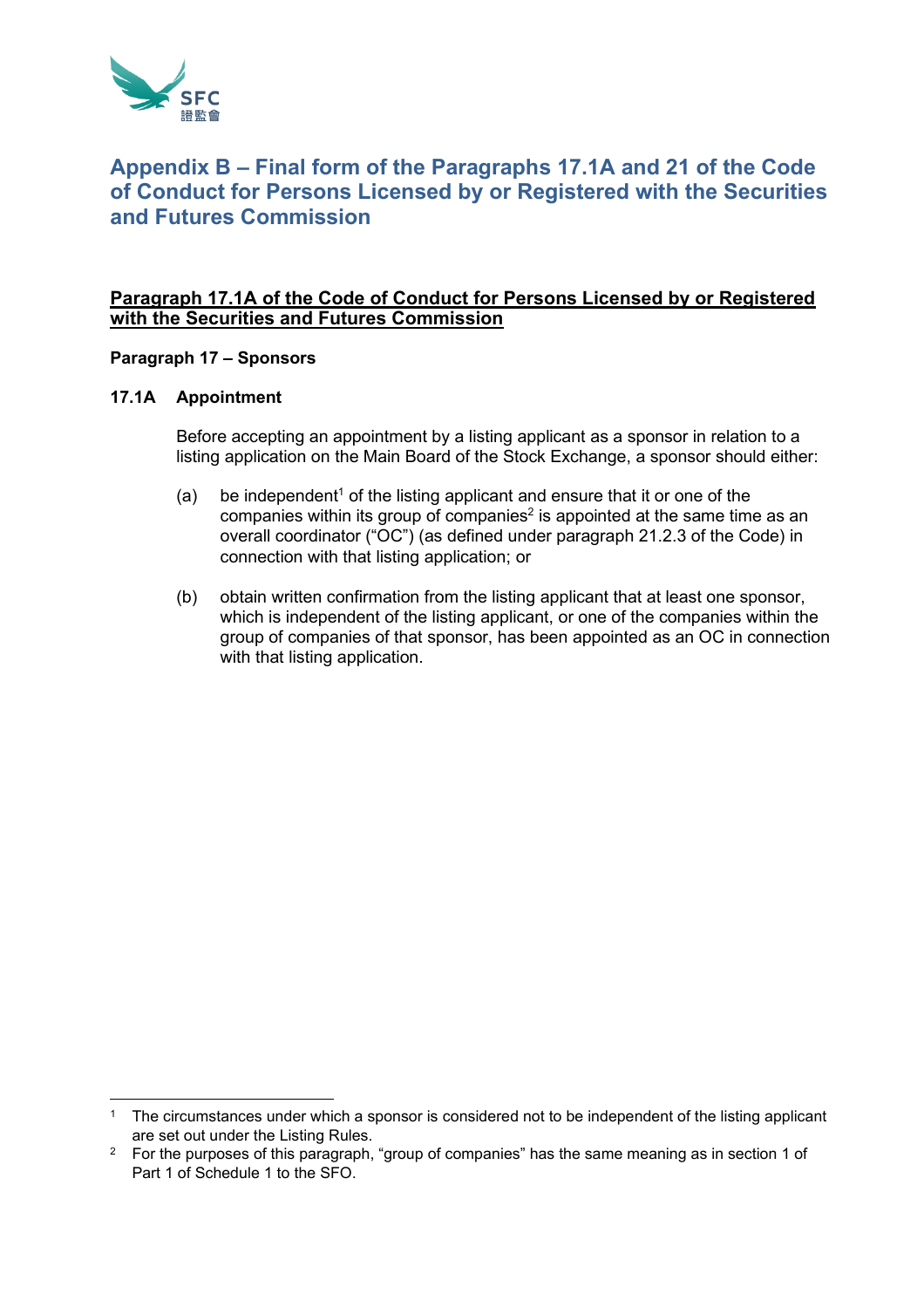

# **Paragraph 21 of the Code of Conduct for Persons Licensed by or Registered with the Securities and Futures Commission**

# **Bookbuilding and placing activities in equity capital market and debt capital market transactions**

### **21.1 Introduction**

- 21.1.1 Paragraph 21 applies to a licensed or registered person that engages in providing services to issuers, investors or both in respect of an offering of shares or debt securities and involves the following activities conducted in Hong Kong:
	- (a) collating investors' orders (including indications of interest) in an offering in order to facilitate:
		- (i) the price determination and the allocation of shares or debt securities to investors; or
		- (ii) the process of assessing demand and making allocations

("bookbuilding activities");

- (b) marketing or distributing shares or debt securities to investors pursuant to those bookbuilding activities ("placing activities"); or
- $(c)$  advising, guiding and assisting the issuer client<sup>1</sup> in those bookbuilding and placing activities.

A licensed or registered person engaged in any of the above-mentioned capital market activities is referred to as a "capital market intermediary" ("CMI").

- 21.1.2 Paragraph 21 covers only the following types of offerings that involve bookbuilding activities:
	- (a) an offering of shares<sup>2</sup> listed<sup>3</sup> or to be listed<sup>4</sup> on The Stock Exchange of Hong Kong Limited ("SEHK") ("share offering"); or
	- (b) an offering of debt securities listed or unlisted, and offered in Hong Kong or otherwise ("debt offering").

<sup>1</sup> In the case of an initial public offering of shares (including a public offer conducted in connection with a secondary listing in Hong Kong) ("IPO"), "issuer client" includes "listing applicant".

<sup>&</sup>lt;sup>2</sup> References to "shares" in paragraph 21 also include depositary receipts and units or interests in SFCauthorised real estate investment trusts ("REITs") listed or to be listed in Hong Kong.

 $3$  This only covers the placing of listed shares to third-party investors by an existing shareholder if it is accompanied by a top-up subscription by the existing shareholder for new shares in the issuer.

This covers (i) IPOs, which include share offerings in connection with a secondary listing and offer of existing shares by way of IPO; (ii) offerings of a class new to listing; and (iii) offerings of new shares of a class already listed under a general or special mandate.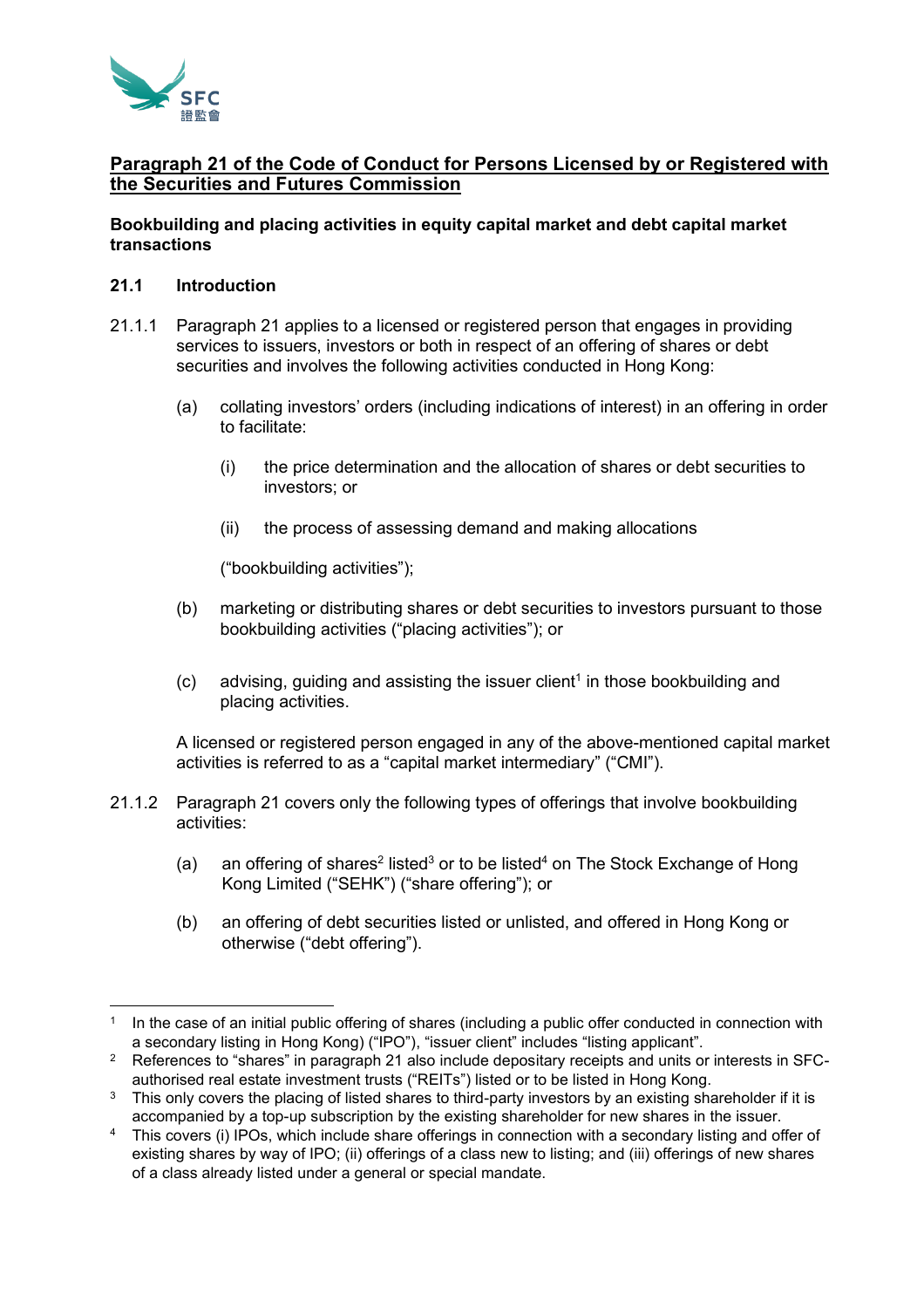

- 21.1.3 Paragraph 21 sets out the standards of conduct expected of a CMI in a share or debt offering. CMIs are also reminded to fulfil their obligations under applicable laws, rules and regulations, including properly addressing actual and potential conflicts of interest, ensuring the fair treatment of both their issuer client and investor clients, and upholding the integrity of the market at all times. In the case of a share offering, these include the Listing Rules<sup>5</sup> and other regulatory requirements or guidance issued by SEHK from time to time ("SEHK Requirements"). In the case of a debt offering where the debt securities are listed on SEHK, CMIs are also reminded to ensure compliance with the applicable rules and regulations issued by SEHK.
- 21.1.4 There are many types of share and debt offerings, which vary in nature and complexity, and a CMI may play different roles in different offerings. It is the responsibility of the senior management of a CMI to establish and implement adequate and effective policies, procedures and controls to ensure compliance with the rules and regulations which are applicable to the roles they play in an offering.

# **21.2 Types of CMIs**

- 21.2.1 A CMI which is engaged by the issuer of a share or debt offering is referred to as a syndicate CMI.
- 21.2.2 A CMI which is not engaged by the issuer $6$  of a share or debt offering is referred to as a non-syndicate CMI.
- 21.2.3 In the case of a share offering, an "Overall Coordinator" ("OC") of the offering is a syndicate CMI which, solely or jointly, conducts any of the following activities:
	- (a) overall management of the offering, coordinating the bookbuilding or placing activities conducted by other CMIs, exercising control over bookbuilding activities and making allocation recommendations to the issuer client;
	- (b) advising the issuer client of the offer price and being a party to the price determination agreement with the issuer client; or
	- (c) exercising the discretion to reallocate shares between the placing tranche and public subscription tranche, reduce the number of offer shares, or exercise an upsize option or over-allotment option.
- 21.2.4 In the case of a debt offering, an OC of the offering is a syndicate CMI which, solely or jointly, conducts the overall management of the offering, coordinates the bookbuilding or placing activities conducted by other CMIs, exercises control over bookbuilding activities and makes pricing or allocation recommendations to the issuer client.

<sup>&</sup>lt;sup>5</sup> The Rules Governing the Listing of Securities on SEHK and Rules Governing the Listing of Securities on GEM of SEHK.

 $6\degree$  Given that a non-syndicate CMI is not engaged by the issuer, the issuer is not its client and hence not an "issuer client". The above notwithstanding, references to "issuer client" in this paragraph include references to "issuer" in the case of a non-syndicate CMI.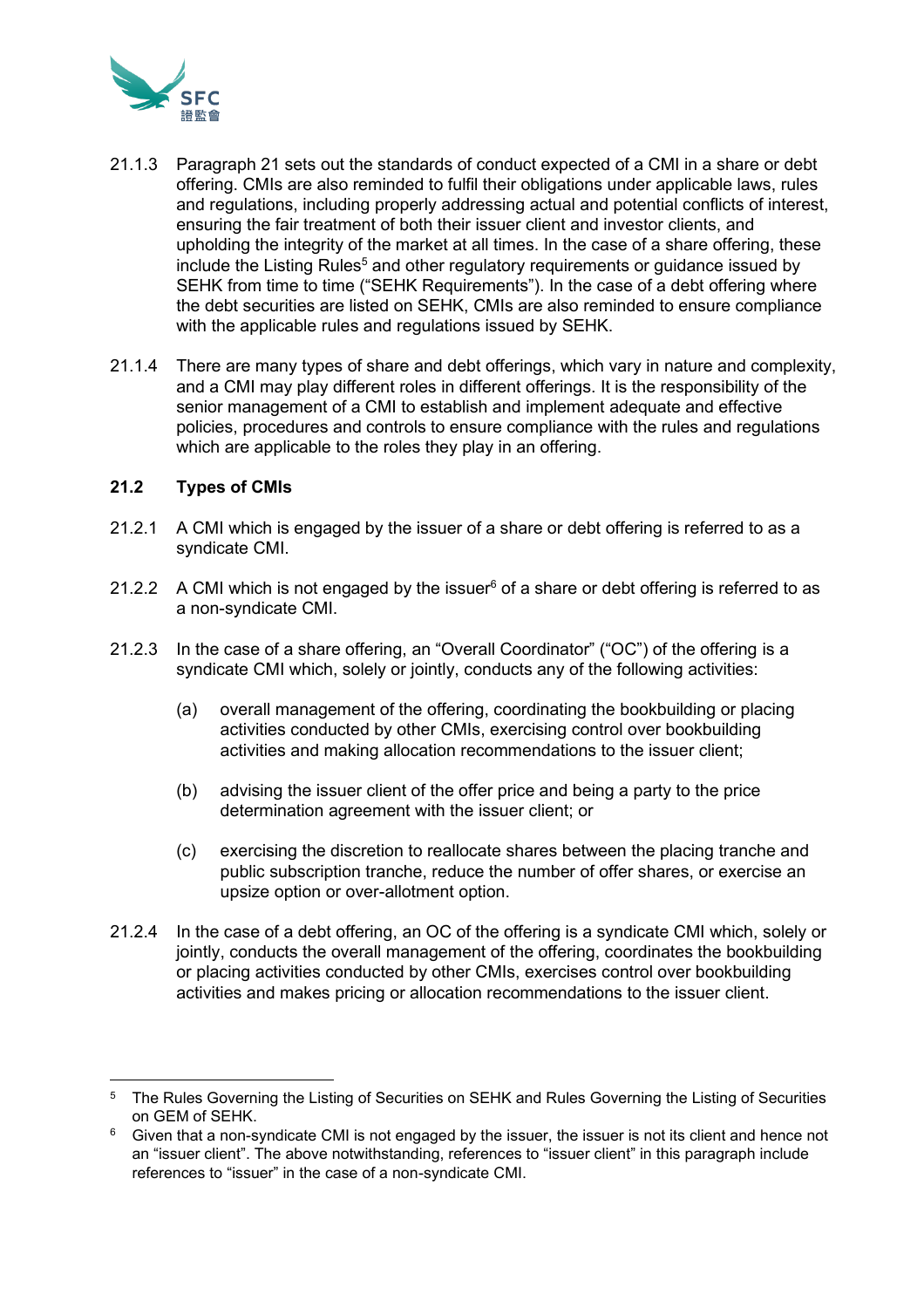

21.2.5 For the avoidance of doubt, irrespective of whether or not a CMI has been formally appointed by, or has entered into a written agreement with, the issuer client, a CMI which conducts any of the activities in paragraphs 21.2.3 or 21.2.4 will be an OC and is required to comply with this paragraph.

# **21.3 CMI - Obligations and expected standards of conduct<sup>7</sup>**

A CMI should uphold market integrity and ensure compliance with all applicable legal and regulatory requirements.

21.3.1 Assessment of issuer client and offering

A CMI should conduct an adequate assessment of an issuer client before engaging in a share or debt offering for that issuer client. This includes:

- (a) taking reasonable steps to obtain an accurate understanding of the history and background, business and performance, financial condition and prospects, operations and structure of the issuer client, except for a repeated issuer of debt offerings where a CMI acted as the CMI for previous offerings made by the same issuer. In this case, the CMI should ascertain whether there have been any material changes in the circumstances of the issuer client of relevance to its role as CMI; and
- (b) establishing a formal governance process to review and assess the share or debt offering, including any actual or potential conflicts of interest between the CMI and the issuer client as well as the associated risks.

# 21.3.2 Appointment of CMI

Subject to paragraph 21.4.1 of the Code, before a CMI conducts any bookbuilding or placing activities, it should ensure that it has been formally appointed under a written agreement to conduct such activities by an issuer client in the case of a syndicate CMI or another CMI in the case of a non-syndicate CMI. The written agreement should clearly specify the roles and responsibilities of a CMI, the fee arrangements (including fixed fees as a percentage of the total fees to be paid to all syndicate CMIs participating in the offering $8$ ) and the fee payment schedule.

- 21.3.3 Assessment of investor clients
	- (a) A CMI should take reasonable steps to assess whether its investor clients, based on their profiles, fall within the types of investors targeted in a marketing and investor targeting strategy ("targeted investors") as referred to under paragraph 21.4.3.

<sup>7</sup> For the purpose of this paragraph, a non-syndicate CMI which is not appointed by a syndicate CMI (hence does not receive remuneration directly or indirectly from the issuer client) and is only responsible for relaying investor clients' orders to CMI for placing into the order book is only required to comply with paragraphs 21.3.3, 21.3.5 and 21.3.7.

<sup>&</sup>lt;sup>8</sup> This includes fees for providing advice to the issuer, marketing, bookbuilding, making pricing and allocation recommendations and placing these securities with investor clients. This is also commonly referred to as "underwriting fees" by the industry.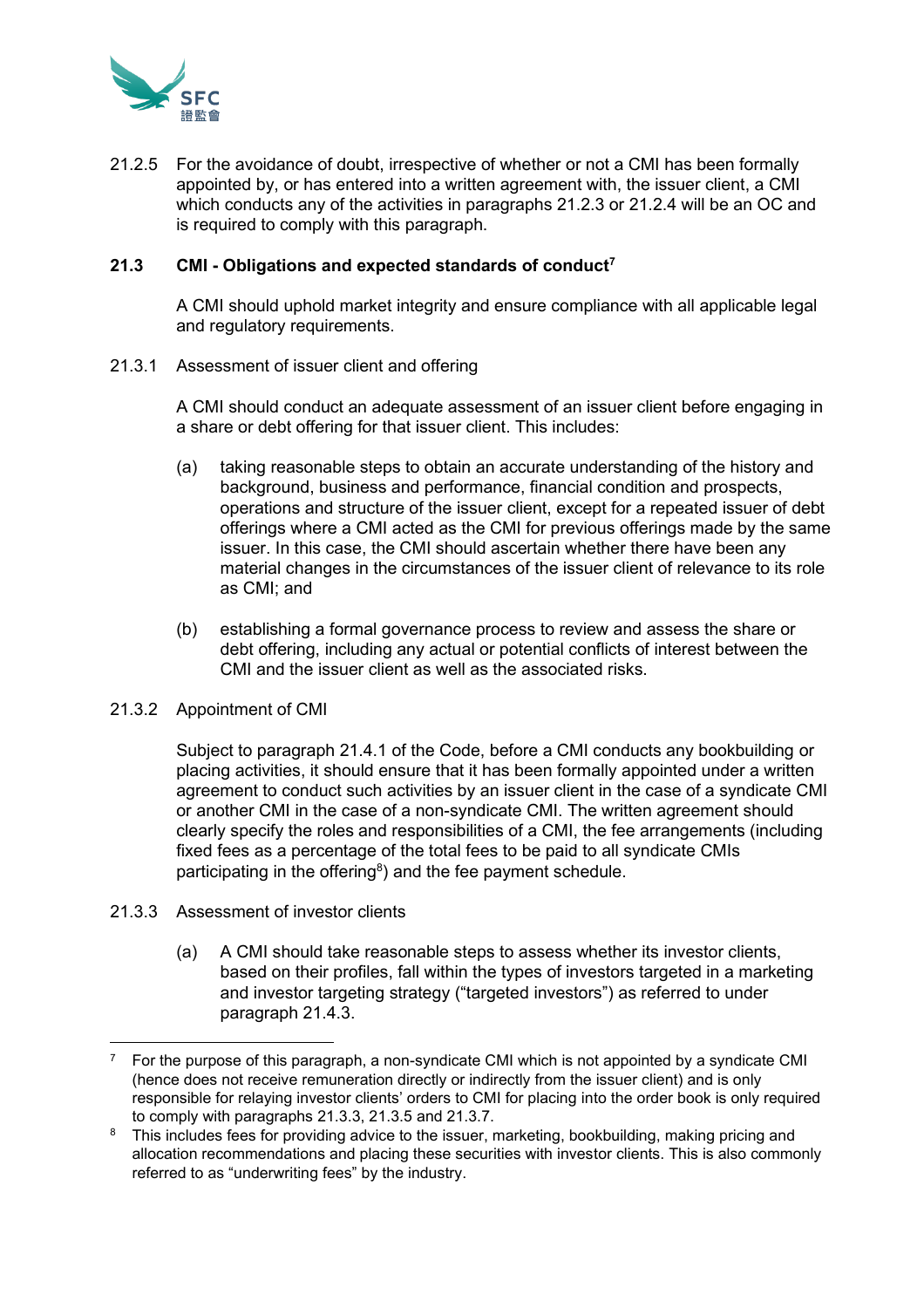

- (b) In the case of a share offering, a CMI should take all reasonable steps to identify investor clients to whom the allocation of shares will be subject to restrictions or require prior consent from SEHK under the SEHK Requirements ("Restricted Investors") and inform the OC (whether directly or indirectly) before placing an order on behalf of such clients.
- (c) In the case of a debt offering, a CMI should take all reasonable steps to identify whether its investor clients may have any associations<sup>9</sup> with the issuer client, the CMI or a company in the same group of companies<sup>10</sup> as the CMI ("group company") and provide sufficient information to an OC to enable it to assess whether orders placed by these investor clients may negatively impact the price discovery process.

# 21.3.4 Marketing

- (a) A CMI should only market the shares or debt securities to its investor clients which are targeted investors. In the case of a share offering, where the shares are only marketed to selected investor clients, the CMI should be satisfied that the shares have been marketed to a sufficient number of clients and the likelihood of undue concentration of holdings is reasonably low.
- (b) A CMI should allow all of its investor clients which are targeted investors and have indicated an interest in an offering to participate in that offering.
- 21.3.5 Order book
	- (a) A CMI should take reasonable steps to ensure that all orders (including indications of interest) placed in an order book represent bona fide demand of its investor clients, itself and its group companies. A CMI should also make enquiries with its investor clients about orders which appear unusual, for example, an order which is not commensurate with the investor client's financial profile, before placing the order.
	- (b) A CMI should ensure transparency in the bookbuilding process. It should disclose (whether directly or indirectly) the identities of all investor clients in an order book, except for orders placed on an omnibus basis. For orders placed on an omnibus basis, a CMI should provide, whether directly or indirectly, information about the underlying investor clients (ie, the investor client's name and unique identification number) to the OC and the issuer when placing the orders.
	- (c) A CMI (including the OC) which receives information about the investor clients for orders placed on an omnibus basis as mentioned under sub-paragraph (b)

<sup>9</sup> Investor clients who are the directors, employees or major shareholders of the issuer client, the CMIs or their group companies would be considered as having an association with the issuer client, the CMIs or their group companies.

<sup>&</sup>lt;sup>10</sup> For the purposes of this paragraph, "group of companies" has the same meaning as in section 1 of Part 1 of Schedule 1 to the SFO.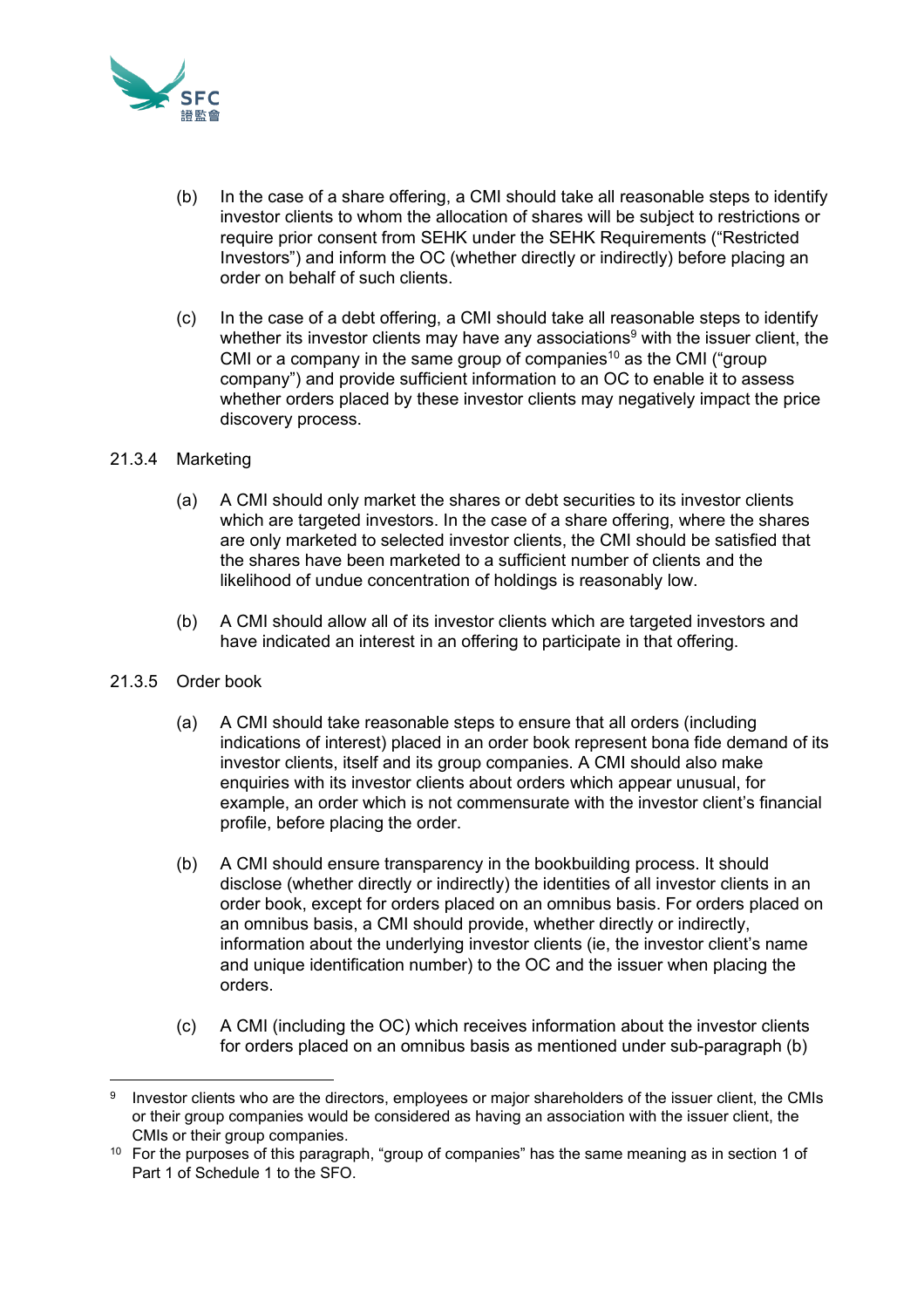

should only use this information for placing orders in that specific share or debt offering transaction.

#### 21.3.6 Allocation

A CMI should establish and implement an allocation policy to ensure a fair allocation of shares or debt securities to its investor clients. This policy should:

- (a) address or take into account the principles and requirements under paragraph 21.3.10 and the following factors:
	- (i) the marketing and investor targeting strategy;
	- (ii) the order size and circumstances of the investor client;
	- (iii) the price limits for the investor client's orders;
	- (iv) any minimum allocation amounts indicated by investor clients;
	- (v) any applicable legal and regulatory requirements; and
- (b) prevent any practices which may result in the unfair treatment of investor clients or knowingly distort the demand for other share or debt offerings.
- 21.3.7 Rebates and preferential treatment offered
	- (a) A CMI should not offer any rebates to an investor client or pass on any rebates provided by the issuer client to an investor client. In addition:
		- (i) in the case of an IPO, a CMI should not enable any of its investor clients to pay, for each of the shares allocated, less than the total consideration as disclosed in the listing documents; and
		- (ii) in the case of a debt offering, a CMI should not enter into any arrangements which may result in investor clients paying different prices for the debt securities allocated.
	- (b) A CMI should disclose (whether directly or indirectly) to the issuer client, OC, all of its targeted investors and the non-syndicate CMIs it appoints:
		- (i) any rebates offered (such as those offered by the issuer client of a debt offering) to CMIs. The disclosure should specify, for example:
			- the targeted recipients of the rebates;
			- the terms and conditions under which the targeted recipients may receive the rebates; and
			- the timing for the payment of the rebates; and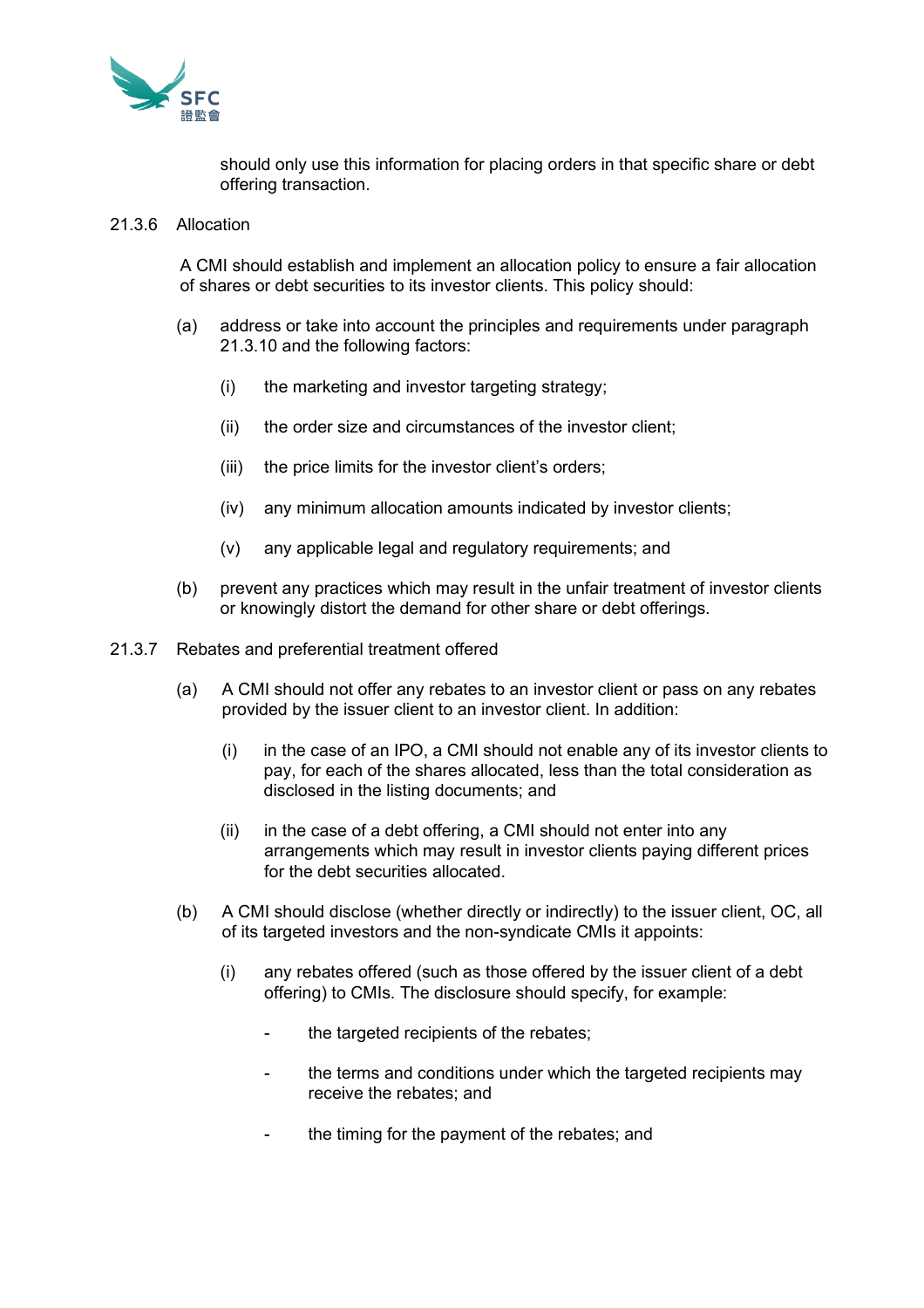

(ii) any other preferential treatment of any CMIs or targeted investors (such as guaranteed allocations).

In the case of a share offering, a CMI should make the above disclosure upon becoming aware of any such rebates or preferential treatment. In the case of a debt offering, the disclosure should be made no later than the time of the dissemination of the deal "launch message" to targeted investors.

21.3.8 Disclosure of information to OC, non-syndicate CMIs and targeted investors

A CMI should disclose complete and accurate information in a timely manner on the status of the order book and other relevant information it received to:

- (a) the OC (whether directly or indirectly) and non-syndicate CMIs it appoints for them to carry out their duties; and
- (b) its targeted investors for them to make an informed decision<sup>11</sup>.
- 21.3.9 Record keeping

A CMI should maintain books and records which are sufficient to demonstrate its compliance with all applicable requirements in this paragraph. In particular, a CMI should document:

- (a) assessments of the issuer client, share or debt offering and investor clients;
- (b) audit trails from the receipt of orders (i.e. including indications of interest), the placing of orders in the order book (whether directly or indirectly) through to the final order allocation (including changes in the orders received, details of the rejected orders and the reasons thereof, order confirmations with each investor client or CMI prior to the final allocation decisions and records of the allocation decisions made with a special focus on large or unusual allocations);
- (c) all key communications with, and information provided to, the OC, other CMIs or investor clients, including information about the status of the order book (such as the launch term sheet and book messages);
- (d) where a CMI's order is placed on an omnibus basis, the intended basis of allocation for all orders with justifications as well as any material deviations from its allocation policy as referred to in paragraph 21.3.6;
- (e) all key communications with the issuer client, such as disclosures made to the issuer client in relation to actual or potential conflicts of interest;
- (f) rebates offered by the issuer client and the payment details;

<sup>11</sup> Where a CMI is a non-syndicate CMI (such as a sub-placing agent), it should disclose information received from syndicate CMIs or non-syndicate CMIs (such as a distributor).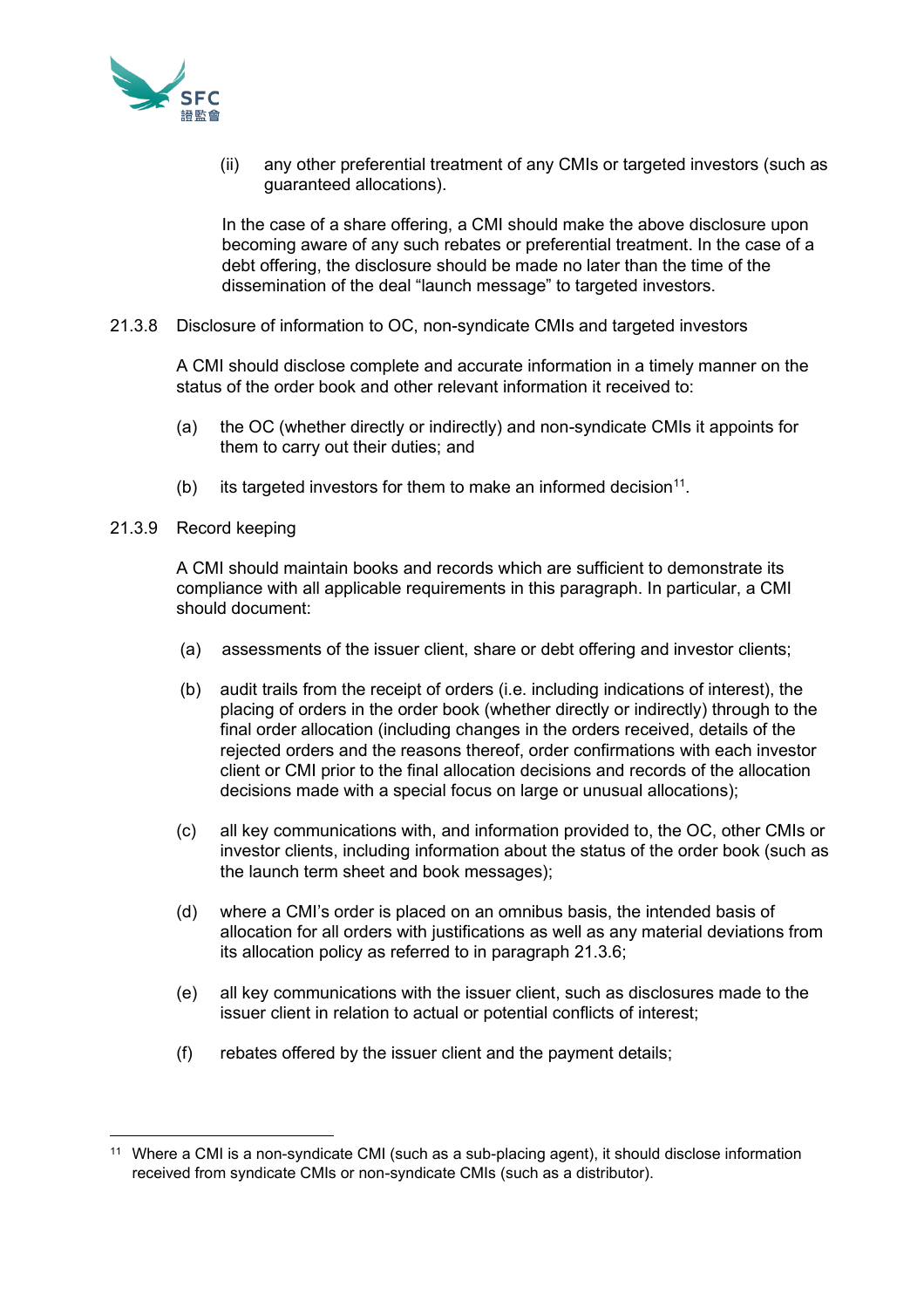

- (g) any other preferential treatment offered to itself, non-syndicate CMIs it appoints or its investor clients; and
- (h) information forming the basis of all submissions made to SEHK and the SFC.

Except for records mentioned in sub-paragraph (b), which should be kept for a period of not less than two years, a CMI should maintain the above records for a period of not less than seven years.

- 21.3.10 Conflicts of interest
	- (a) A CMI should establish, implement and maintain policies and procedures to:
		- (i) identify, manage and disclose actual and potential conflicts of interest which may, for example, arise when a CMI:
			- serves both the interests of its issuer client and investor clients;
			- serves the interests of its investor clients when having a proprietary interest (including a proprietary interest of its group companies) in an offering; or
			- has full discretion over allocations to investor clients or a proprietary order; and
		- (ii) govern the process for generating proprietary orders as well as making allocations to such orders.
	- (b) A CMI should:
		- (i) always give priority to satisfying investor clients' orders over its own proprietary orders<sup>12</sup> and those of its group companies;
		- (ii) only be the price taker in relation to its proprietary orders and those of its group companies and ensure that these orders would not negatively impact the price discovery process; and
		- (iii) segregate and clearly identify its own proprietary orders and those of its group companies (whether directly or indirectly) in the order book and book messages.

*Note: For the purposes of this paragraph, proprietary orders of a group company exclude orders placed by the group company on behalf of its investor clients or funds and portfolios under its management, but include orders placed on behalf of funds and portfolios in which a CMI or its group company has a substantial interest.*

<sup>&</sup>lt;sup>12</sup> For share offering, proprietary orders are subject to the SEHK Requirements.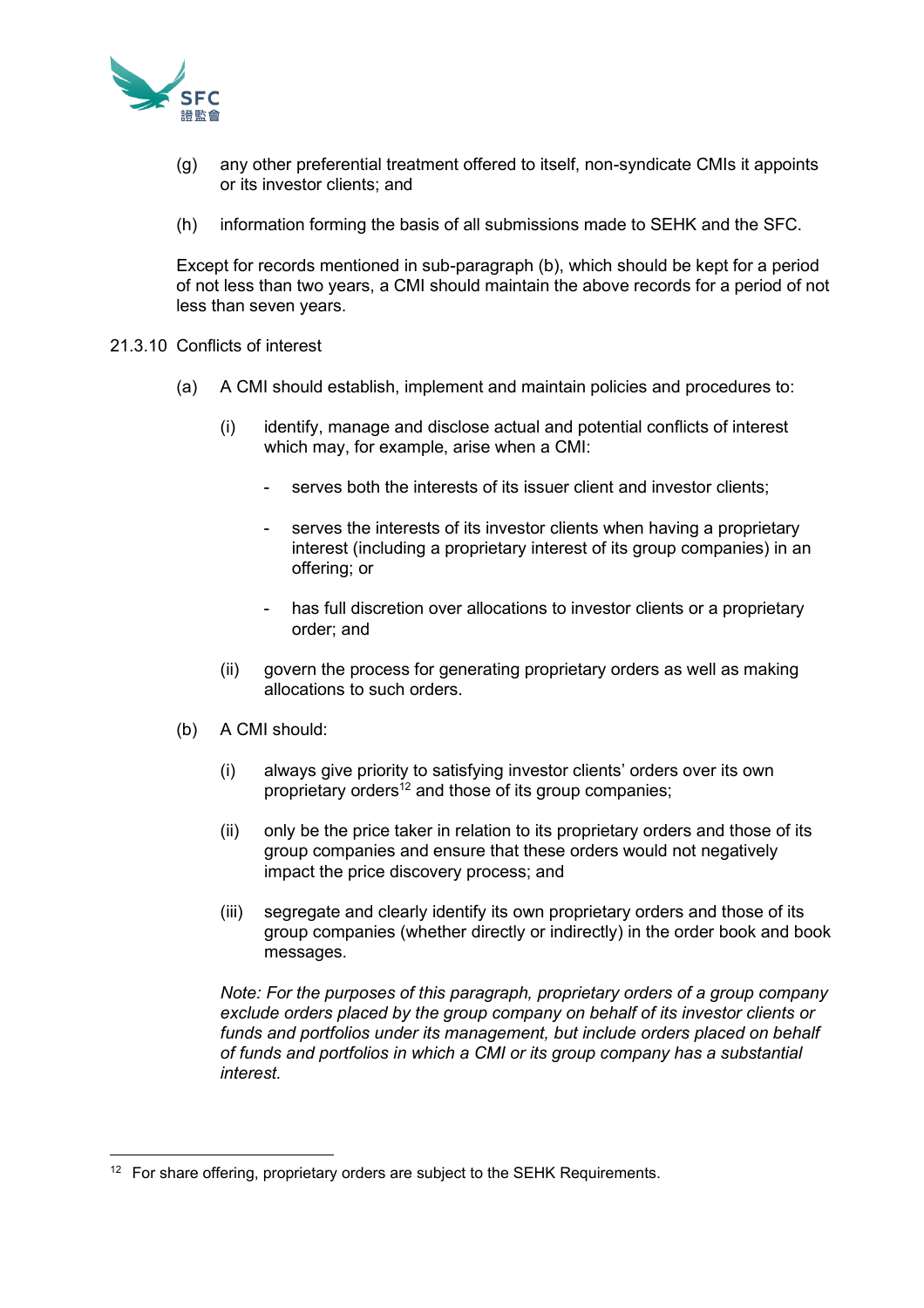

- (c) In relation to a debt offering, a CMI should take reasonable steps to disclose (whether directly or indirectly) to the issuer client how any risk management transactions it intends to carry out for itself, the issuer client or its investor clients will not affect the pricing of the debt securities.
- 21.3.11 Resources, systems and controls

A CMI should maintain sufficient resources and effective systems and controls to ensure that it can discharge its obligations and responsibilities.

#### *Chinese walls*

- (a) Where a CMI is a company or is part of a group of companies undertaking multiple activities in relation to an offering, for example, it or its group company is involved in the preparation and issuance of research reports, sponsor work, bookbuilding activities, placing activities and other related business activities, the CMI should take adequate measures to prevent the flow of information which may be confidential or price sensitive between staff performing different activities and to prevent and manage any conflicts of interest which may arise. In particular, the CMI should establish and maintain:
	- (i) an effective system of functional barriers (Chinese walls) which should include having physical separation between, and different staff employed for, the various business activities; and
	- (ii) appropriate policies and procedures which cover:
		- the procedures (including approval procedures) for bringing staff over the wall;
		- the standards of conduct expected of staff brought over the wall; and
		- the records to be kept on wall-crossing activities.

#### *Review and approval of orders and allocations*

- (b) The placing of orders for, or the allocation of shares or debt securities to, any of the following types of accounts by a CMI should be subject to appropriate risk assessments (taking into consideration, for instance, a CMI's financial capability and exposure to associated risks) and management review and approval:
	- (i) proprietary orders for the CMI and any of its group companies;
	- (ii) orders from its investor clients which may appear unusual, for example, orders which might appear to be related to the issuer client; and
	- (iii) in the case of a share offering, allocations which are subject to restrictions or require the prior consent of SEHK under the SEHK Requirements.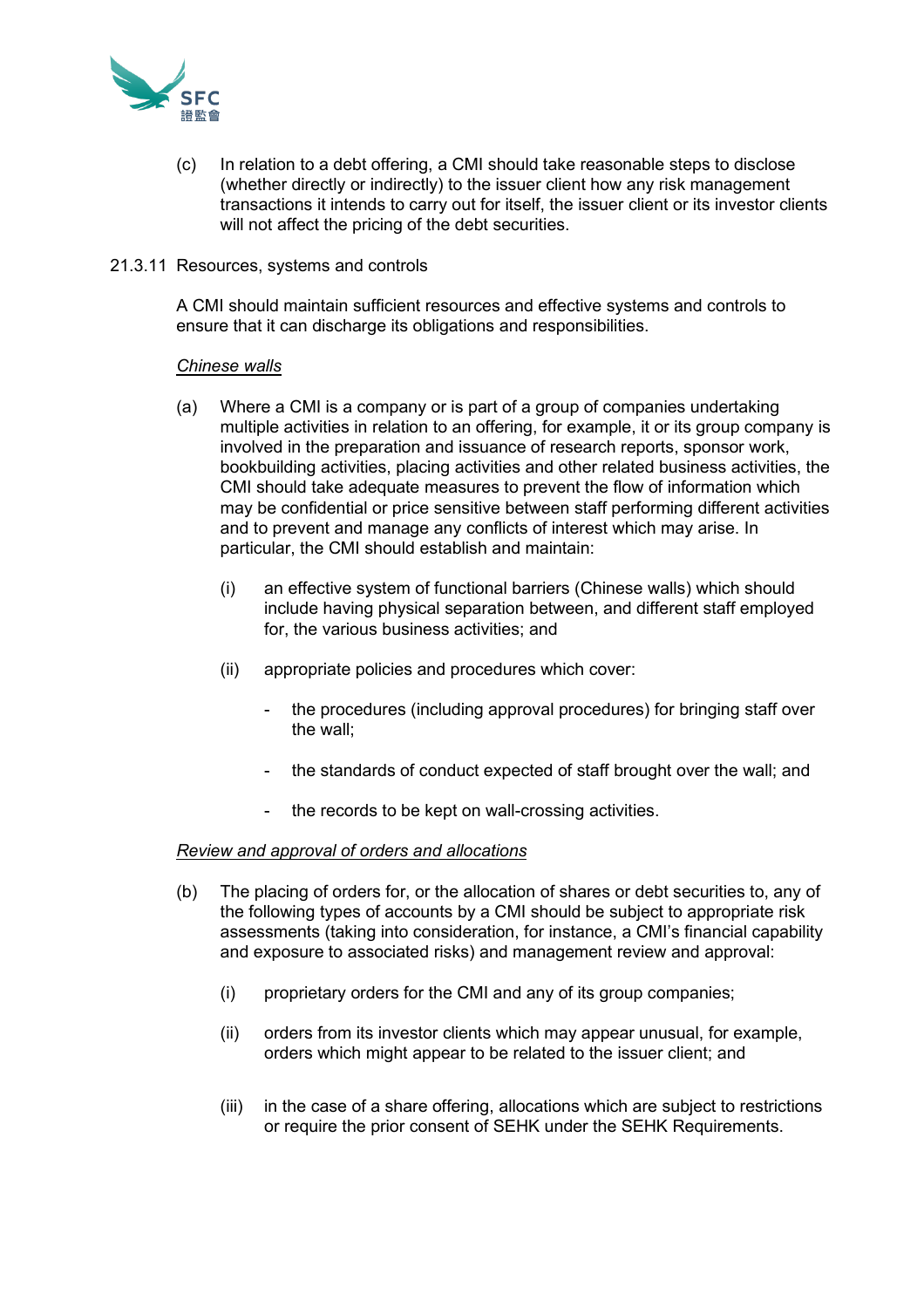

# *Appointment of non-syndicate CMIs*

(c) Where a CMI appoints a non-syndicate CMI to assist it in distributing shares or debt securities, it should exercise due skill, care and diligence in the selection and appointment.

# *Surveillance and monitoring*

- (d) A CMI should conduct independent surveillance and monitoring on a regular basis to detect irregularities, conflicts of interest, leakage of price sensitive or confidential information about the issuer client and the offering, and potential non-compliance with applicable regulatory requirements or its own policies and procedures. For example, a CMI should:
	- (i) review the book messages it prepares and disseminates to ensure that there are no misleading messages;
	- (ii) perform surveillance of electronic communications; and
	- (iii) select debt or share offerings for post-deal reviews to ensure that the pricing or allocation is adequately justified.

This should be supplemented by an effective incident management and reporting mechanism to ensure that any issues identified are reported to independent control functions for follow-up action and escalated to senior management as appropriate.

21.3.12 Communication with the SFC and SEHK

A CMI should deal with the SFC and SEHK in an open and cooperative manner and promptly provide all relevant information and explanations in accordance with applicable legal or regulatory requirements or upon request.

# **21.4 OC - Obligations and expected standards of conduct**

In addition to the requirements specified in paragraph 21.3, an OC should comply with the following requirements.

- 21.4.1 Terms of appointment
	- (a) Before an OC conducts any activities specified in paragraph 21.2.3 for a share offering or participates in any bookbuilding or placing activities for a debt offering, it should ensure that:
		- (i) it has been formally appointed by the issuer under a written agreement to conduct such activities; and
		- (ii) the written agreement should clearly specify its roles and responsibilities, fee arrangements (including fixed fees as a percentage of the total fees to be paid to all syndicate CMIs participating in the offering) and the fee payment schedule.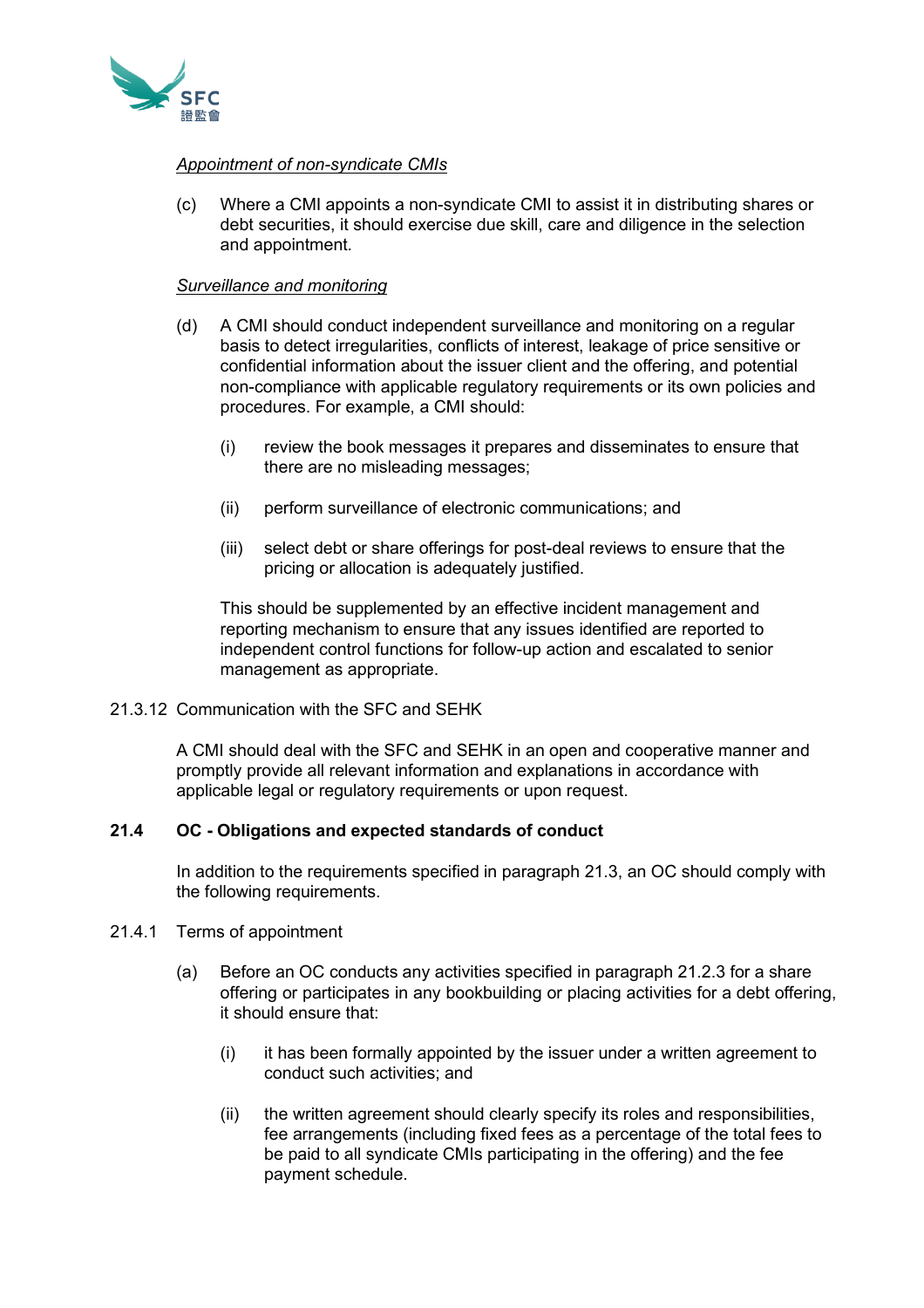

- (b) In the case of an IPO on the Main Board of SEHK, an OC should, before accepting an appointment, either:
	- (i) ensure that it (or one of its group companies) is also appointed as a sponsor<sup>13</sup>, which is independent<sup>14</sup> of the issuer client, and that both appointments are made at the same time and at least two months before the submission of the listing application to SEHK by or on behalf of the issuer client; or
	- (ii) obtain a written confirmation from the issuer client that for that IPO at least one sponsor, which is independent of the issuer client, or a group company of that sponsor, has been appointed as an OC, in which case its appointment as an OC should be made no later than two weeks after the submission of the listing application to SEHK by or on behalf of the issuer client.
- (c) In the case of an IPO on GEM of SEHK, an OC should ensure that it is appointed as an OC no later than two weeks after the submission of the listing application to SEHK by or on behalf of the issuer client.
- 21.4.2 Advice to issuer client
	- (a) An OC should act with due skill, care and diligence when providing advice, recommendations and guidance to the issuer client. In particular, an OC should:
		- (i) ensure that its advice and recommendations are balanced and based on thorough analysis and are compliant with all applicable legal and regulatory requirements;
		- (ii) engage the issuer client at various stages during the offering process to understand the issuer client's preferences and objectives with respect to pricing and the desired shareholder or investor base so that the OC is in a position to advise, develop or revise a marketing and investor targeting strategy with a view to achieving these objectives given prevailing market conditions and sentiment;
		- (iii) explain the basis of its advice and recommendations to the issuer client, including any advantages and disadvantages. For example, it should communicate its allocation policy to the issuer client to ensure that the issuer client understands the factors underlying the allocation recommendations;
		- (iv) advise the issuer client in a timely manner, throughout the period of engagement, of key factors for consideration and how these could

<sup>&</sup>lt;sup>13</sup> Reference to "sponsor" in this paragraph 21 shall include the listing agent in the context of a REIT seeking the SFC's authorisation.

<sup>&</sup>lt;sup>14</sup> The circumstances under which a sponsor is considered not to be independent of the issuer client are set out under the Listing Rules.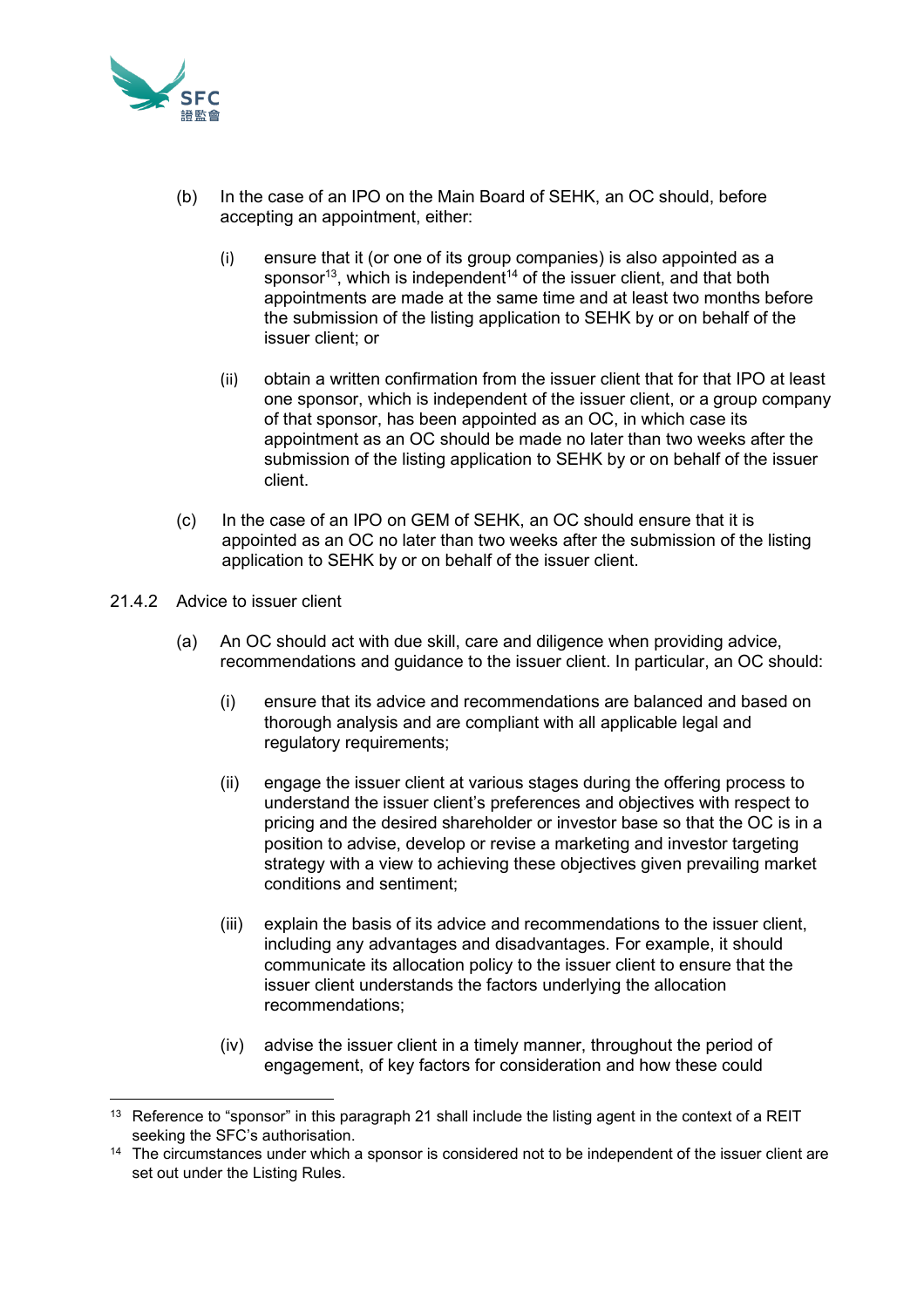

influence the pricing outcome, allocation and future shareholder or investor base; and

- (v) advise the issuer client on the information that should be provided to syndicate CMIs to enable them to meet their obligations and responsibilities under the Code of Conduct. This includes information about the issuer client to facilitate a reasonable assessment of the issuer client required under paragraph 21.3.1.
- (b) An OC which participates in a share offering should
	- (i) provide guidance to the issuer client on the market's practice on the ratio of fixed and discretionary fees<sup>15</sup> to be paid to syndicate CMIs participating in an IPO; and
	- (ii) advise and guide the issuer client and its directors as to their responsibilities under the SEHK Requirements which apply to placing activities and take reasonable steps to ensure that they understand and meet these responsibilities.
- (c) Where the issuer client decides not to adopt an OC's advice or recommendations in relation to pricing or allocation of shares or debt securities or, in the case of a share offering, its decisions may lead to a lack of open market, an inadequate spread of investors or may negatively affect the orderly and fair trading of such shares in the secondary market, the OC should explain the potential concerns and advise the issuer clients against making these decisions.
- 21.4.3 Marketing, rebates and preferential treatment offered
	- (a) An OC should, in consultation with the issuer client, devise a marketing and investor targeting strategy for order generation, taking into account the objectives and preferences of the issuer client. This may include specifying the types of investors targeted<sup>16</sup> and the portion of an offering to be allocated to each type of investors to establish the desired shareholder or investor base. In the case of an IPO, the strategy should include which types of investors who may be appropriate to be cornerstone investors and aim to achieve an open market and an adequate spread of investors and promote the orderly and fair trading of the shares in the secondary market in accordance with the SEHK Requirements.
	- (b) An OC should keep in view prevailing market conditions and sentiment and advise the issuer client to adjust the strategy as appropriate.
	- (c) An OC should advise the issuer of the disclosure of any rebates and preferential treatment.

<sup>&</sup>lt;sup>15</sup> Discretionary fees refer to the portion of the total fees to be paid to all syndicate CMIs at the absolute discretion of the issuer client.

<sup>&</sup>lt;sup>16</sup> These include institutional clients, sovereign wealth funds, pension funds, hedge funds, family offices, high net worth individuals and retail investors.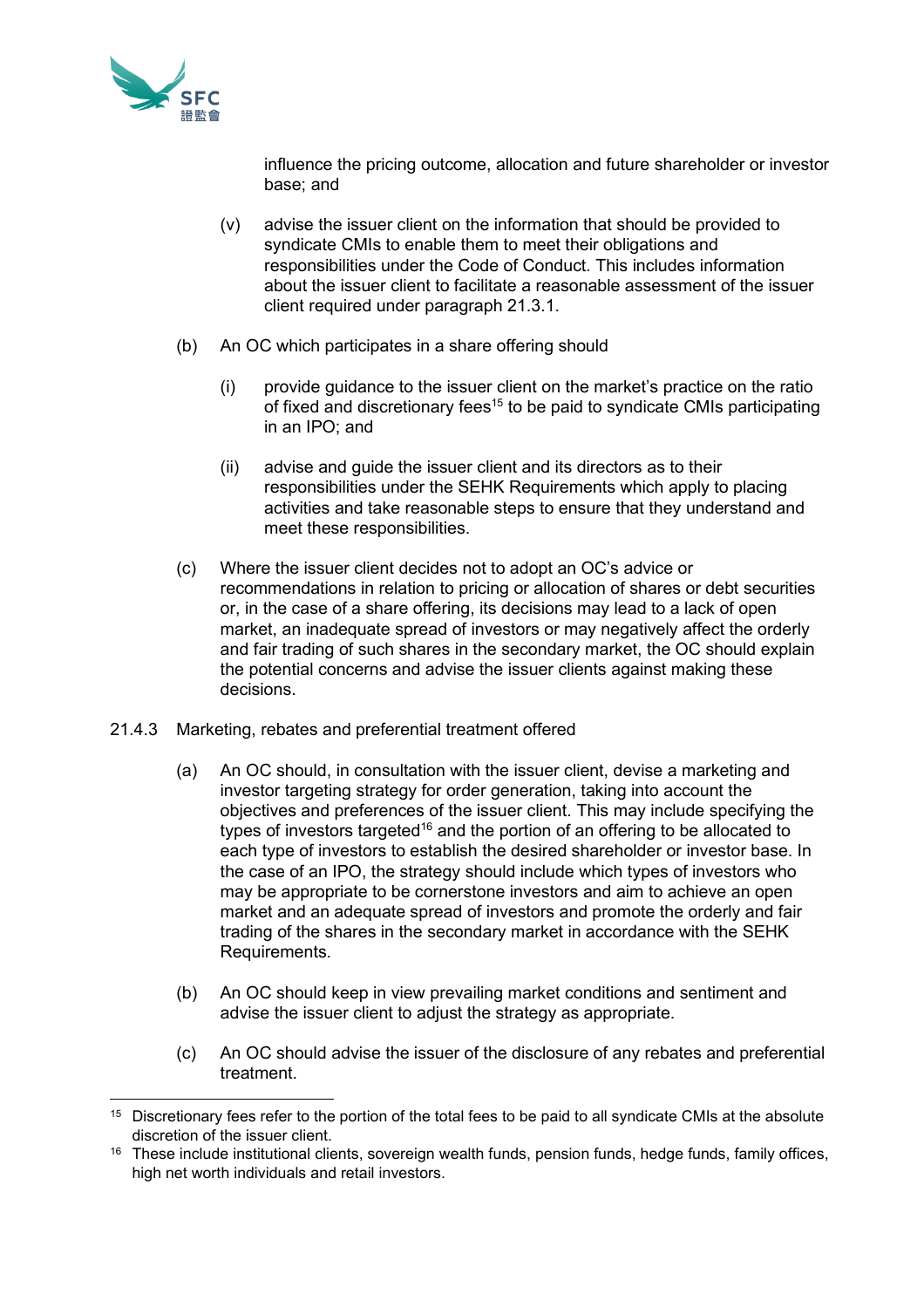

# 21.4.4 Bookbuilding

An OC should take all reasonable steps to ensure that the price discovery process is credible and transparent, the order book has been properly managed and the allocation recommendations made to the issuer client as well as the final allocation have a proper basis. An OC should use its best endeavours, when advising the issuer client or when making pricing and allocation decisions as delegated by the issuer client, to strike a balance between the interests of the issuer client and investor clients and to act in the best interests of the integrity of the market.

(a) Order generation and consolidation of an order book

An OC should take reasonable steps to properly manage an order book and ensure the transparency of the order book.

- (i) In particular, an OC should:
	- ensure that the identities of all investor clients are disclosed in the order book, except for orders placed on an omnibus basis;
	- properly consolidate orders in the order book by taking reasonable steps to identify and eliminate duplicated orders, inconsistencies or errors;
	- segregate and clearly identify in the order book and book messages any proprietary orders of CMIs and their group companies; and
	- make enquiries with CMIs which have placed orders on behalf of their investor clients, themselves or their group companies which appear unusual or irregular, for example, orders which appear to be related to the issuer client.
- (b) Pricing

An OC should:

- (i) advise the issuer client on the pricing with reference to, for instance, the results of the bookbuilding activities, the characteristics of the issuer client, prevailing market conditions and sentiment and the requirements of the relevant authorities;
- (ii) advise the issuer client against providing any arrangements whereby:
	- in the case of an IPO, the investor clients would pay, for each of the shares allocated, less than the total consideration as specified in the listing documents; and
	- in the case of a debt offering, the investor clients would pay different prices for the debt securities allocated.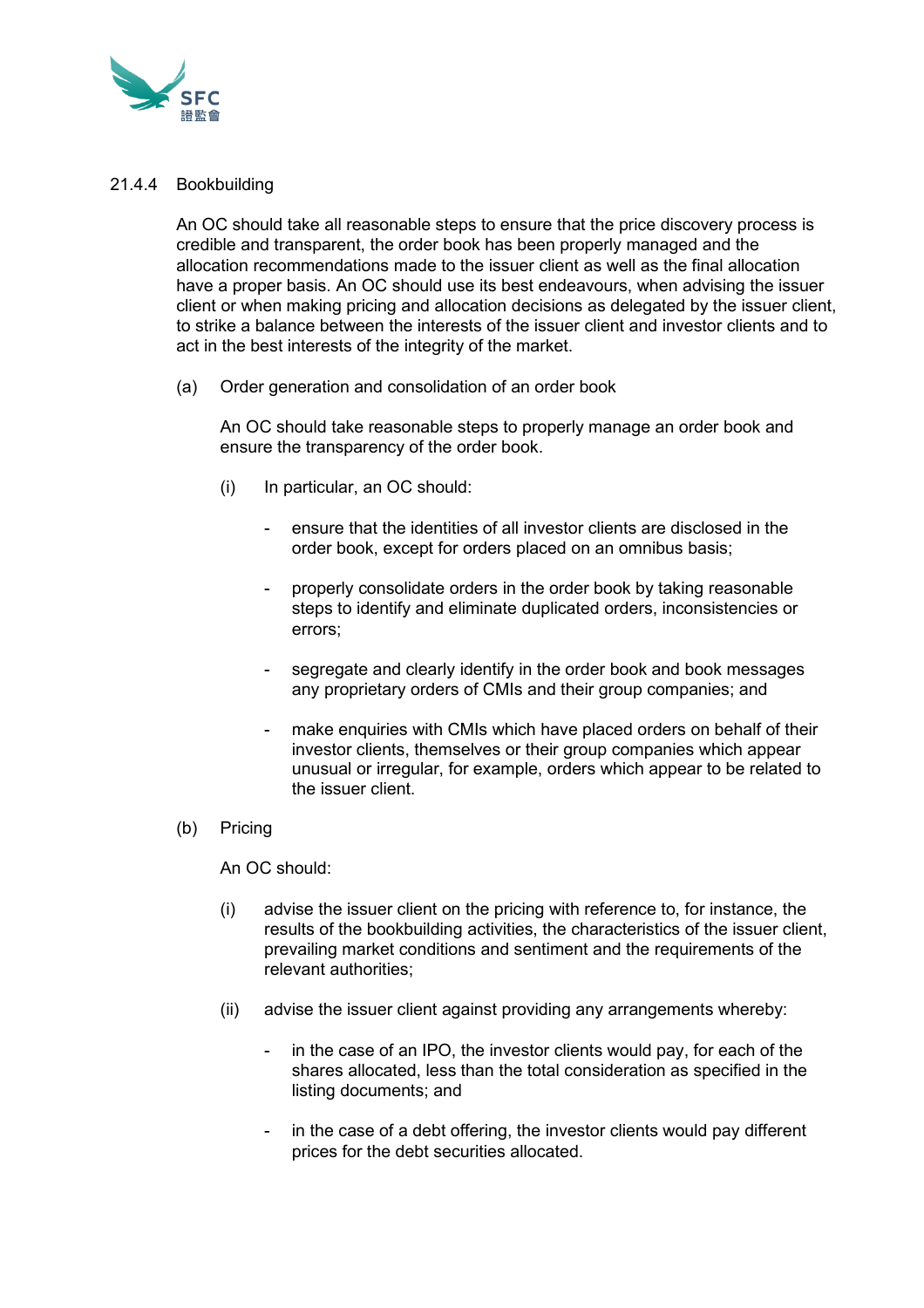

- (iii) ensure that the proprietary orders of CMIs or their group companies and, for debt offering, the orders placed by investor clients which have associations with the issuer client, CMIs or their group companies, will not negatively impact the price discovery process.
- (c) Allocation
	- (i) An OC should develop and maintain an allocation policy which sets out the criteria for making allocation recommendations to the issuer client. The allocation policy should address or take into account the following factors:
		- the issuer client's objectives, preferences and recommendations;
		- the prevailing market conditions and sentiment;
		- the types and characteristics as well as the circumstances of targeted investors;
		- the spread of investors (for example, the sizes and number of large holdings); and
		- the overall subscription rate for the offer.
	- (ii) An OC should make allocation recommendations in accordance with an allocation policy as referred to in subparagraph (i) above. In addition:
		- recommendations regarding the allocation of shares or debt securities to the investor clients of the OC should take into account the policy specified in paragraph 21.3.6; and
		- in the case of an IPO, allocation recommendations should also ensure that allocations to Restricted Investors comply with the SEHK Requirements and be made with a view to achieving an open market, an adequate spread of shareholders and the orderly and fair trading of the shares in the secondary market.

Should the allocation recommendations materially deviate from the allocation policy or the policy specified in paragraph 21.3.6, the OC should explain to the issuer client the reasons for the deviation.

#### 21.4.5 Assessment of investors

- (a) In the case of an IPO, an OC should:
	- (i) advise the issuer client to provide to all syndicate CMIs a list of its directors, existing shareholders, their close associates and nominees engaged by any of the above for the subscription or purchase of shares offered in the IPO; and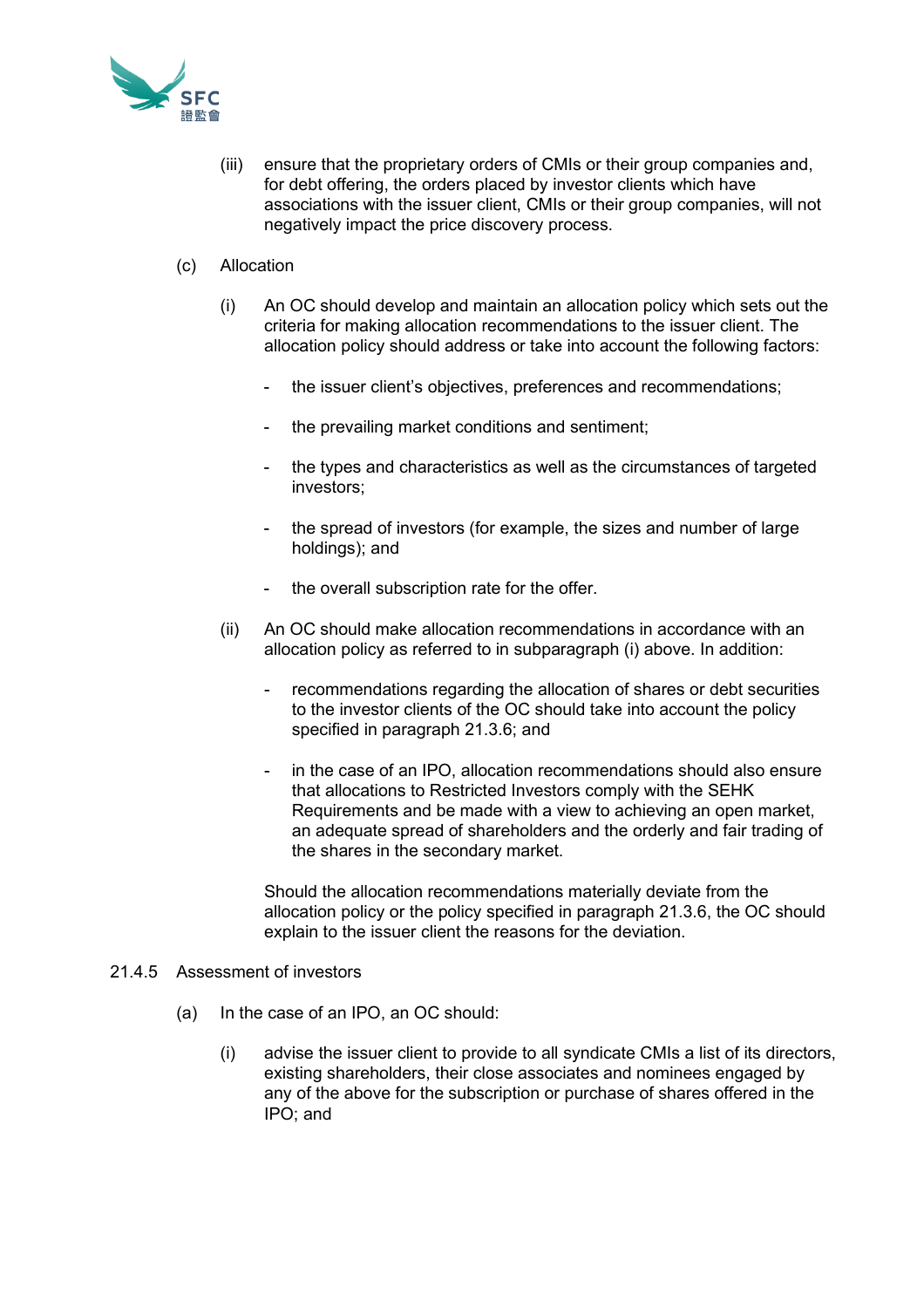

- (ii) take all reasonable steps to identify investors which are on the list mentioned under sub-paragraph (i) and ensure that they will only be allocated shares in accordance with applicable SEHK Requirements.
- (b) In the case of a debt offering, an OC should
	- (i) advise the issuer client to provide sufficient information to all syndicate CMIs to enable them to reasonably identify whether investor clients have any associations with the issuer client; and
	- (ii) take all reasonable steps to identify whether investor clients have any associations with the issuer client, CMIs or their group companies.
- 21.4.6 Disclosures to syndicate CMIs and targeted investors

An OC should:

- (a) inform other syndicate CMIs of the issuer client's marketing and investor targeting strategy; and
- (b) disseminate material information related to the offering (for example, information which may affect the prices, orders received per investor type, proprietary orders of CMIs and their group companies, and known preferential treatments and rebates) as included in, for example, the launch term sheet and book messages, in a timely manner to all syndicate CMIs and ensure that such information is complete, accurate and has a proper basis.
- 21.4.7 Record keeping

An OC should document:

- (a) all changes in the order book throughout the bookbuilding process;
- (b) all key discussions with the issuer client on, for instance, the ratio of fixed and discretionary fees to be paid to all syndicate CMIs participating in the IPO, marketing and investor targeting strategy, pricing, allocation policy and disclosures of any actual or potential conflicts of interest;
- (c) key advice or recommendations provided to the issuer client (including the allocation rationale, advantages and disadvantages, and any material deviations from the allocation policy);
- (d) the final decisions of the issuer client which deviate materially from the advice or recommendations provided by the OC, including the OC's explanation to the issuer client on any potential concerns associated with these decisions and the advice provided; and
- (e) the rationale for any decisions delegated to it by the issuer client (such as pricing and allocation of shares).

An OC should maintain records of the above for a period of not less than seven years.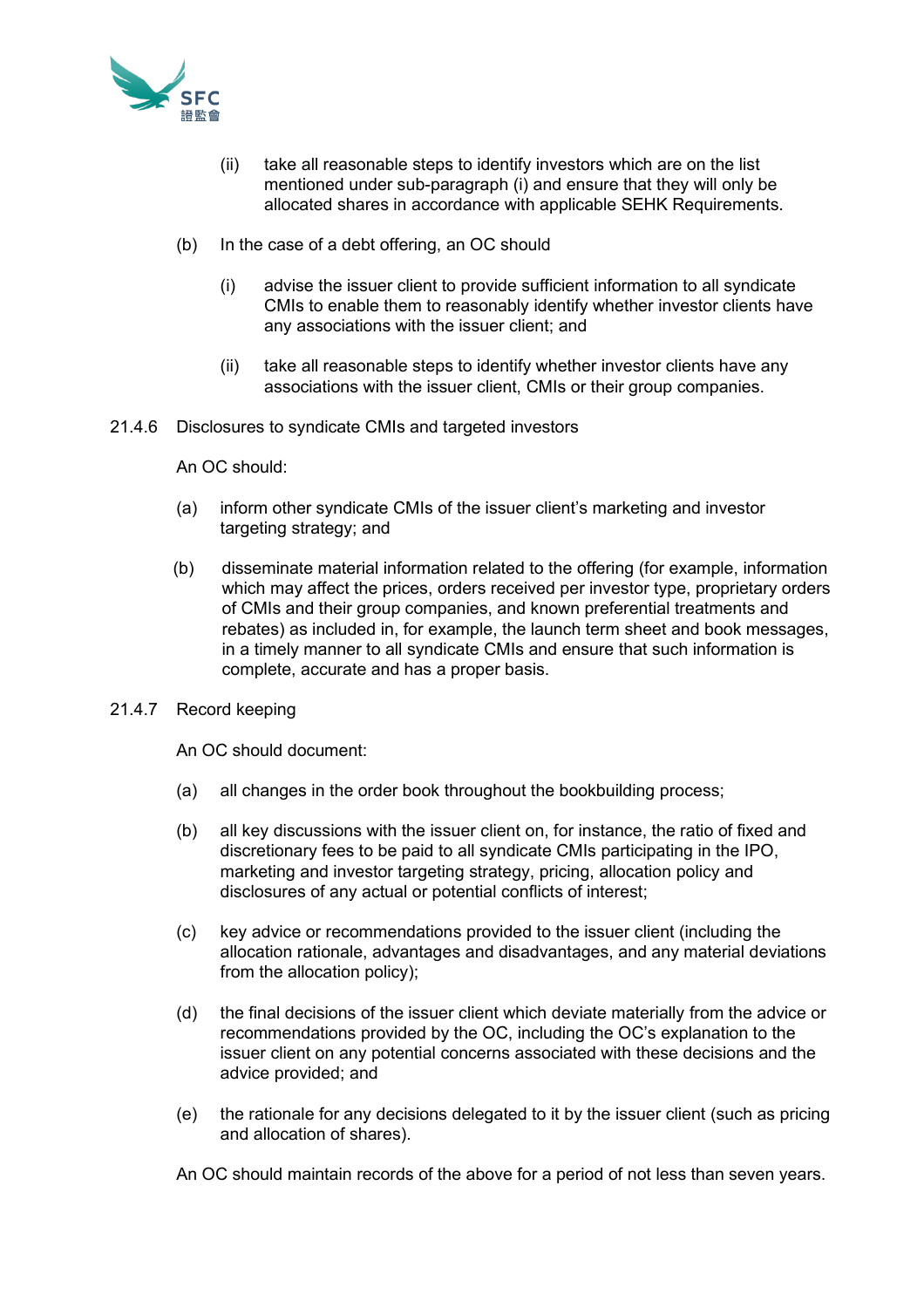

- 21.4.8 Communication with the SFC
	- (a) An OC should report and provide the following information to the SFC in a timely manner:
		- (i) any instances of material non-compliance with the SEHK Requirements related to, for example, the placing activities conducted by itself or the issuer client;
		- (ii) any material changes to the information it previously provided to the SFC and SEHK;
		- (iii) the reasons for ceasing to act as an OC in a share offering transaction;
		- (iv) other information as the SFC may require from time to time.
	- (b) In the case of an IPO, an  $OC^{17}$  should provide the following information to the SFC by no later than four clear business days prior to the Listing Committee Hearing<sup>18</sup>:
		- (i) the name of each OC participating in the offering;
		- (ii) the allocation of the fixed portion of the fees paid by the issuer to each OC; and
		- (iii) the total fees (as a percentage of the gross amount of funds raised) of both the public offer and the international tranche to be paid to all syndicate CMIs participating in the offering and the ratio between the fixed and discretionary portions of the total fees to be paid to all syndicate CMIs participating in the offering (in percentage terms).

If there are any material changes to any of the above, the OC should notify the SFC as soon as practicable.

*Note: If more than one intermediary is appointed as an OC for an IPO, arrangements should be made for one of them to provide the information specified in this sub-paragraph to the SFC. Notwithstanding this, each OC is jointly and severally liable for ensuring that such information is accurate and complete and has been provided to the SFC within the timeframe stipulated above.*

<sup>&</sup>lt;sup>17</sup> In the case of an IPO on the Main Board of the SEHK, this requirement is only applicable to an OC which is also appointed as a sponsor for that IPO as referred to in paragraph 21.4.1(b).

<sup>&</sup>lt;sup>18</sup> Reference to "Listing Committee Hearing" shall refer to the expected date of the issue of the approval-in-principle letter by the SFC in the context of a REIT seeking the SFC's authorisation.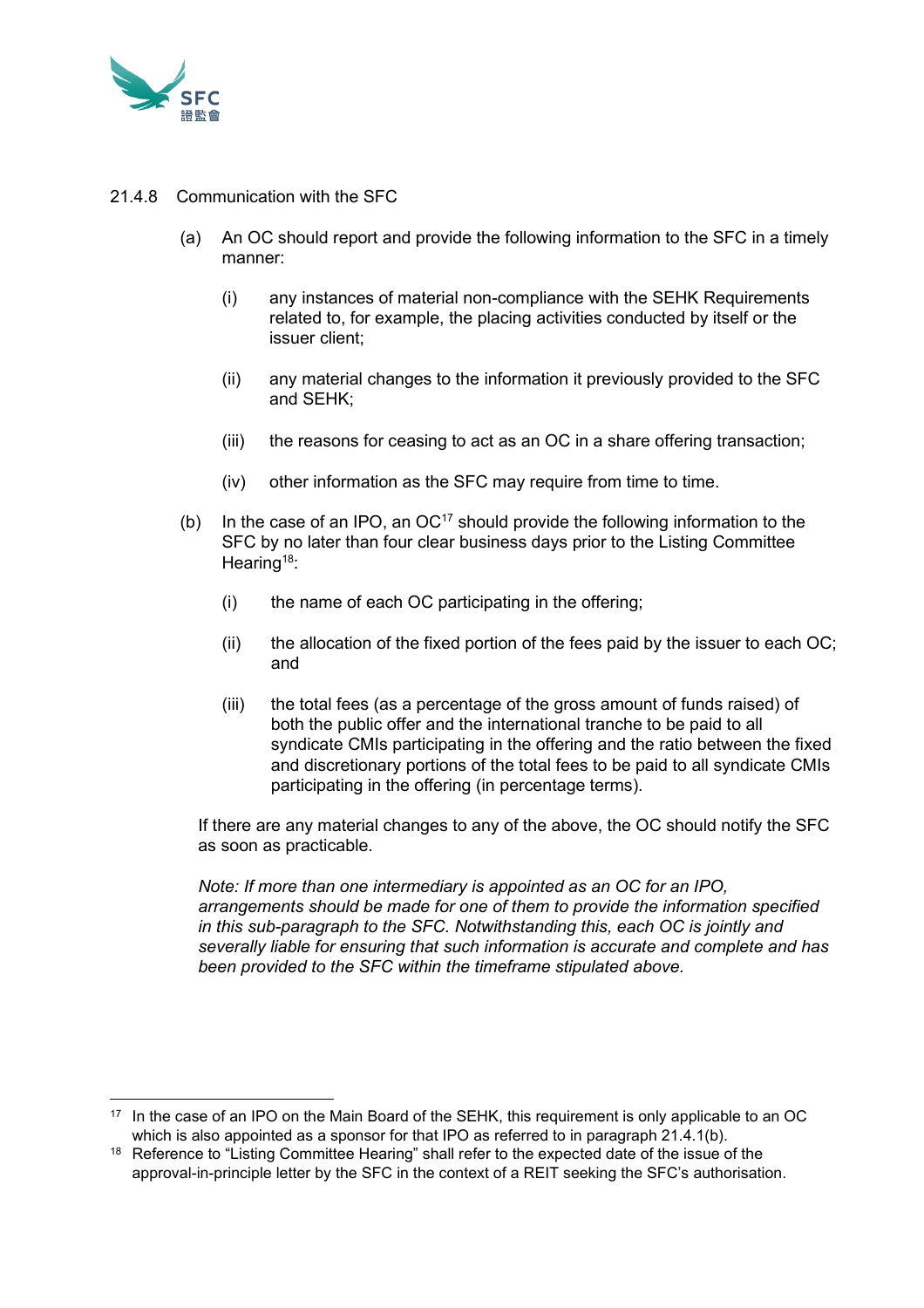**Appendix C – Final form of the Guideline to capital market intermediaries involved in placing activities for GEM stocks**



# **Guidelines to capital market intermediaries involved in placing activities for GEM stocks**

August 2022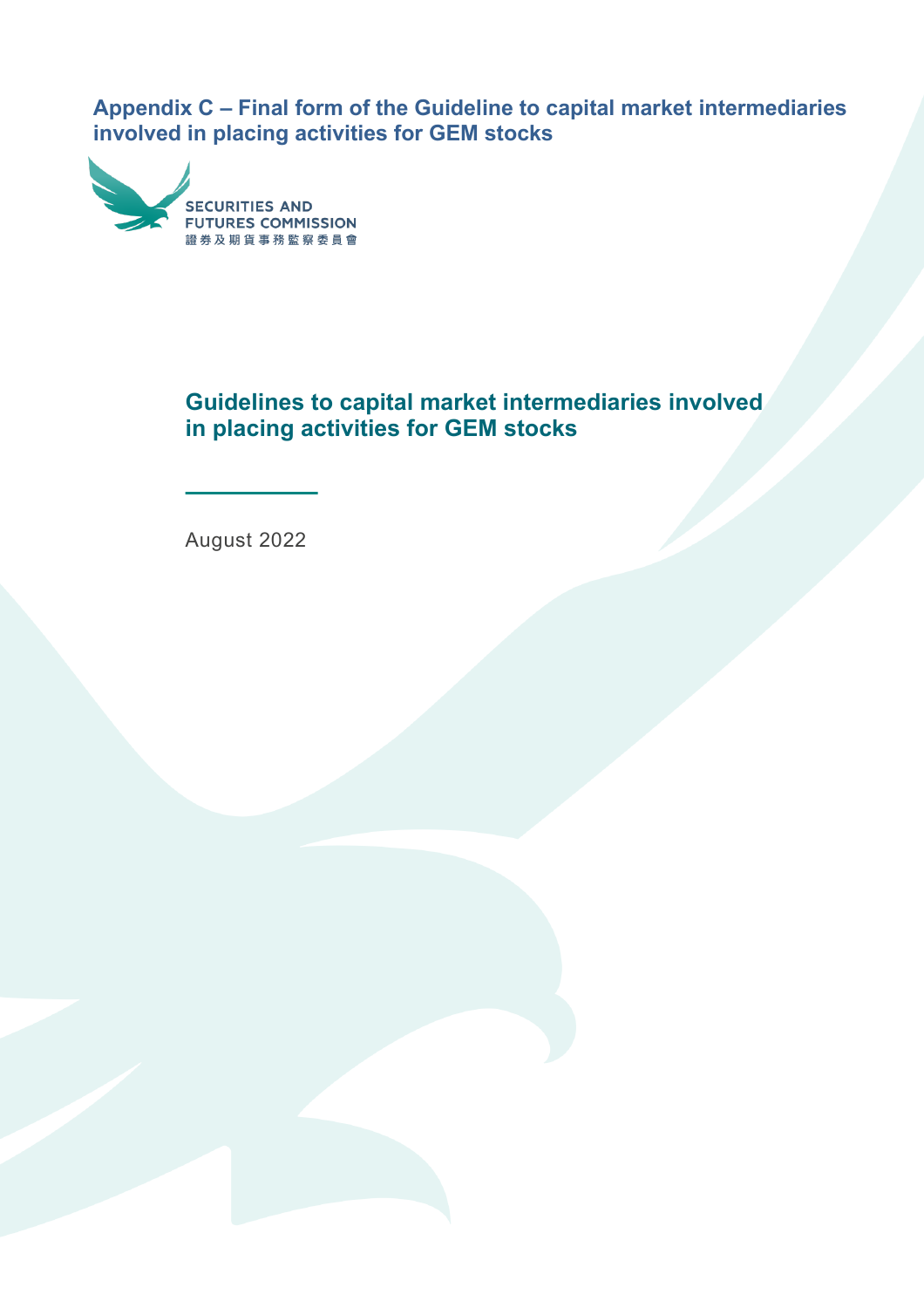

# **Introduction**

- 1. These Guidelines are published by the Securities and Futures Commission (SFC) under section 399 of the Securities and Futures Ordinance (SFO) for the purposes of supplementing the existing conduct requirements relating to equity capital market placing activities.
- 2. These Guidelines were first issued<sup>1</sup> together with the Joint Statement regarding the price volatility of GEM stocks issued by the SFC and The Stock Exchange of Hong Kong Limited (Exchange) (Joint Statement) on 20 January 2017 and were revised following the introduction of paragraph 21 of the Code of Conduct for Persons Licensed by or Registered with the Securities and Futures Commission (Code of Conduct). These Guidelines should be read in conjunction with the Joint Statement and paragraph 21 of the Code of Conduct. If there are any conflicts between these Guidelines and paragraph 21 of the Code of Conduct, the more stringent requirements shall prevail. Unless otherwise stated, the terms used in these Guidelines are as defined in paragraph 21 of the Code of Conduct.
- 3. These Guidelines apply to capital market intermediaries (CMIs) engaged in placing activities conducted in Hong Kong in respect of GEM initial public offerings (IPOs).
- 4. Any failure by a CMI to comply with any applicable provisions of these Guidelines:
	- (a) shall not by itself render a CMI liable to any judicial or other proceedings, but these Guidelines shall be admissible in evidence in any proceedings under the SFO before any court, and if any provisions set out in these Guidelines appear to the court to be relevant to any questions arising in the proceedings, they shall be taken into account in determining the questions; and
	- (b) may cause the SFC to consider whether such failure adversely reflects on the CMI's fitness and properness and the need for regulatory action.

# **Guidance for overall coordinators (OCs)**

- 5. OCs play an important role in the placing of GEM IPO shares. They should ensure the fair treatment of both the issuer client and investor clients and uphold the integrity of the market. Accordingly, they are expected to use their best efforts to assist their issuer clients in complying with the Rules Governing the Listing of Securities on GEM (GEM Listing Rules) (as supplemented by the Joint Statement) relevant to placing activities.
- 6. An OC is expected to use all reasonable efforts to advise the issuer client of the following in relation to placing activities:
	- (a) The relevant regulatory requirements, including relevant GEM Listing Rules (as supplemented by the Joint Statement) and potential consequences<sup>2</sup> for noncompliance;

 $1$  These Guidelines were formerly known as the Guideline to sponsors, underwriters and placing agents involved in the listing and placing of GEM stocks.

<sup>2</sup> Please see paragraphs 21 and 22 of the Joint Statement.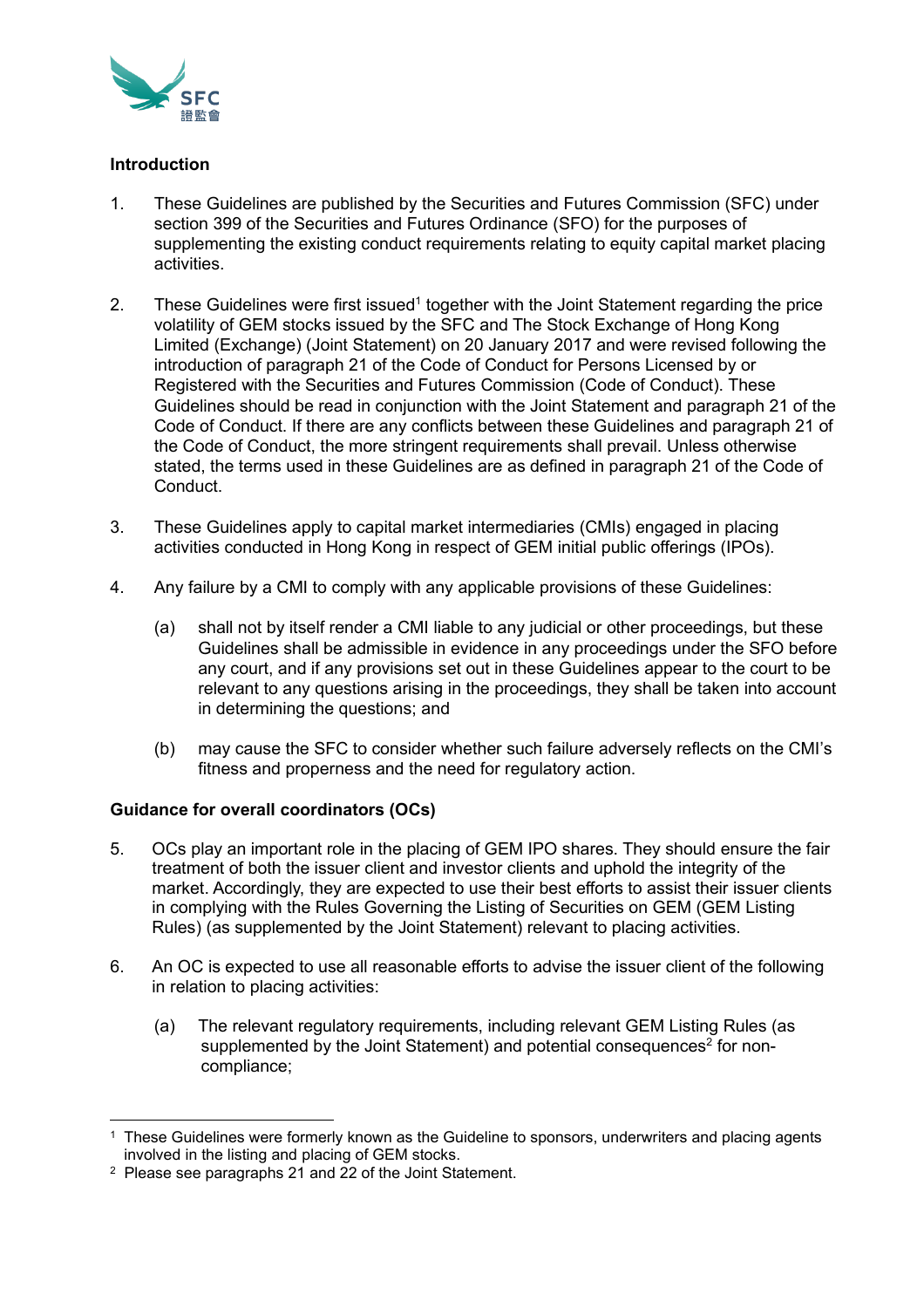

- (b) The targeted investor type and placee mix (for example, the issuer client may indicate its preference for a percentage of shares to be allocated to long-term investors rather than short-term investors or to institutional investors rather than retail investors);
- (c) The overall strategy and allocation basis with a view to achieving an open market and an adequate spread of shareholders, and to ensure that the percentage of shares in public hands meets the relevant requirements under the GEM Listing Rules (as supplemented by the Joint Statement). This will generally include selecting an appropriate number of syndicate CMIs, taking into account their investor client base, competence, resources, track record and allocation strategy; and
- (d) The retention of proper documentation by the issuer client as required under the Joint Statement<sup>3</sup>.
- 7. An OC is also expected to retain proper documentation to demonstrate that it has used all reasonable efforts to discharge all of its obligations.

# **Guidance for CMIs when placing shares to their investor clients**

8. The following guidance is provided to assist CMIs (including syndicate CMIs and nonsyndicate CMIs) to comply with relevant regulatory principles and requirements as well as to fulfil their responsibilities to the issuer client $\!4}$  (where applicable) when placing shares to their investor clients. In particular:

(a) Placings should be conducted with sufficient senior management oversight by the CMI's senior management.

- (b) CMIs should put in place appropriate policies and procedures to avoid any undue concentration of shareholdings and to maximise the likelihood of an open market and a fair and orderly trading of shares in the secondary market, which should include a marketing programme directed to a wide range of investor clients. For example:
	- (i) CMIs should notify<sup>5</sup> their investor clients<sup>6</sup> as part of their marketing programmes that they have been appointed as a CMI for a GEM IPO $<sup>7</sup>$  and provide a brief</sup> description of the issuer client and a cautionary statement<sup>8</sup>;

<sup>&</sup>lt;sup>3</sup> Please see paragraph 18 of the Joint Statement.

<sup>4</sup> Given that a non-syndicate CMI is not engaged by the issuer, the issuer is not its client and hence not an "issuer client". Notwithstanding this, references to "issuer client" in these Guidelines include references to "issuer" in the case of a non-syndicate CMI.

<sup>5</sup> This notification should provide factual, fair and balanced information about the GEM IPO. It does not need to recommend that GEM IPO to investor clients.

<sup>6</sup> A CMI is generally expected to notify all of its active investor clients of each GEM IPO to the extent that these clients fall within the targeted investor types specified in the marketing and investor targeting strategy (targeted investors). However, where a CMI opts to notify only selected investor clients when also meeting its suitability obligations (for details, please refer to footnote 7), based, for example, on investor clients' risk appetites and past investment preferences, this would be acceptable provided that senior management of the CMI is satisfied that a sufficient number of investor clients are offered the opportunity and the likelihood of undue concentration of shareholdings is reasonably low.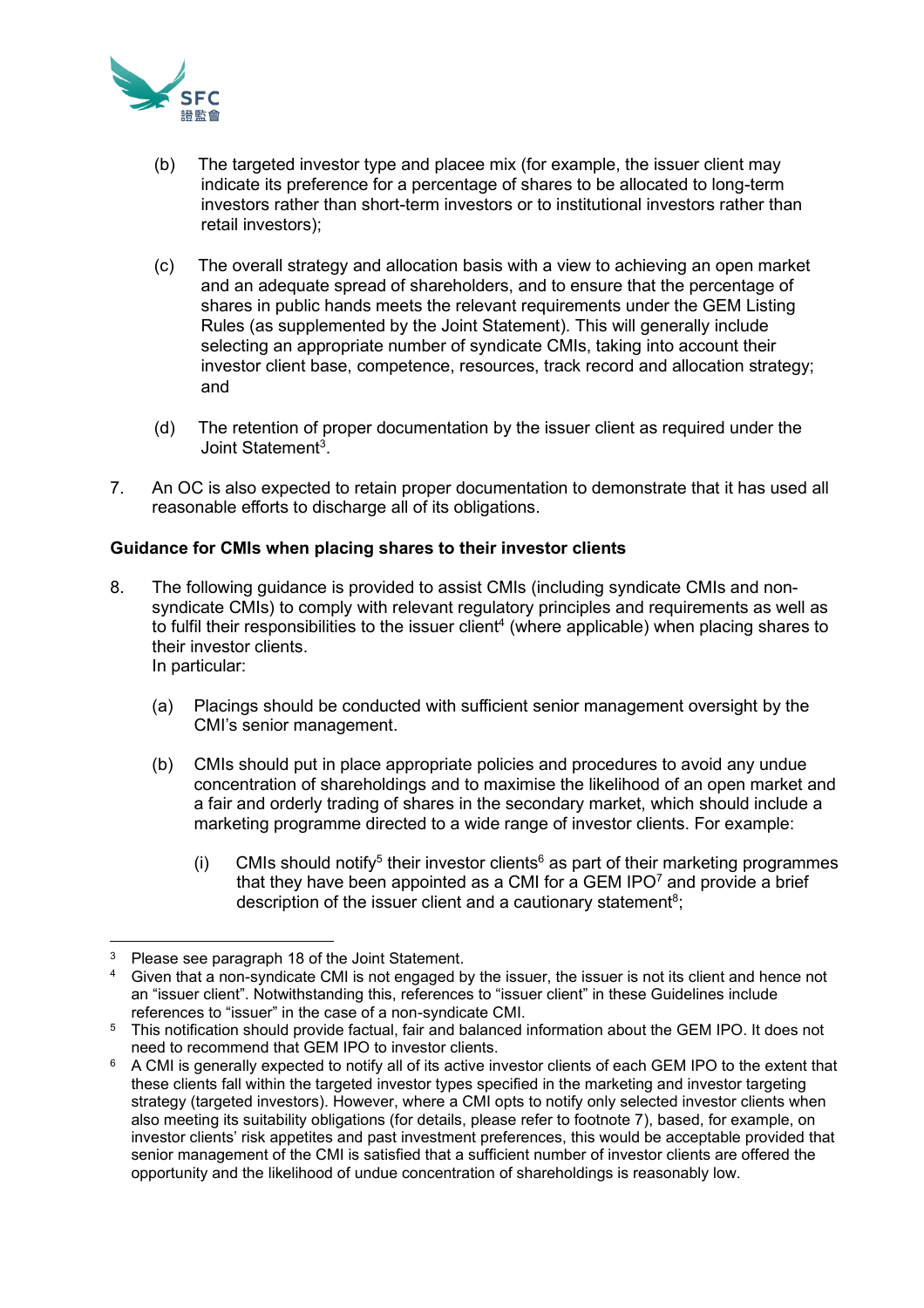

- (ii) CMIs should allocate a reasonable number of account executives to each GEM IPO and allow all of its investor clients which are targeted investors and have indicated an interest in a GEM IPO to participate in it;
- (iii) CMIs should endeavour to respond to enquiries from prospective investor clients $9$  who are interested in participating in a GEM IPO and to open accounts for these investor clients in good time for them to participate in the GEM IPO; and
- (iv) CMIs should not afford any preferential treatment<sup>10</sup> to investor clients unless this has already been properly disclosed in the listing document. Practices which may result in the unfair treatment of investor clients and potentially manipulate the demand for other share offerings are prohibited. This includes the following types of preferential treatment:
	- **■** offering rebates by CMIs to investor clients or passing on any rebates provided by the issuer to investor clients; and
	- making any arrangements which would result in investor clients paying, for each of the shares allocated, less than the total consideration as disclosed in the listing document.
- (c) "Know-your-client" procedures must be conducted properly. CMIs are required to take reasonable steps to establish the identity of an investor client and to confirm whether a person intending to subscribe is the beneficial owner of an investor client's account (i.e. not a nominee of some other person) and is independent of the issuer client, its controlling shareholders and directors. For the avoidance of doubt, CMIs should exercise caution when relying on an investor client's declaration of its independence and should make further enquiries (for example, by way of an internet search). CMIs are generally expected to pay special attention to the following "red flags":
	- (i) investor clients subscribing for the GEM IPO shares are procured or introduced by the issuer client, its controlling shareholders or directors;
	- (ii) investor clients subscribing for the GEM IPO shares have known business, financial or other relationships (e.g. as employees, suppliers or customers) with the issuer client or any of its controlling shareholders or directors;

<sup>9</sup> To the extent that these investor clients are targeted investors.

<sup>7</sup> CMIs are also required to observe the suitability obligations under paragraph 5.2 of the Code of Conduct (as supplemented by the Circular to Intermediaries - Frequently Asked Questions on Triggering of Suitability Obligations dated 23 December 2016 and Circular to Intermediaries - Frequently Asked Questions on Compliance with Suitability Obligations dated 23 December 2016) when placing shares with their investor clients.

<sup>&</sup>lt;sup>8</sup> Please refer to the cautionary statement included in the Joint Statement as a reminder to the public about the higher investment risks and susceptibility to high market volatility of GEM stocks.

<sup>&</sup>lt;sup>10</sup> Preferential terms or treatment may include guaranteed allocation, unusually large allocation, put options or offers to repurchase placing shares after listing.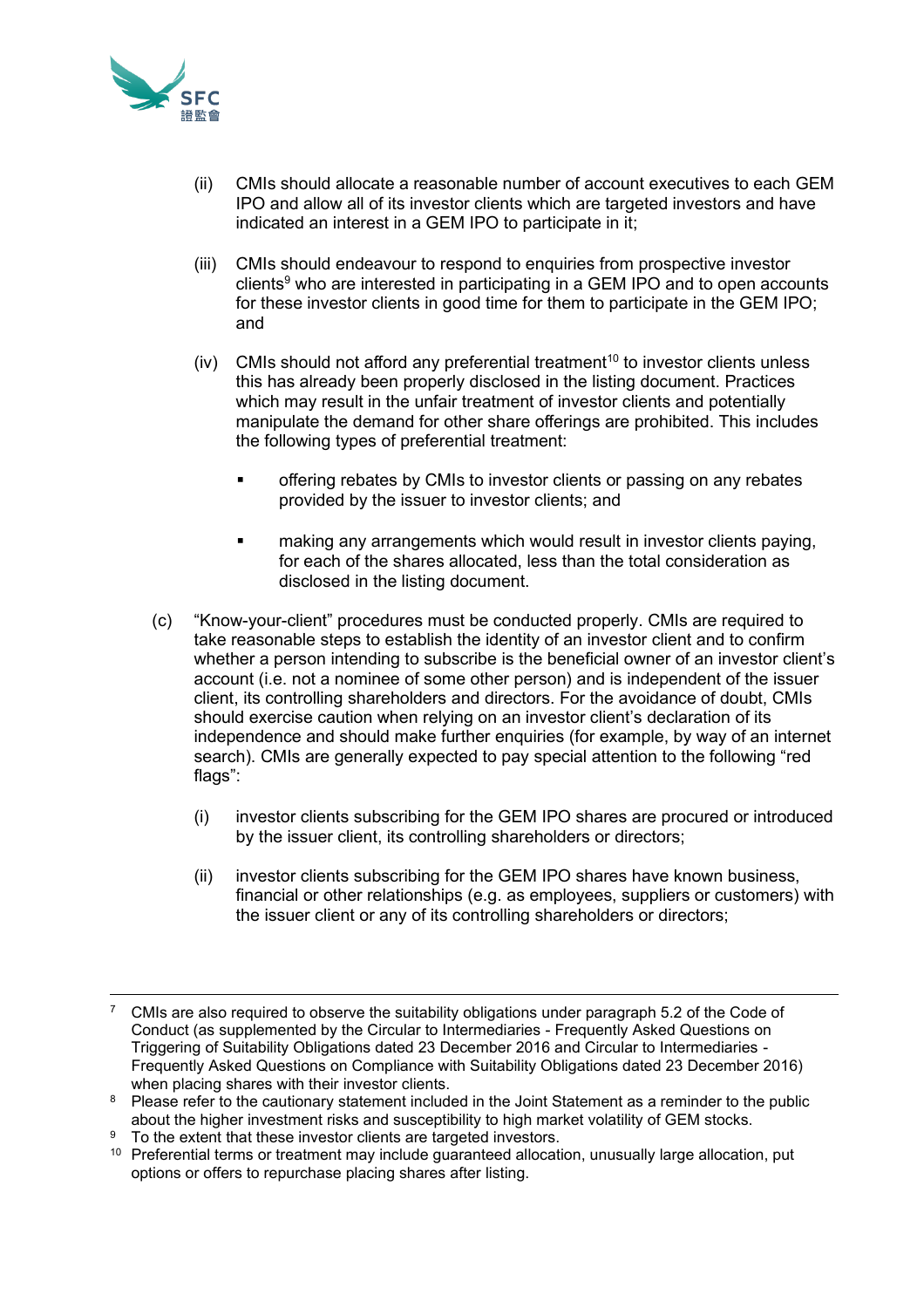

- (iii) investor clients subscribing for the GEM IPO shares have familial relationships or share the same address with other placees; and
- (iv) the accounts of investor clients subscribing for the GEM IPO shares are operated by the same person.
- (d) The sources of funding for the subscription of GEM IPO shares should be established using a risk-based approach before any acceptance of an investor client's subscription. CMIs are expected to ensure that the subscriptions are commensurate with an investor client's financial position.
- (e) Save for nominee companies<sup>11</sup>, subscriptions should be rejected where there are any suspicions that an investor client may be a nominee of some other person whose identity the CMI is unable to ascertain or the acceptance of subscriptions would result in an inadequate spread of shareholders.
- (f) Proper records must be kept so that CMIs can demonstrate their compliance with these Guidelines throughout the entire placing process. Sufficient details should be available, covering, for example: (i) all notifications to investor clients; (ii) all orders received; (iii) the rationale for the allocation of shares as well as the reasons for the rejection of orders; and (iv) the list of placees submitted to the Exchange.

<sup>&</sup>lt;sup>11</sup> Rule 10.12(1A) of the GEM Listing Rules allows allocation to nominee companies with the written consent of the Exchange.